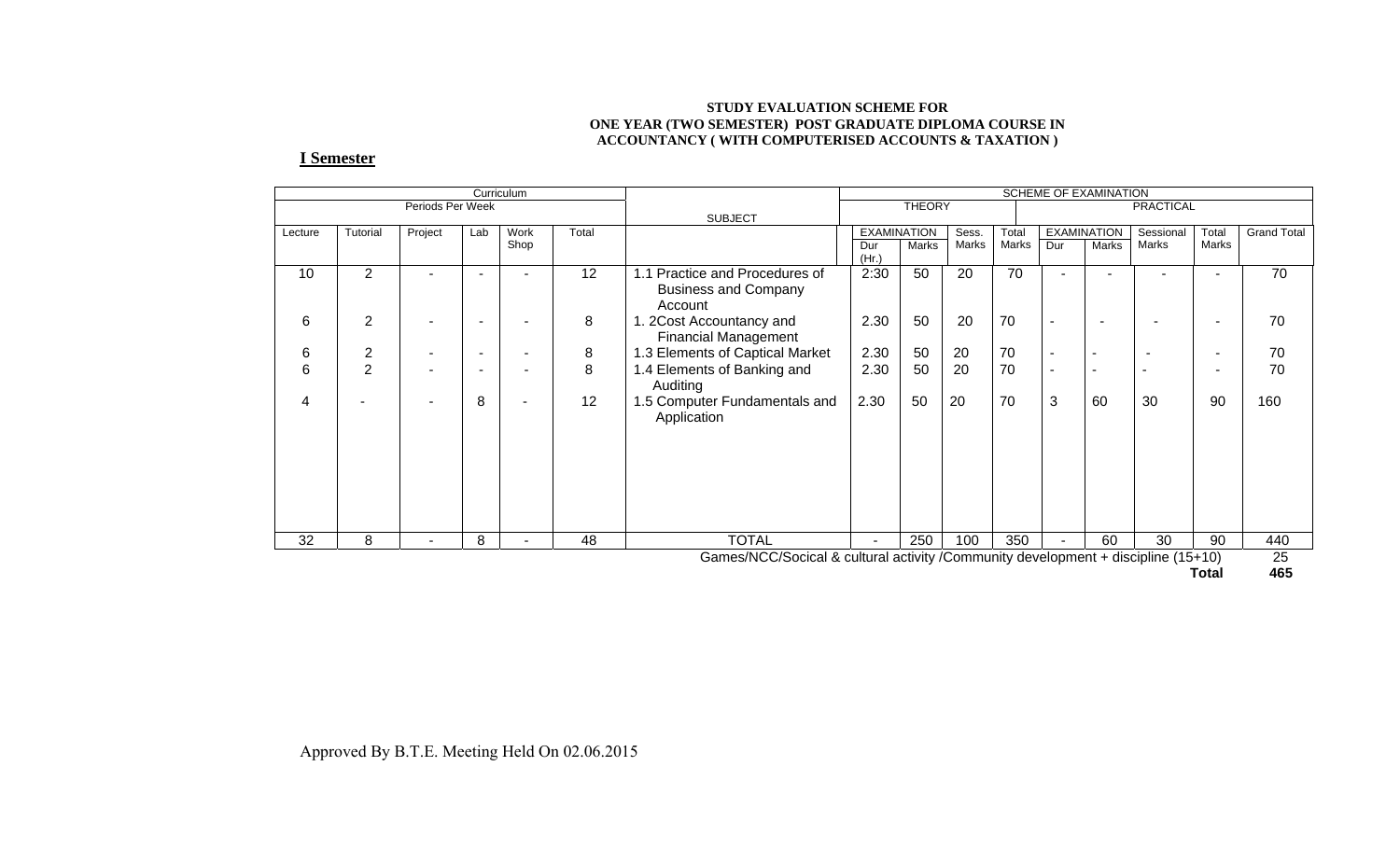#### **STUDY EVALUATION SCHEME FOR ONE YEAR (TWO SEMESTER) POST GRADUATE DIPLOMA COURSE IN ACCOUNTANCY ( WITH COMPUTERISED ACCOUNTS & TAXATION )**

**I I Semester**

|         | Curriculum<br>SCHEME OF EXAMINATION |                          |     |                          |       |                                                                                   |                          |                    |                |                          |                |                          |                    |                |                    |
|---------|-------------------------------------|--------------------------|-----|--------------------------|-------|-----------------------------------------------------------------------------------|--------------------------|--------------------|----------------|--------------------------|----------------|--------------------------|--------------------|----------------|--------------------|
|         |                                     | Periods Per Week         |     |                          |       |                                                                                   | <b>THEORY</b>            |                    |                | <b>PRACTICAL</b>         |                |                          |                    |                |                    |
|         |                                     |                          |     |                          |       | <b>SUBJECT</b>                                                                    |                          |                    |                |                          |                |                          |                    |                |                    |
| Lecture | Tutorial                            | Project                  | Lab | Work<br>Shop             | Total |                                                                                   |                          | <b>EXAMINATION</b> | Sess.<br>Marks | Total<br>Marks           | Dur            | <b>EXAMINATION</b>       | Sessional<br>Marks | Total<br>Marks | <b>Grand Total</b> |
|         |                                     |                          |     |                          |       |                                                                                   | Dur<br>(Hr.)             | Marks              |                |                          |                | Marks                    |                    |                |                    |
| 10      | $\overline{2}$                      | ۰                        | ٠   | ٠                        | 12    | 2.1 Practice and Procedures of<br>Tax Account                                     | 2:30                     | 50                 | 20             | 70                       |                | $\overline{\phantom{a}}$ | ٠                  | ٠              | 70                 |
| 4       | $\overline{2}$                      | -                        |     |                          | 6     | 2. 2Project In Accountancy(Viva)I                                                 | $\blacksquare$           |                    |                |                          | ٠              | 50                       | 25                 | 75             | 75                 |
| 4       |                                     | $\overline{\phantom{0}}$ | 18  | ۰                        | 22    | 2.3 Computerised Accountancy<br>And Taxation                                      |                          |                    |                | $\overline{\phantom{0}}$ | 3              | 60                       | 30                 | 90             | 90                 |
| 4       |                                     |                          |     |                          | 4     | 2.4 Environmental Education And<br>Disaster Management (*)                        | 2.30                     | 50                 |                | $\overline{\phantom{a}}$ | $\blacksquare$ |                          |                    |                |                    |
|         | 4                                   | ۰                        |     |                          | 4     | 2.5 Field Exposure                                                                |                          |                    |                | $\overline{\phantom{a}}$ | ۰              | 50                       | 25                 | 75             | 75                 |
|         |                                     |                          |     |                          |       |                                                                                   |                          |                    |                |                          |                |                          |                    |                |                    |
| 22      | 8                                   | ۰                        | 18  | $\overline{\phantom{a}}$ | 48    | <b>TOTAL</b>                                                                      | $\overline{\phantom{0}}$ | 50                 | 20             | 70                       |                | 160                      | 80                 | 240            | 310                |
|         |                                     |                          |     |                          |       | Games/NCC/Socical & cultural activity /Community development + discipline (15+10) |                          |                    |                |                          |                |                          |                    |                | 25                 |
|         | 335<br>Total                        |                          |     |                          |       |                                                                                   |                          |                    |                |                          |                |                          |                    |                |                    |

 **100% Carry Over of I Semester 465** 

 **Grand Total 800** 800

#### NOTE:

- 1. Each session will be of 16 weeks
- 2. Effective teaching will be at least 14 weeks
- 3. Remaining periods will be utilized for revision etc.
- 4. Each period will be of 50 minutes duration.
- 5. SI systems of units shall be used in each subject.
- 6. Student centred activities will compromise of various co-curricular activities like Seminar, extension lectures, field visits, NCC, NSS, Hobby clubs, Games and cultural activities.
- 7. Field visits and extension lectures shall be organized and managed well in advance at the institute level as per need.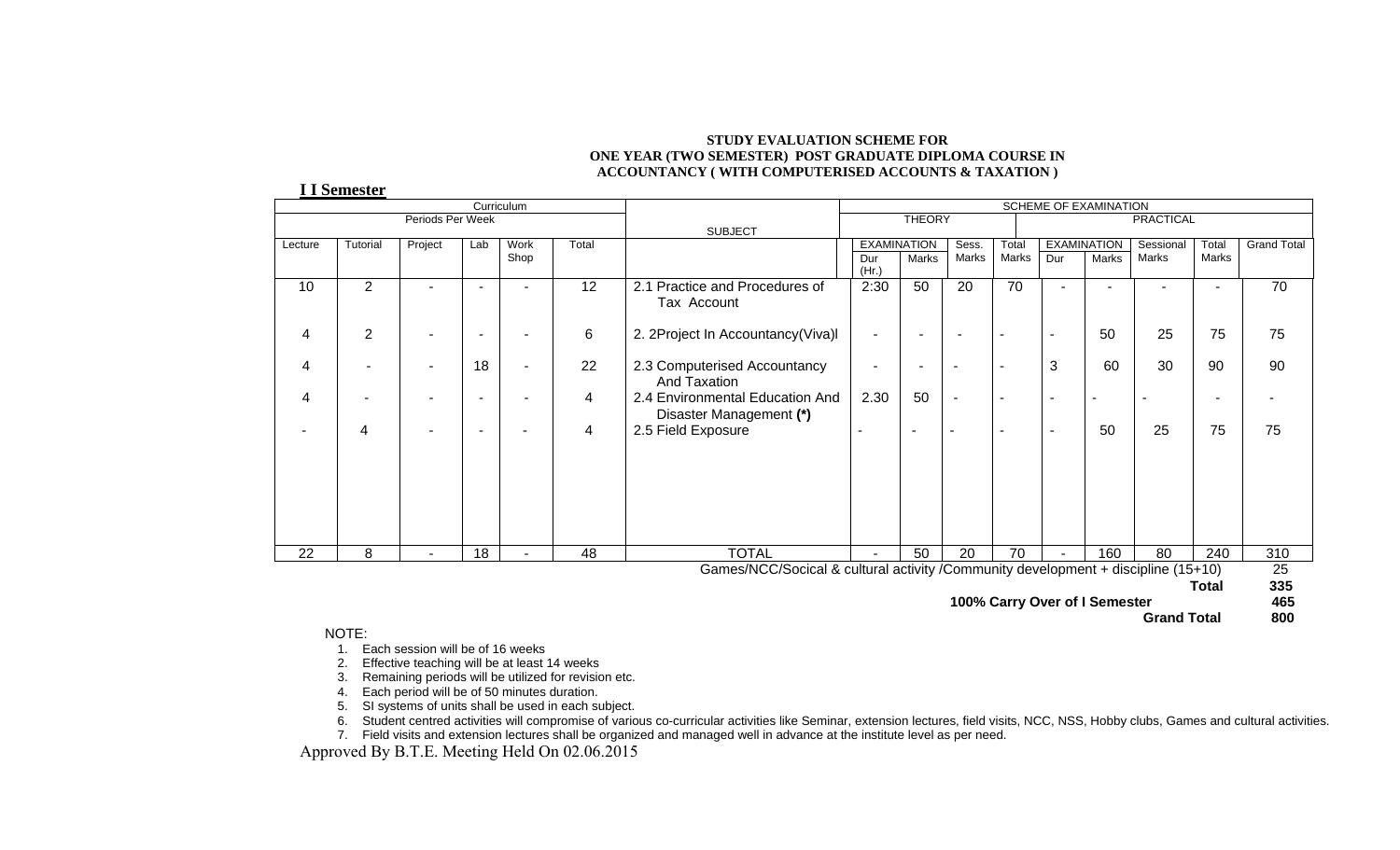- 8. 4 weeks structured & supervised, branch specific, task oriented industrial/field exposure to be organised during summer vacation. Students shall submit a report .There shall be 75 marks for this exposure .These marks shall be awarded by the practical examiner at the end of year (Examination marks: 50, Sess. marks: 25).
- 9. (\*) It is compulsory to appear and to pass in examination, but awarded marks will not be Included for division and percentage of obtained marks.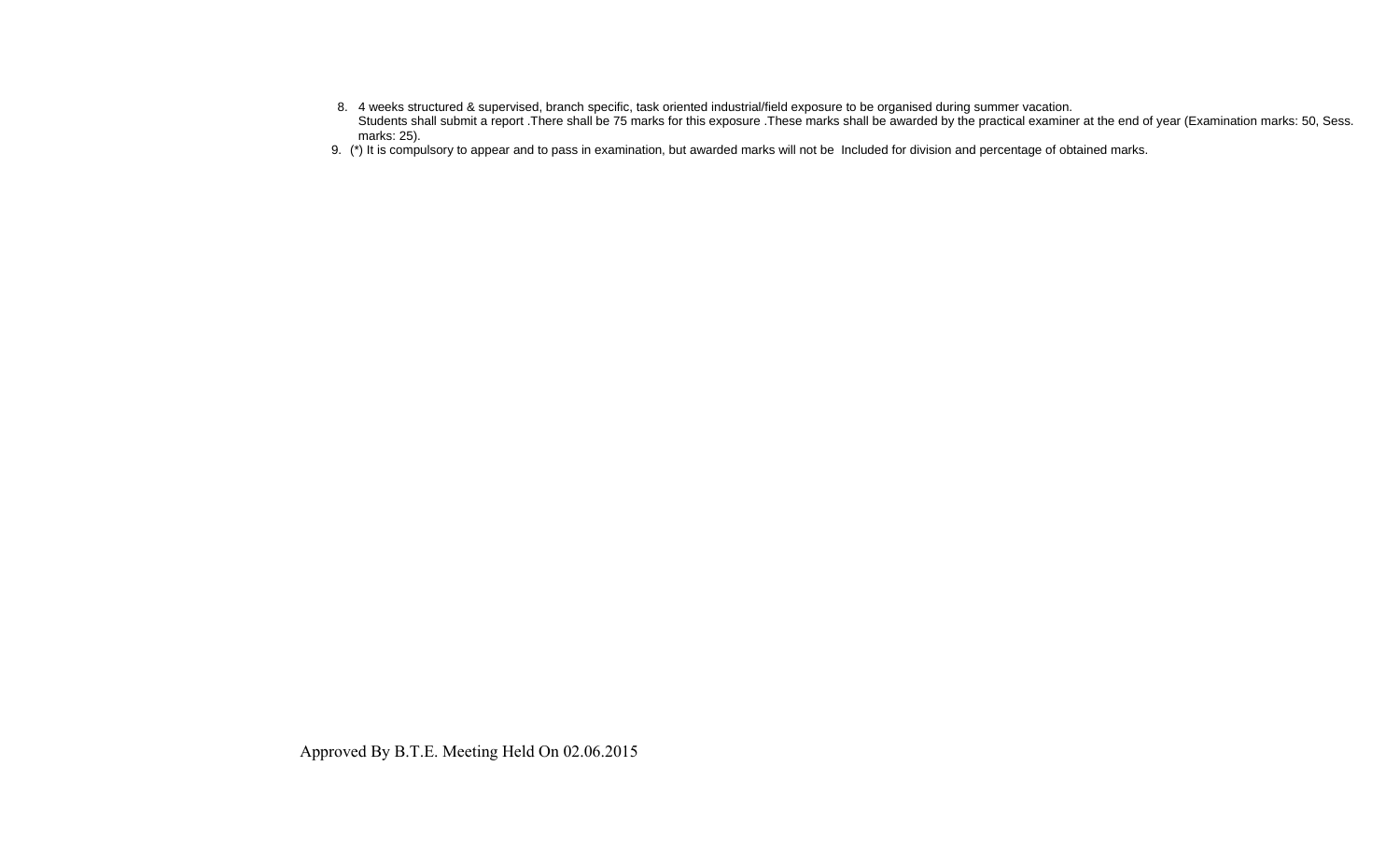# *CONTENTS*

| S.NO. | PARTICULARS                                       | PAGE NO.     |
|-------|---------------------------------------------------|--------------|
|       | Study and Evaluation Scheme.<br>List of Contents. | $1 - 2$<br>3 |
|       | Main Features of the Curriculum.                  | 4            |
|       | List of Experts.                                  | 5            |
|       | Need Analysis.                                    | 6            |
|       | Profile Development.                              | - 8          |
|       | Job Potential/Job Opportunity                     | 9            |
| ТT    | Course Objectives.                                | 1 O          |
|       | Detailed Course Contents.                         |              |

# **I Semester**

| 1.1 Practices & Procedure of Business & Company 11 - 14 |           |  |  |
|---------------------------------------------------------|-----------|--|--|
| Accounting                                              |           |  |  |
| 1.2 Cost Accountancy and Financial Management           | $15 - 18$ |  |  |
| 1.3 Elements of Captical Market                         | $19 - 22$ |  |  |
| 1.4 Elements of Banking and Auditing                    |           |  |  |
| 1.5 Computer Funcamentals and Application               | $26 - 27$ |  |  |
| I I Semester                                            |           |  |  |
| Practice & Procedures Of Taxation<br>2.1                | $28 - 30$ |  |  |
| Project in Accountancy<br>2.2                           | 31        |  |  |
| 2.3 Computerised Accountancy and Taxation               | $32 - 34$ |  |  |

|                     | 2.4 EnvironmentalEdu. & Disaster Management | 35 - 38 |
|---------------------|---------------------------------------------|---------|
| 2.5. Field Exposure |                                             |         |

| Х.  | Staff Structure.                     | 40          |
|-----|--------------------------------------|-------------|
| XI. | Space Requirement.                   | $41 - 42$   |
|     | XII. List of Equipment.              | 43          |
|     | Learning Resource Material           | 44          |
|     | Annexure-I Ouestionaire.             | $45 - 47$   |
|     | Annexure-II Summer Training Schedule | 48          |
|     | Annexure-III                         | 49          |
|     | Recommended Books                    | 50.<br>- 56 |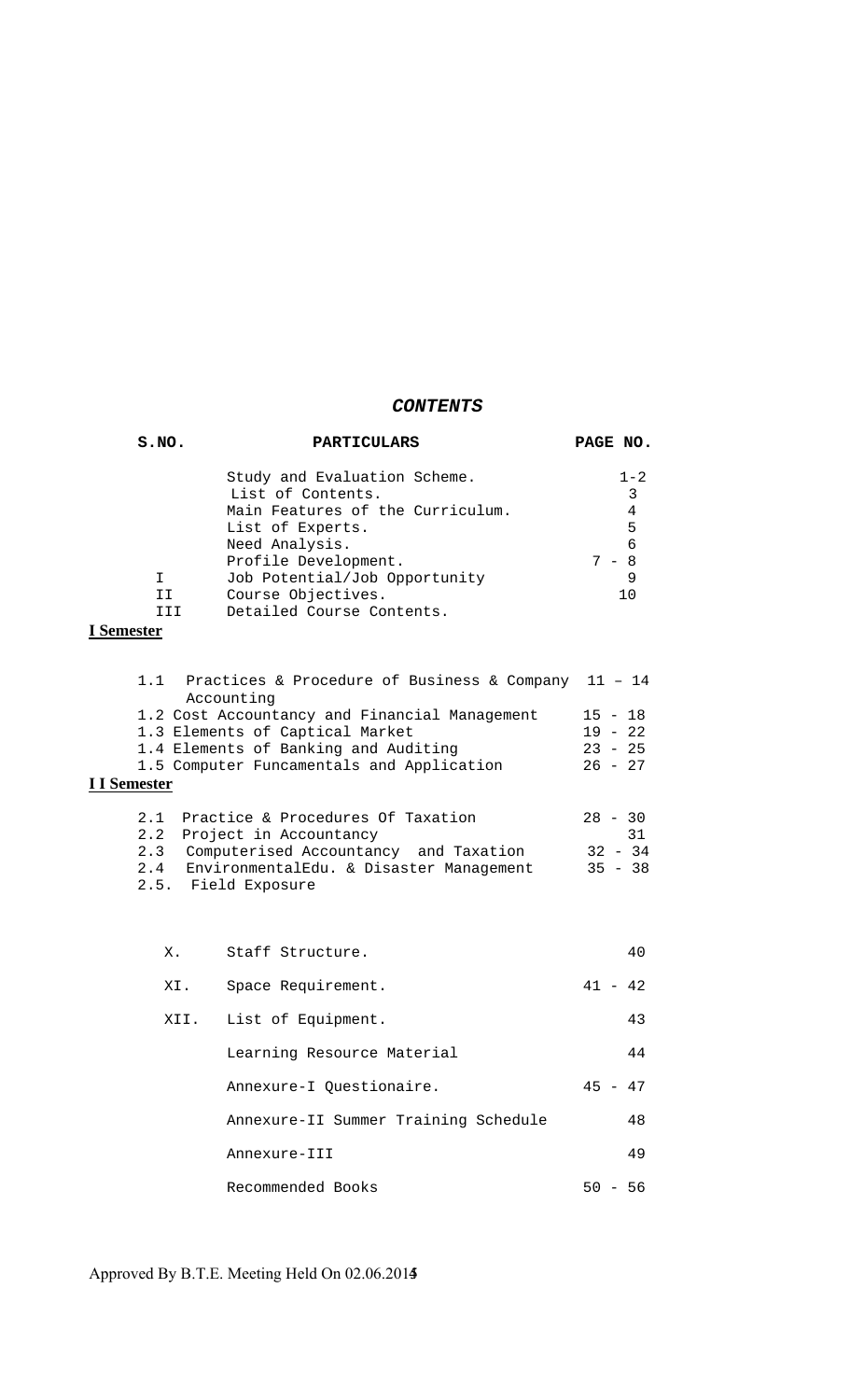# *Main Features of The Curriculum*

| Title of The Course :-      |                                                                 | Post Graduate Diploma in Accountancy<br>(with computerized accounts &<br>taxation) |
|-----------------------------|-----------------------------------------------------------------|------------------------------------------------------------------------------------|
| Duration of The Course $:-$ |                                                                 | One Years (Two Semester).                                                          |
| Pattern of The Course $:-$  |                                                                 | Semester System.                                                                   |
| Intake of The Course $: -$  |                                                                 | 60                                                                                 |
| Type of The Course          | $\mathbf{1}$ and $\mathbf{2}$ and $\mathbf{3}$ and $\mathbf{4}$ | Full Time Institutional.                                                           |
| Entry Qualification         | $\mathbf{z}$                                                    | Graduate in any Discipline                                                         |
| Mode of Admission           | $\mathbf{I} =$                                                  | On the basis of merit<br>ം പ<br>Joint Entrance Examination.                        |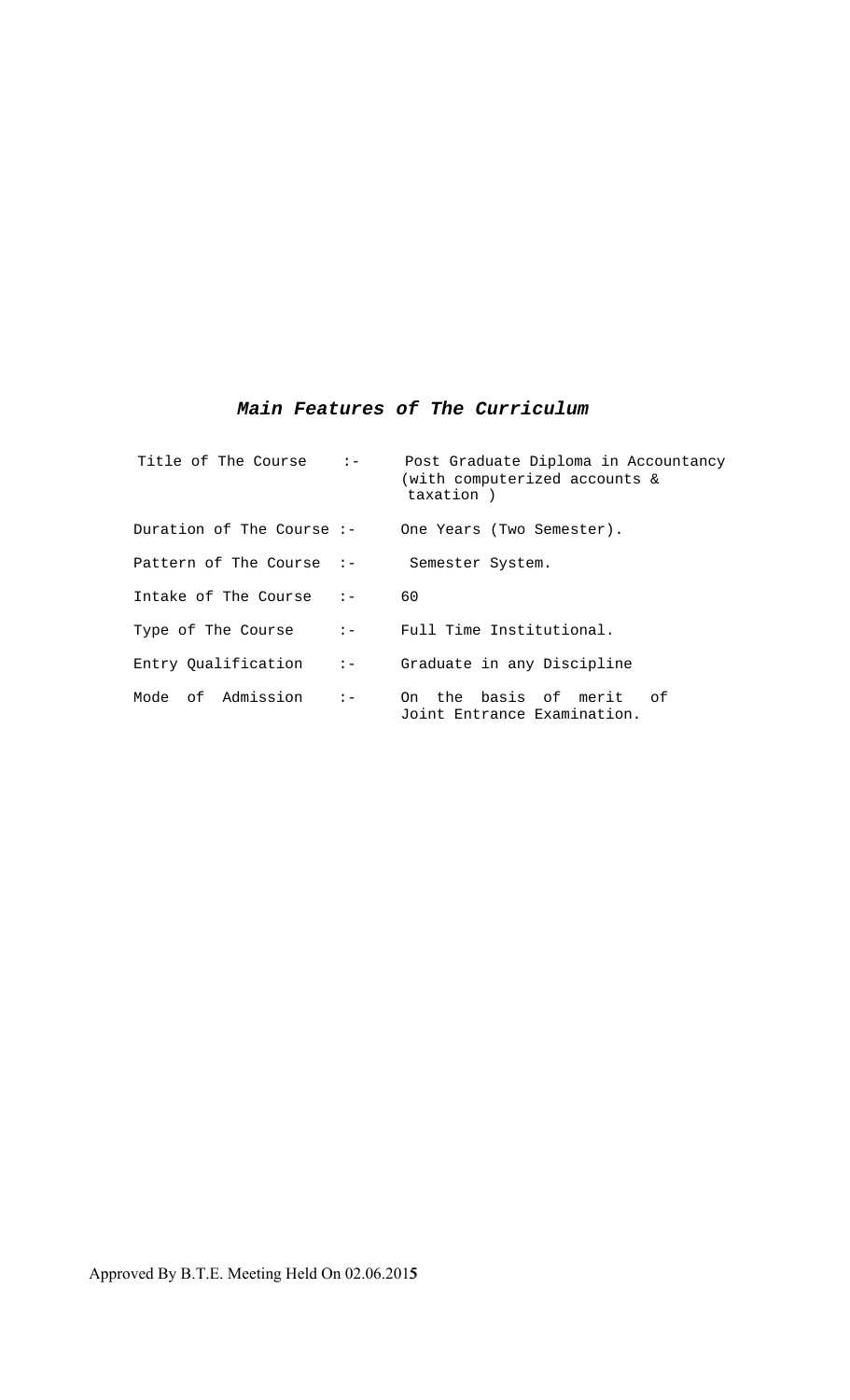#### *LIST OF EXPERTS*

 List of experts who contributed in the revision of the curriculum for The One Year Post Gradute Diploma in Accountncy ( with computerized accounts and taxation ) on dated 03.12.14 at I.R.D.T.U.P., Kanpur

|    | 1. Shri Vivak Singh Sachan Assistant Professor | C.S.J.M University., Kanpur          |
|----|------------------------------------------------|--------------------------------------|
| 2. | Dr. P.K.Awasthi                                | Sr. Lecturer/Principal               |
|    |                                                | Government Leather Institute, Kanpur |
| 3. | Dr. Toolika Saxena                             | Assistant Professor                  |
|    |                                                | Step H.B.T.I., Kanpur                |
|    | 4. Shri Yogesh Kumar                           | Assistant Director                   |
|    |                                                | R.V.T.I., Jaipur                     |
|    | 5. Shri S.K.Singh                              | Lecturer                             |
|    |                                                | A.I.T.H., Kanpur                     |
|    | 6. Dr. Wajid Ali                               | Janta Polytechnic, Jahangirabad      |
|    | 7. Shri Rakesh Kumar                           | Lecturer,                            |
|    |                                                | A.I.T.H., Kanpur                     |
| 8. | Talat Nasreen                                  | Lecturer,                            |
|    |                                                | Ram Devi Ram Dayal Poly., Kanpur     |
| 9. | Dr. Mohd. Shamim Ansari                        | Lecturer, G.G.P., Gorakhpur          |
|    | 10. Shri Pankaj Yadav                          | Professor                            |
|    |                                                | I.R.D.T, U.P.,                       |
|    |                                                | Kanpur                               |
|    |                                                |                                      |

#### *LIST OF EXPERTS(Semester System)*

List of experts who contributed in the design and development of the curriculum in semester system for The One Year (Two Semester) Post Gradute Diploma in Accountncy ( with computerized accounts and taxation)on dated 25.03.2015 at I.R.D. T. U.P., Kanpur

|                         | Sr. Lecturer/Principal                                                                    |
|-------------------------|-------------------------------------------------------------------------------------------|
|                         | Government Leather Institute, Kanpur                                                      |
|                         | Assistant Professor                                                                       |
|                         | Step H.B.T.I., Kanpur                                                                     |
|                         | Lecturer,                                                                                 |
|                         | A.I.T.H., Kanpur                                                                          |
|                         | Lecturer                                                                                  |
|                         | A.I.T.H., Kanpur                                                                          |
| Shri Raghvendra Singh   | Lecturer Govt. Poly. Orai                                                                 |
| Dr. Mohd. Shamim Ansari | Lecturer, G.G.P., Gorakhpur                                                               |
| Km. Kalpana Devi        | Assistant Prof., I.R.D.T., Kanpur                                                         |
|                         | 1. Dr. P.K. Awasthi<br>2. Dr. Toolika Saxena<br>3. Shri Rakesh Kumar<br>4. Shri S.K.Singh |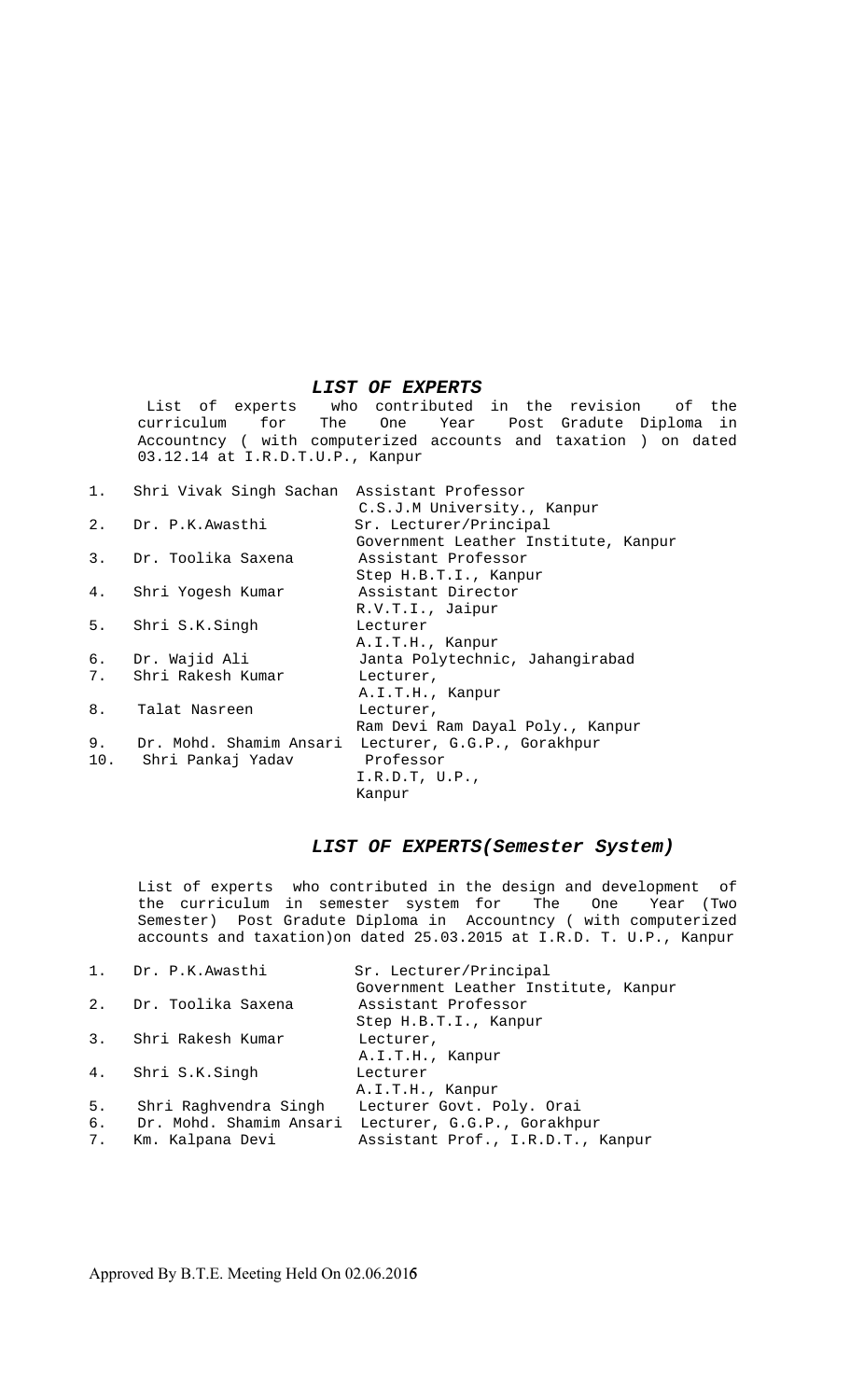#### *NEED ANALYSIS*

 It was considerd essential to develop the curriculum of Post Graduate Diploma Course in Accountancy ( with Computerised Accounts and Taxation )to accomodate new areas of technology as well as application of computer in the field of Accounts and Taxation. so as to make it more relevant to the need of the world of work.

 A number of professionals representing various field organisations, higher technological institutions and Polytechnics of the state were involved to update the curriculum of One Year Post Graduate Diploma Course in Accountancy ( with Computerised Accounts and Taxation )

 Experts from the field and higher educational institutions emphasised the need of making the curiculum more technology oriented and practice based on various softwares as well.

 Experts from the field were of the view that the curiculum should be broad based in nature so as to provide larger base of employment flexibility in functioning. This course is already being offered by the "Institute of Computer Accountant of India", "National Institute of Finance and Accounts" and " Indian Istitute of Chartered Accountants" and many other private institutions.

 The emphasis was to make the students more skill oriented to face the challenges of practical life. Keeping in view the above requirements , course objectives were decided and for the achievment of these objectives, the subject areas with necessary knowledge and skill components were analysed and incorporated in the syllabus.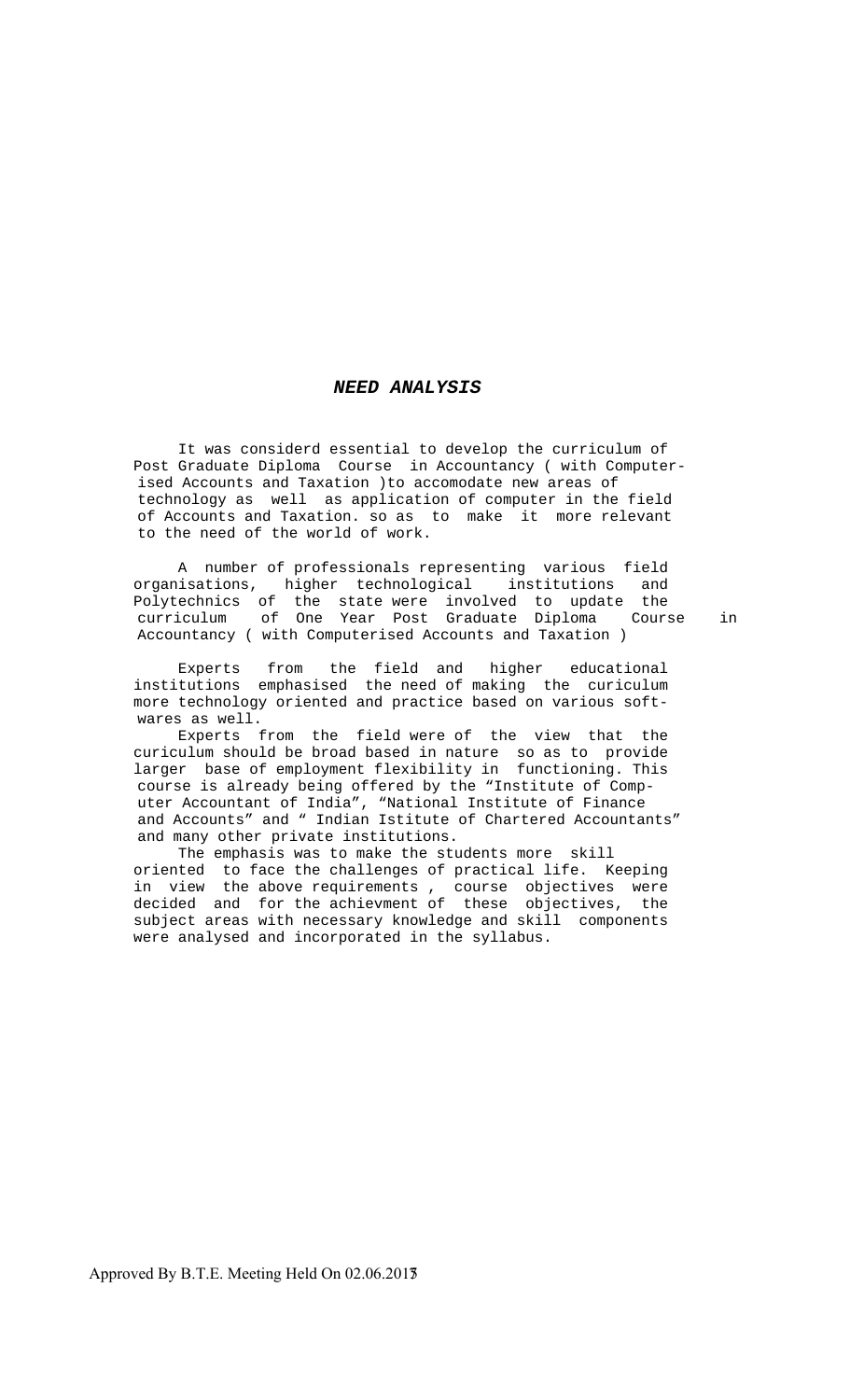#### *PROFILE DEVELOPMENT:*

 The job of development of curriculum of One Year Post Graduate Diploma in Accountancy (With Computerized Accounts and Taxtion) was undertaken by the Institute of Research Development and Training U.P., Kanpur to make it more job-oriented and need-based. Changes and developments on account of technological upgradation in machine and material have been taken into consideration in the development of curriculum. The input qualification for the course is Graduate in any discipline with Joint Entrance Examination.

Following steps were taken in the revision of curriculum :

- 1. An instrument for getting information about job potential/job opportunities manpower assessment both present and projected was designed and sent to various Accounts offices/Chartered Accountants/ Personnels/ Teaching
- 2. The feed back previously received was not satisfactory so it was collected through mutual interaction with entrepreneurs, experts of the field and business organisations.
- 3. The feed back was analysed in a workshop and course outline was formulated.
- 4. The detailed course contents were developed in a workshop by mutual interaction among experts of the field and industry.
- 5. Effort has been made to increase placement potential by introducing new subject areas in the curriculum.

 The following logical sequence has been adopted in the revision of curriculum.

- Listing job potential and activities done in various jobs.
- Analysing activities into knowledge and skill.
- Determining the course objectives.
- Deriving subjects of study from course objectives.
- Horizontal and vertical organisation of curriculum.
- Detailing of course content for each subject.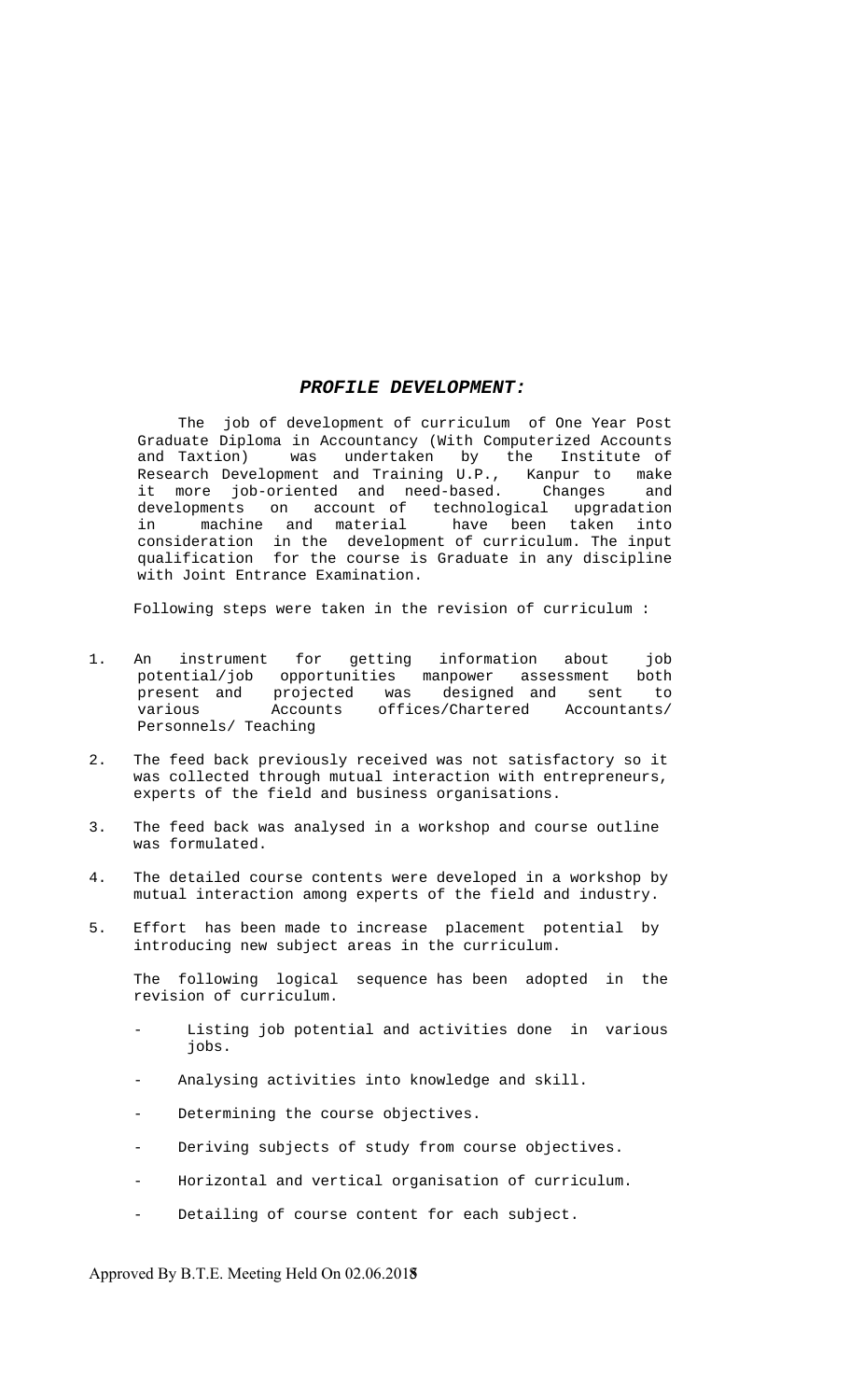- Formulation of study and evaluation scheme.
- Determination of resource input in terms of human resource (Staff requirement), physical resources (space, equipment) and information resources (Books, Magazines Video films, slides etc.)

 It is hoped that this curriculum if implemented in right spirit in polytechnics will produce competent and right type of middle level man power for Accountancy and related field.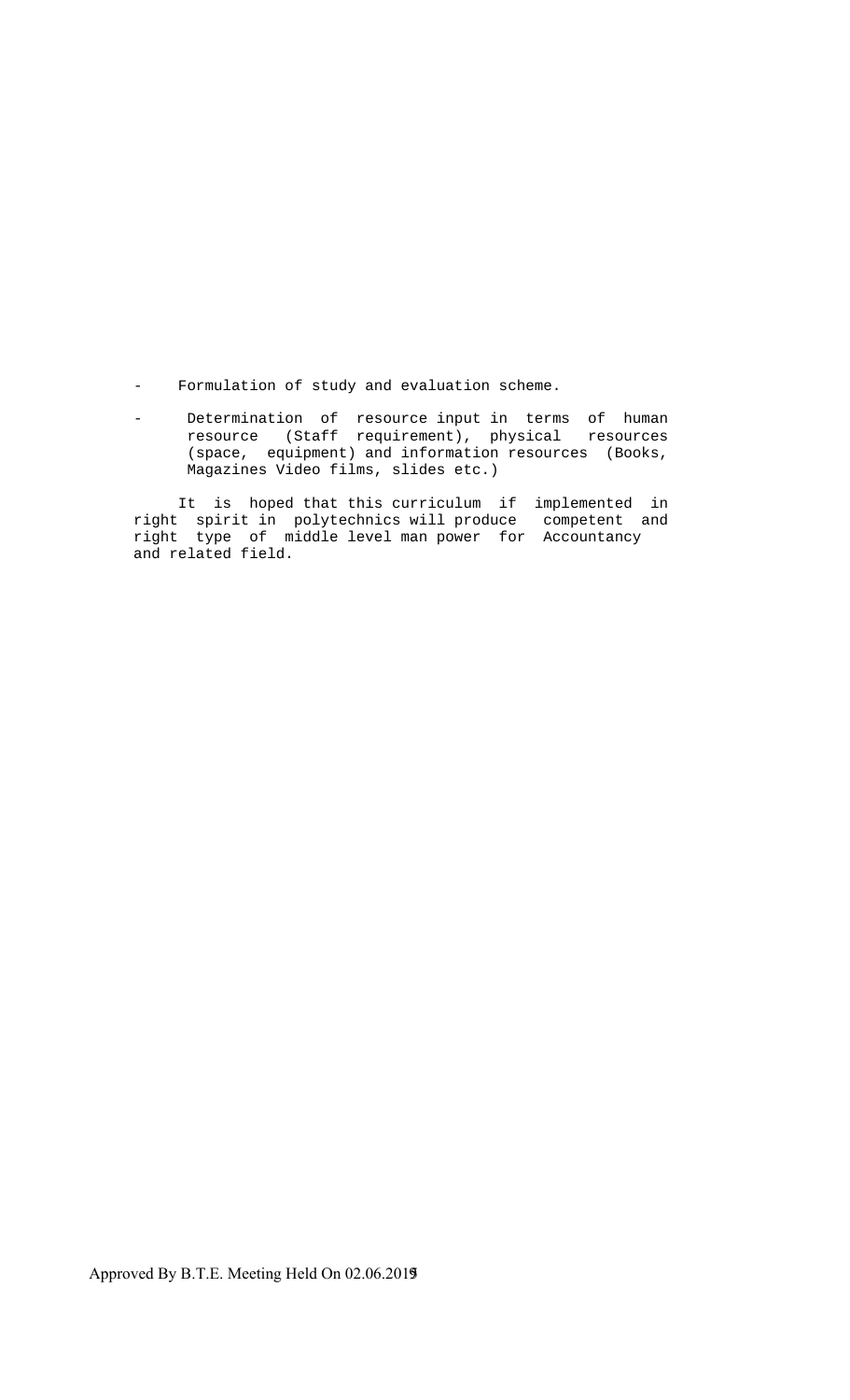#### **I. JOB POTENTIAL/JOB OPPORTUNITIES:**

The following are the job opportunities available for diploma holders of One Year Post Graduate Diploma Course in Accountancy ( with Computerised Accounts and Taxation )

#### **1. Govt. Sector / Semi Govt. Sector**

- 1.1 Accountant
- 1.2 Assistant Accountant
- 1.3 Account Clerk
- 1.4 Account Assistant
- 1.5 Account Officer
- 1.6 Asstistant Account Officer

#### **2. Private Sector**

Malls, Hospitals, Nursing Homes, Schools, Colleges, Different Industries, Service Sectors, Insurance Companies, Banks, Finance Companies, Chartered Accountant's offices.

#### **Post**

- 2.1 Senior Accounts Manager
- 2.2 Junior Accounts Manager
- 2.3 Assistant Accounts Manager
- 2.4 Manager Finance
- 2.5 Accountants
- 2.6 Account Assistants
- 2.7 Account Clerk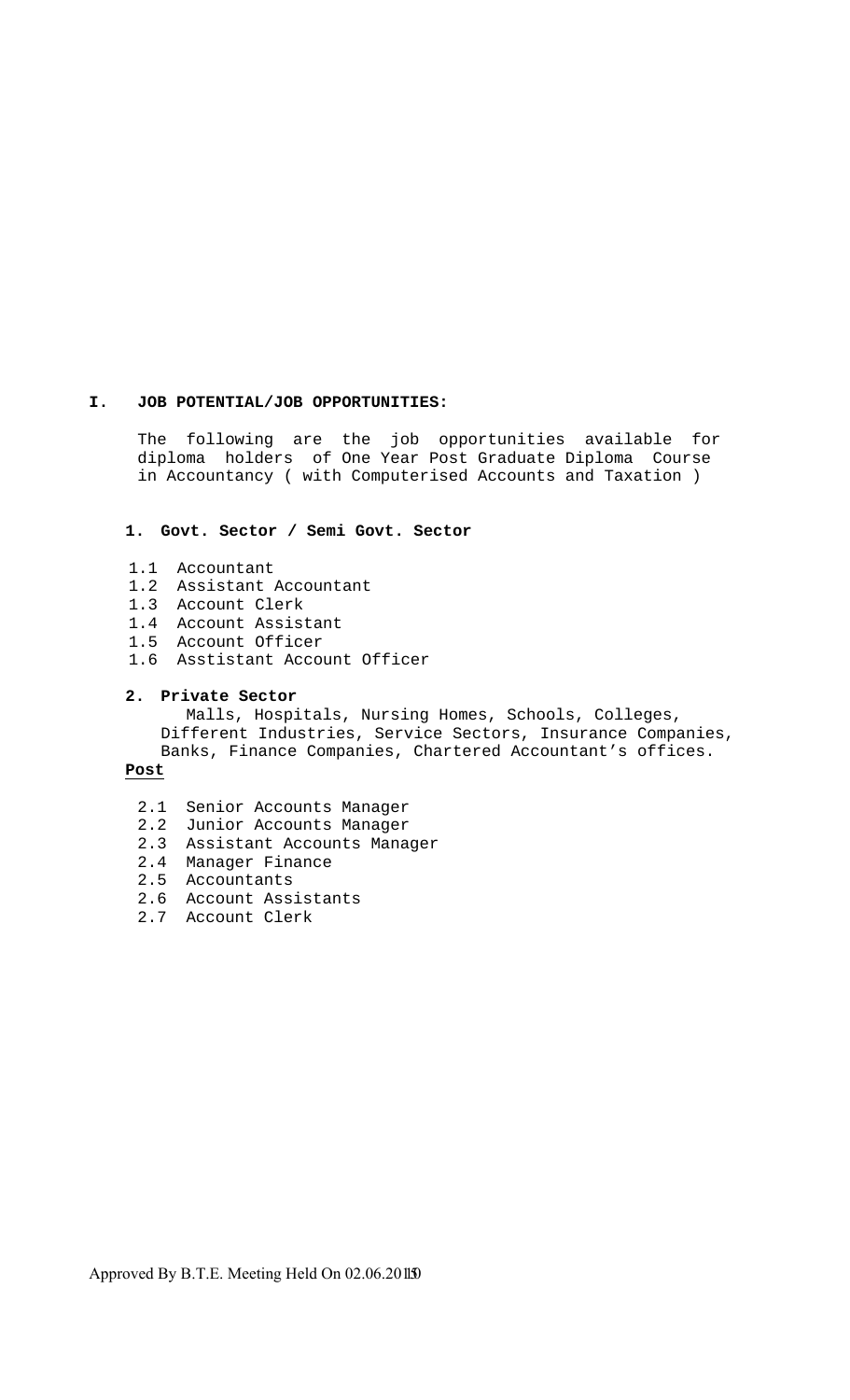#### **II COURSE OBJECTIVES:**

- 1. At the end of the course the students should be able to
	- 1.1 Attain adequate proficiency in Bussiness Accountancy.
- 1.2 Acquire working knowledge of office/commercial practices such as noting and drafting, accounting, maintenance of office records and handling of business correspondence.
	- 1.3 Handle and maintain office equipment and Computer.
	- 1.4 communicate effectively in English on matters connected with Accounts and Taxation work.
	- 1.5 have an overview of Accountancy services.
	- 1.6 acquire fundamentals of Taxation Procedures.
	- 1.7 acquire knowledge of Cost accountancy and Financial Management.
	- 1.8 use of computer and knowledge of Tally to prepare records on computers.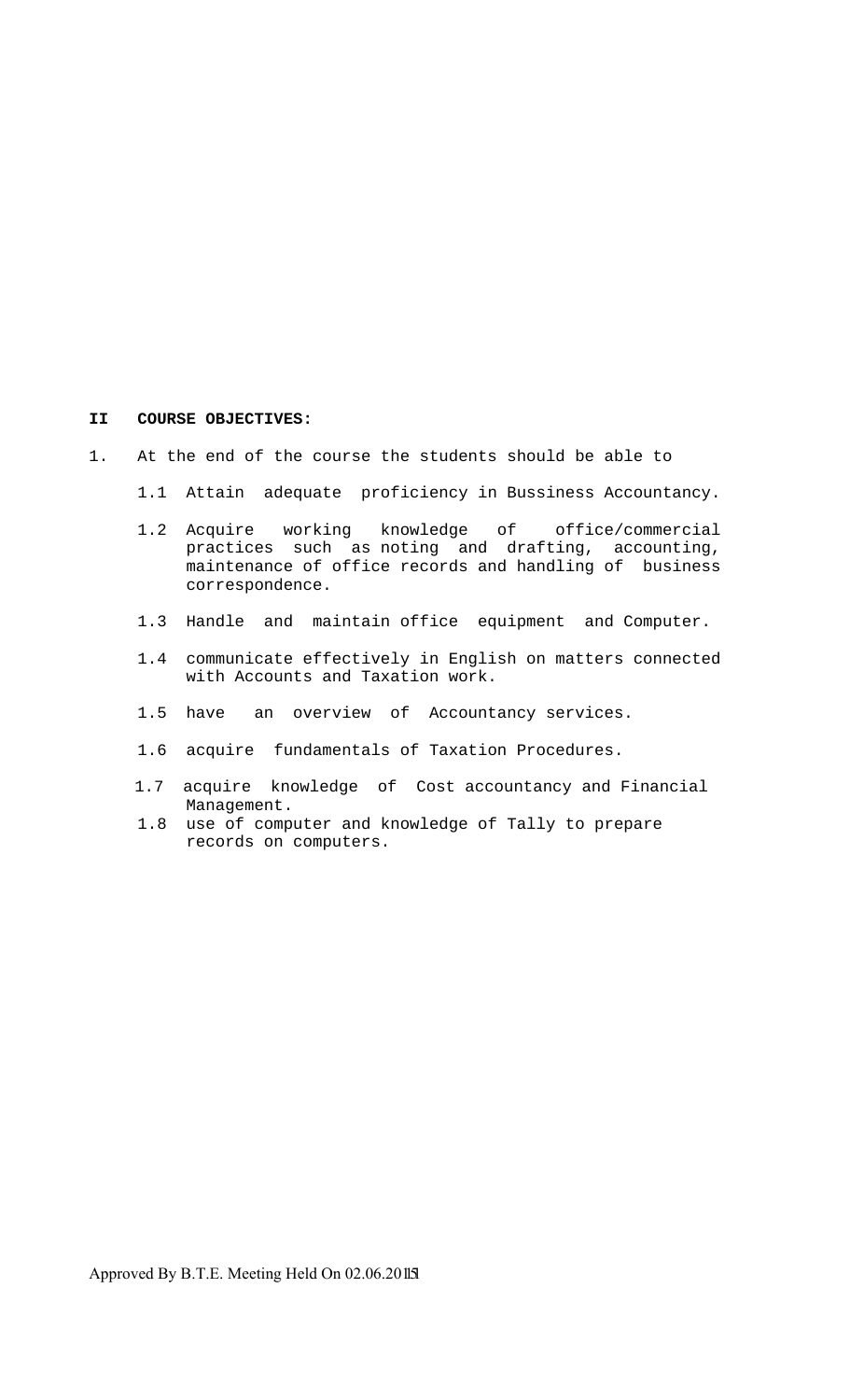# **1.1 PRACTICE AND PROCEDURE OF BUSINESS & COMPANY ACCOUNT**

**L T P 10 2 -** 

## *Objectives :*

To Gain working knowledge of the Practice and Procedure of business and company account in their application to different practical situations.

| Sr.No Topic |                   | 'Lecture   Tutorial |
|-------------|-------------------|---------------------|
|             | Business Accounts |                     |
|             | Company Accounts  |                     |
|             | TOTAL             | 28                  |

#### **Detailed contents**

#### **A.BUSINESS ACCOUNTS :**

# **1.INTRODUCTION TO ACCOUNTING SYSTEM :**

Meaning and definition of accounting, objectives of accounting , concept of book keeping, Branches of accounting, Accrual basics and cash basic of accounting, Accounting principles, Accounting concept and conventions.

# **2.ACCOUNTING EQUATION AND DOUNLE ENTRY SYSTEM :**

Concept of accounting equation, concept of transaction analysis, classification of account (real, personal and nominal), meaning and definition of single and double entry system, advantages and limitation of double entry system, concept of accounting terminologies, types of business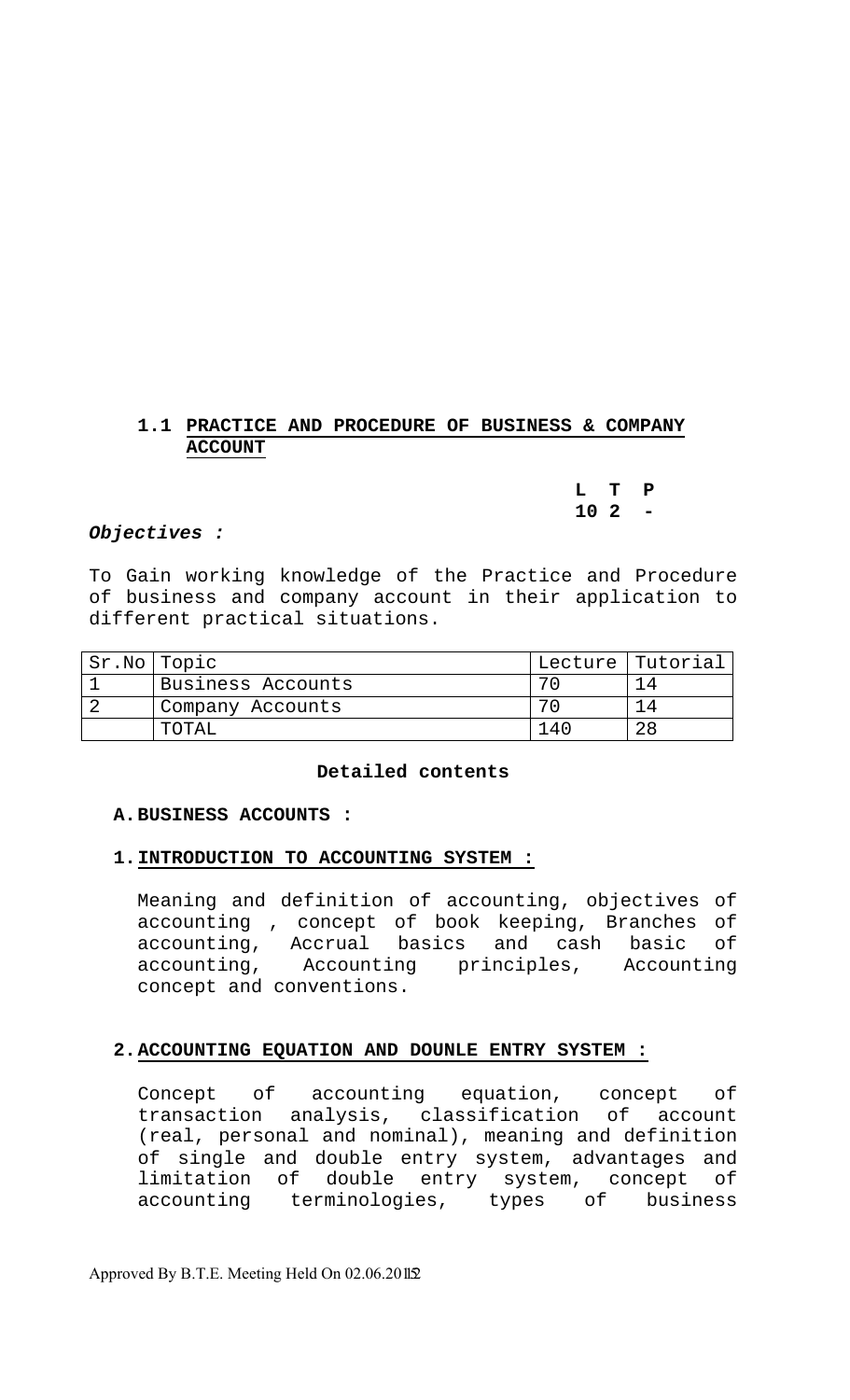transations (cash, credit, barter and paper trausations).

## **3.CONCEPT OF JOURNAL SUBSIDIARY BOOKS :**

Meaning of journal, format of journal, rules and debit and credit, rules of journalizing with numerical, concept and format of cash book, petty cash book, other subsidiary books lime purchase book, sales book, purchase return book, sales return book, B/R book, B/P book.

#### **4.CONCEPT OF ACCOUNTING MECHANISM :**

Meansing and definition of ledger, Need and importance of ledger, Rules of positing with numerical, Meaning of trail balance, Objectives and methods of prepairing trail balance, concept of suspense account, Disclosed and undisclosed error in trail balance, Rectification of errors in trial balance.

## **5.CONCEPT OF FINAL ACCOUNT :**

Meaning of final accounts, Meaning and formate of manufacturing, Training, Profit and loss accounts and balance sheet, Numerical practice of without adjustments, Final A/c, Numerical practice of with adjustments final account .

#### **6.BANK RECONCILIATION STATEMENT AND DEPRECIATION :**

#### Bank Reconiliation Statement :

Meaning, Need, Preparation of BRs when cash or pass book balance is given.

## Depreciation :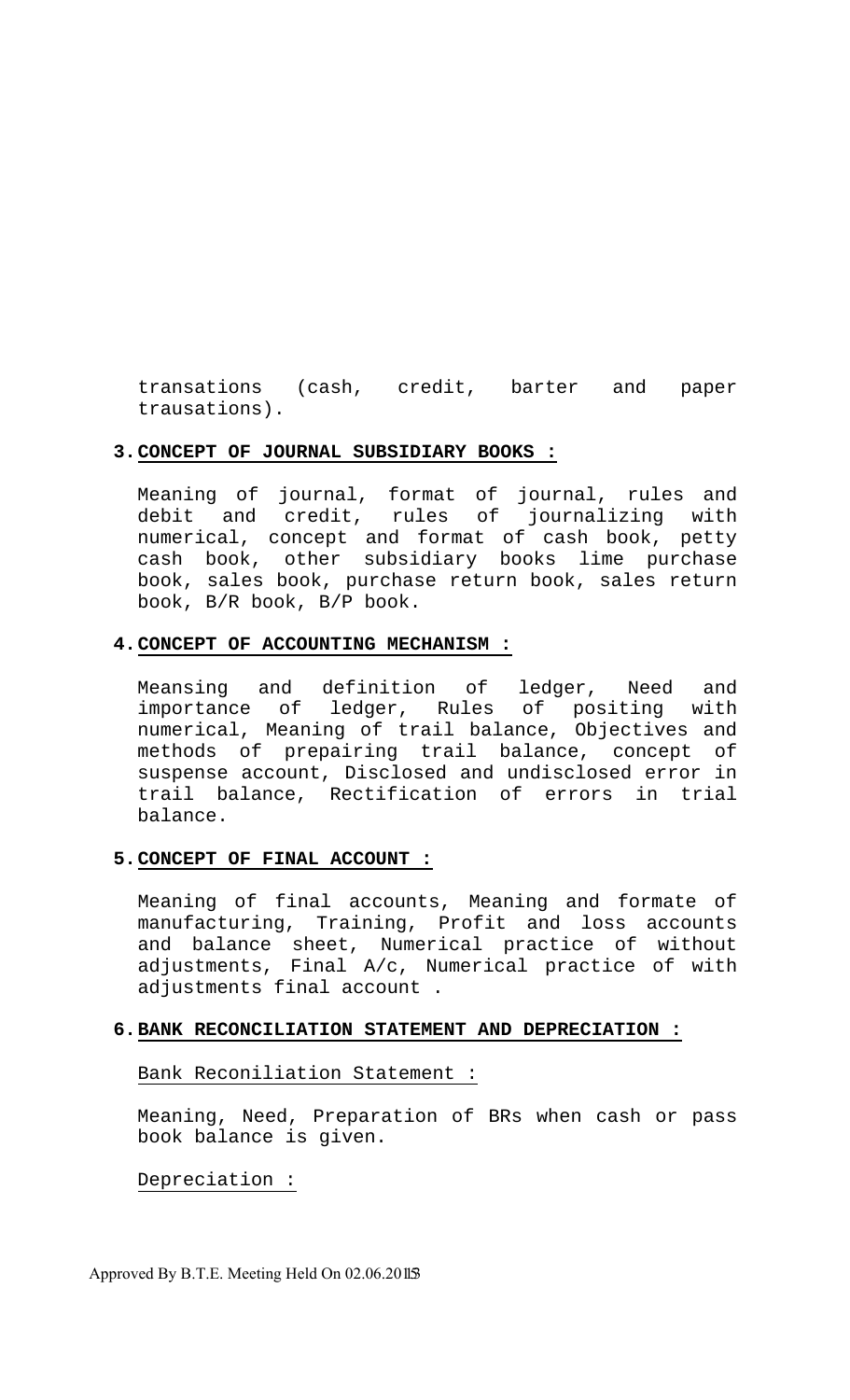Meaning, need, causes, objectives, methods of charging depreciation by straight line and diminishing balance method

# **B.COMPANY ACCOUNTS :**

#### **1.ACCOUNTING STANDARDS:**

Introduction, meaning, siqnificances, need, scope and compliance of accounting standards, Accounting standards in India, Accounting standard board, Procedure of issuing accounting standards, Indian and International Accounting standards.

#### **2.COMPNAY FINAL ACCOUNTS :**

Introduction, Preparation and presentation of company final accounts, Forms and contents of company balance sheet, Profit and loss a/c and Profit and loss appropriation account, Numerical practice of preparing company final accounts.

#### **3.COMPANY LIQUIDATION ACCOUNTS :**

Meaning of liquidation, Methods of winding up of companies, Statement of affairs, Dificiency/surplus account, Liquidators final statement of account.

## **4.VALUATION OF GOODWILL AND SHARES :**

Valuation of goodwill, Methods of valuing goodwill, Meaning and features of goodwill.

Meaning of valuation of share, Need for valuation of share, Methods of valuing share.

#### **5.COMPANY ACCOUNTINF FOR SHARES :**

Meaning of share and types of shares, Issue of share at par, Issue of share at premium, Issue of share at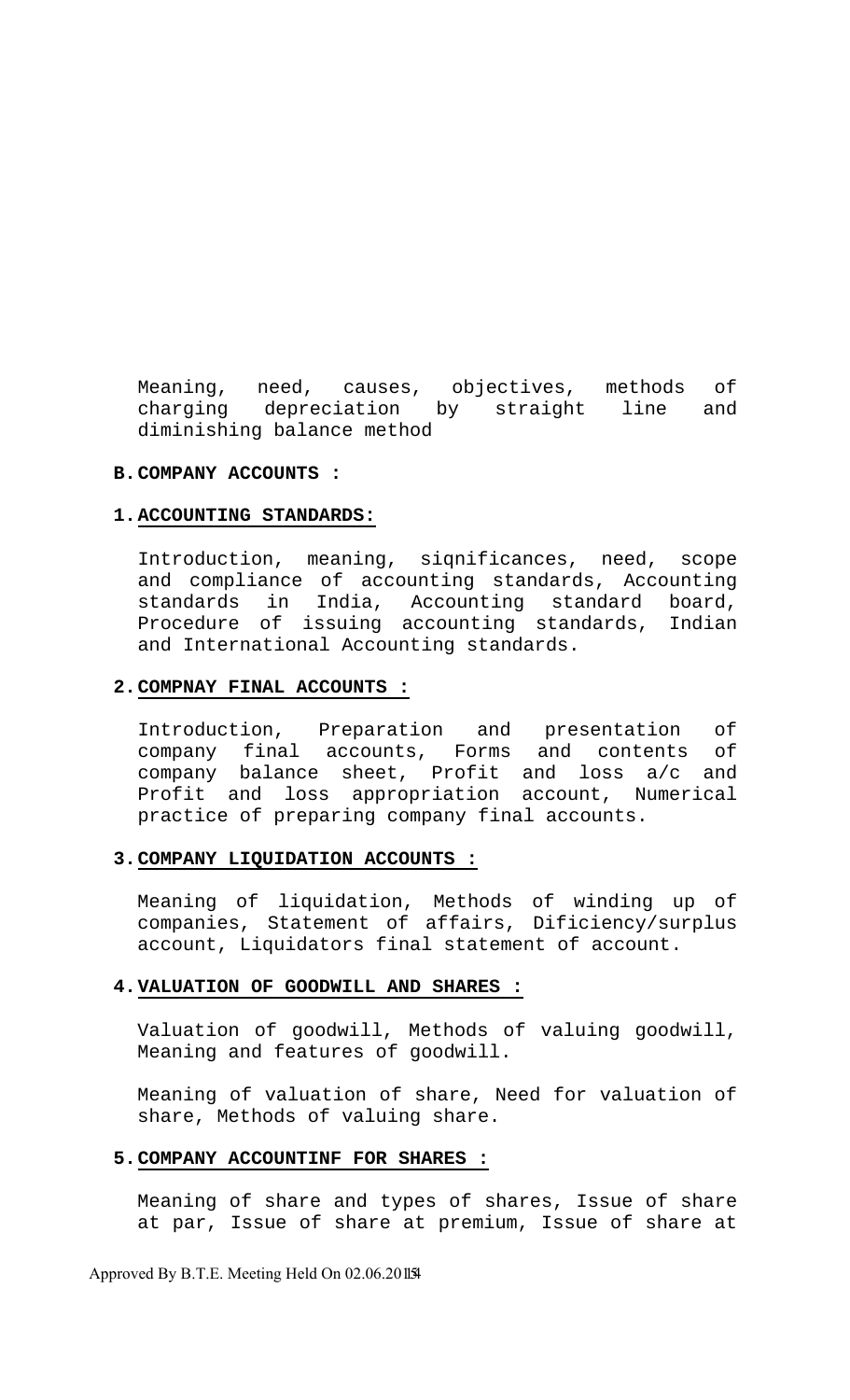discount, Calls in arrear, Calls in advance, Forteiture of share and their re-issue, Bonus issue and share.

## **6.COMPANY ACCOUNTING FOR DEBENTURES :**

Meaning of debenture, Types of debentures, Issue of debenture at premium, Issue of debenture at Par, Issue of debenture at discount, Calls in arrear and advance on debentures, Redemption of debentures, Interest on debentures, Loss on issue of debentures.

#### **7.COMPUTERISED ACCOUNTING SYSTEM :**

Accounting information system, Designing of accounting reports, Advantages of computerized accounting system, Meaning of computerized accountance system, Application of computers in accounting in pay roll processing, Transaction recording, Ledger, Trail Balance, Financial statement, Comparision of manual and computerized accounting system.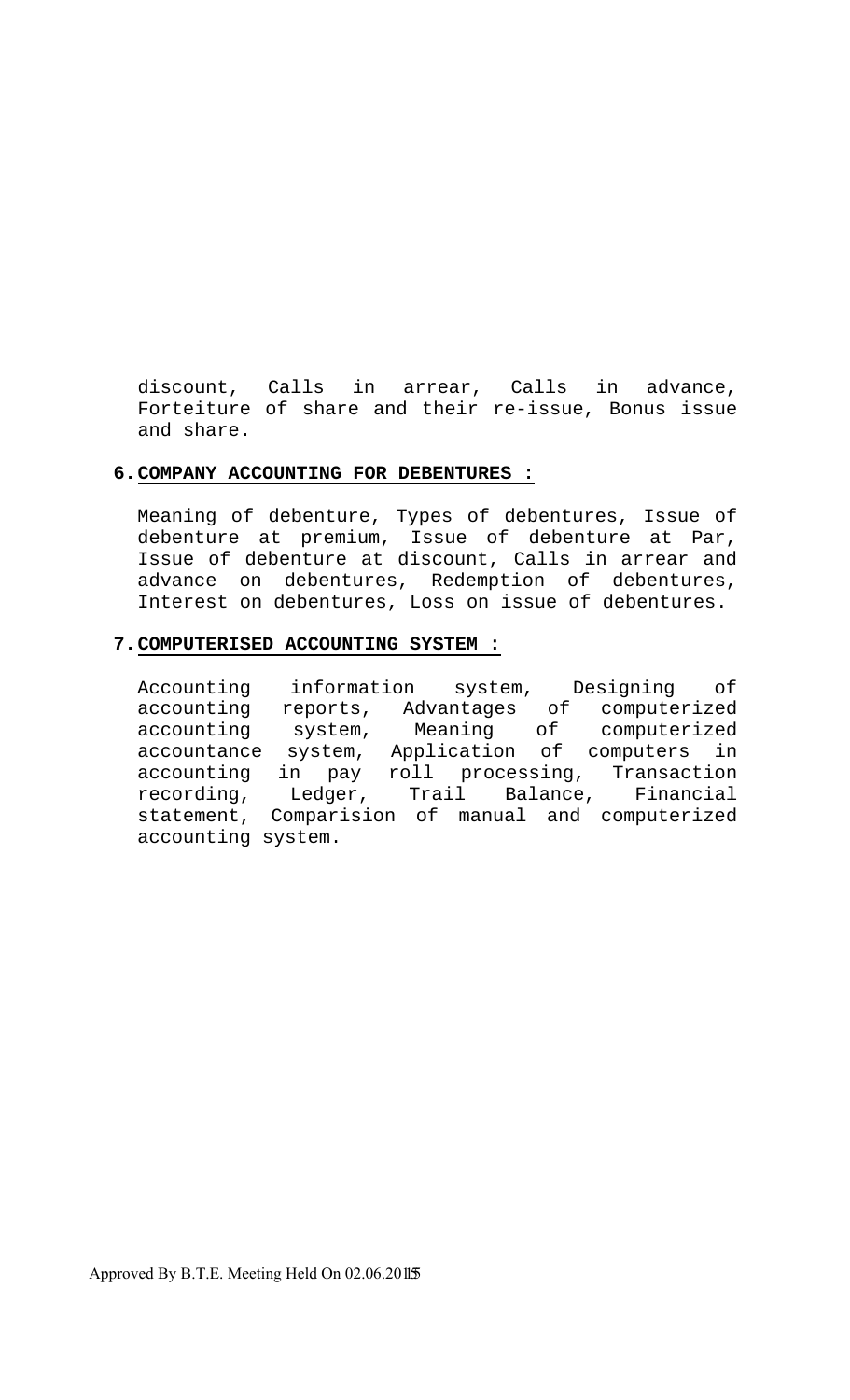# **1.2 COST ACCOUNTING AND FINANCIAL MANAGEMENT**

**L T P 6 2 -** 

# *Objectives:*

To understand the basis concepts and process used to determine product costs.

To be able to interpret cost accounting statements. To be able to analyses and evaluate information for cost ascertainment, planning, control and decision making.

| Sr.No          | Topic                            | Lecture | Tutorial       |
|----------------|----------------------------------|---------|----------------|
|                | Introduction to cost Accounting  | 8       | 3              |
| $\overline{2}$ | Material And Material Control    | 8       | 3              |
| 3              | Labour and Labour Control        | 8       | 3              |
| 4              | Direct Expenses, Indirect        | 8       | 3              |
|                | Expenses and overheads           |         |                |
| 5              | Unit costing                     | 4       | 2              |
| 6              | Contract and Job Costing         | 8       | $\overline{2}$ |
| 7              | Process Costing                  | 8       | $\overline{2}$ |
| 8              | Introduction to marginal Costing | 8       | 3              |
|                | and break ever Analysis:.        |         |                |
| 9              | Introduction to standard costing | 8       | $\overline{2}$ |
|                | and variance Analysis            |         |                |
| 10             | Ratio Analysis                   | 8       | $\overline{2}$ |
| 11             | Cash Flow and fund flow          | 8       | 3              |
|                | TOTAL                            | 84      | 28             |

Detailed Contents:

## *1. Introduction to cost Accounting:*

Objectives and scope of cost accounting, cost centre and cost units, cost classification for stock valuation, coding system, elements of cost, cost behavior pattern, separating components of Semivariable cost, variable cost and fixed cost Installation of a costing systems, Relationship of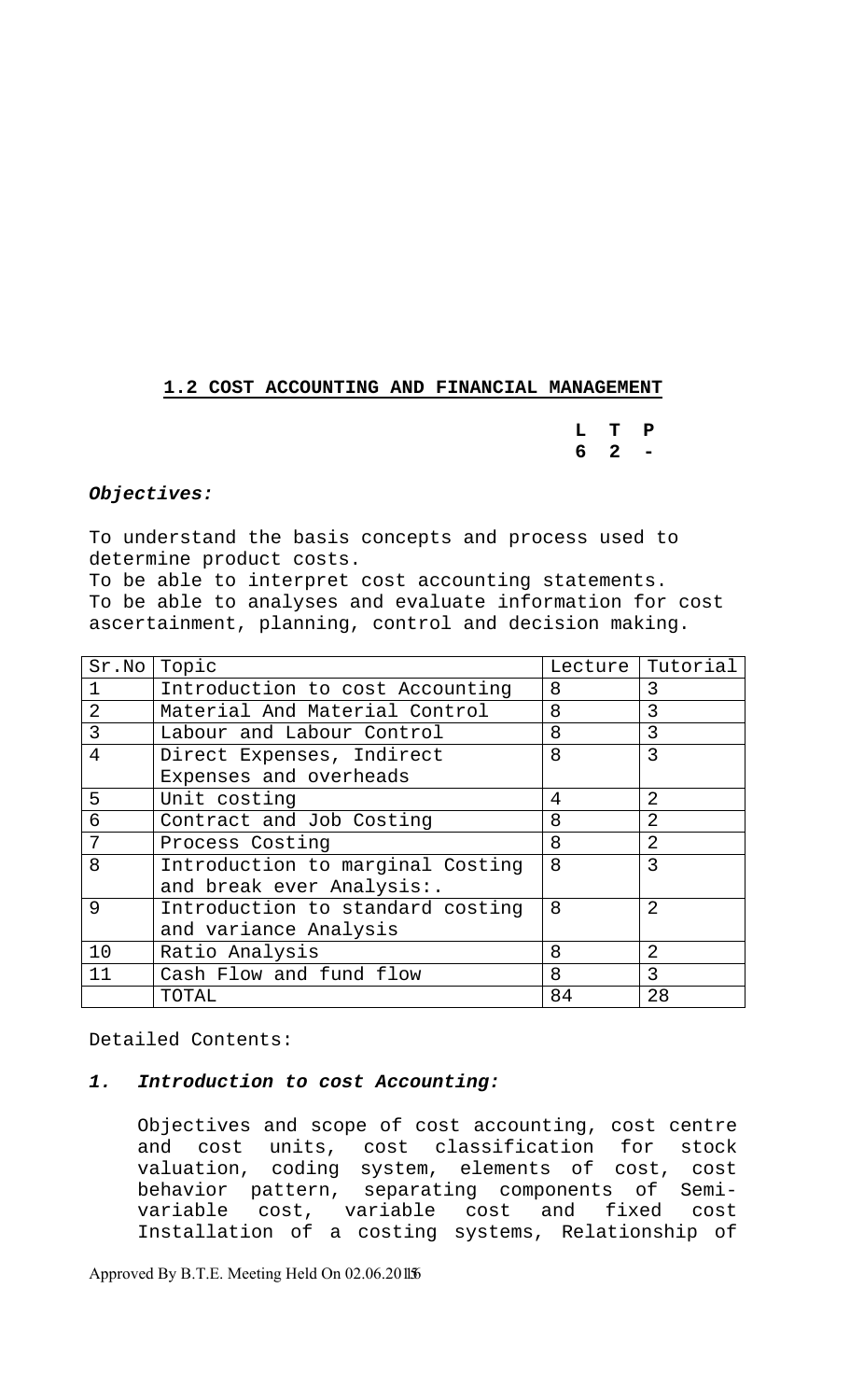cost Accounting with financial accounting and Management accounting and financial management.

## *2. Material And Material Control:*

(A) Material Cost: Procurement procedures, Store procedure and documentations in respect of receipts and issue of stock, stock verification.

(B) Inventory Control: Objectives, forms, functions of inventories Techniques of fixing of Minimum, Maximum and reorder levels, economic order quantity, ABC classification, stocktaking and perpetual inventory.

(C) Consumption ; Identification with products of cost centers, basis for consumption entries in financial accounts, monitoring consumption.

(D) Inventory Accounting :- Process of Inventory accounting

# *3. Labour and Labour Control:*

- (i)Attendance and payroll procedures, overview of statutory requirement, overtime, idle time, and incentives,Labour turnover
- (iii)Utilisation of labour, direct and Indirect labour charging of labour cost, identifying labour hour
- (iv) Efficiency rating procedures.
- (v) Remuneration systems and incentive schemes,
- (vii) Labour productivity, time recording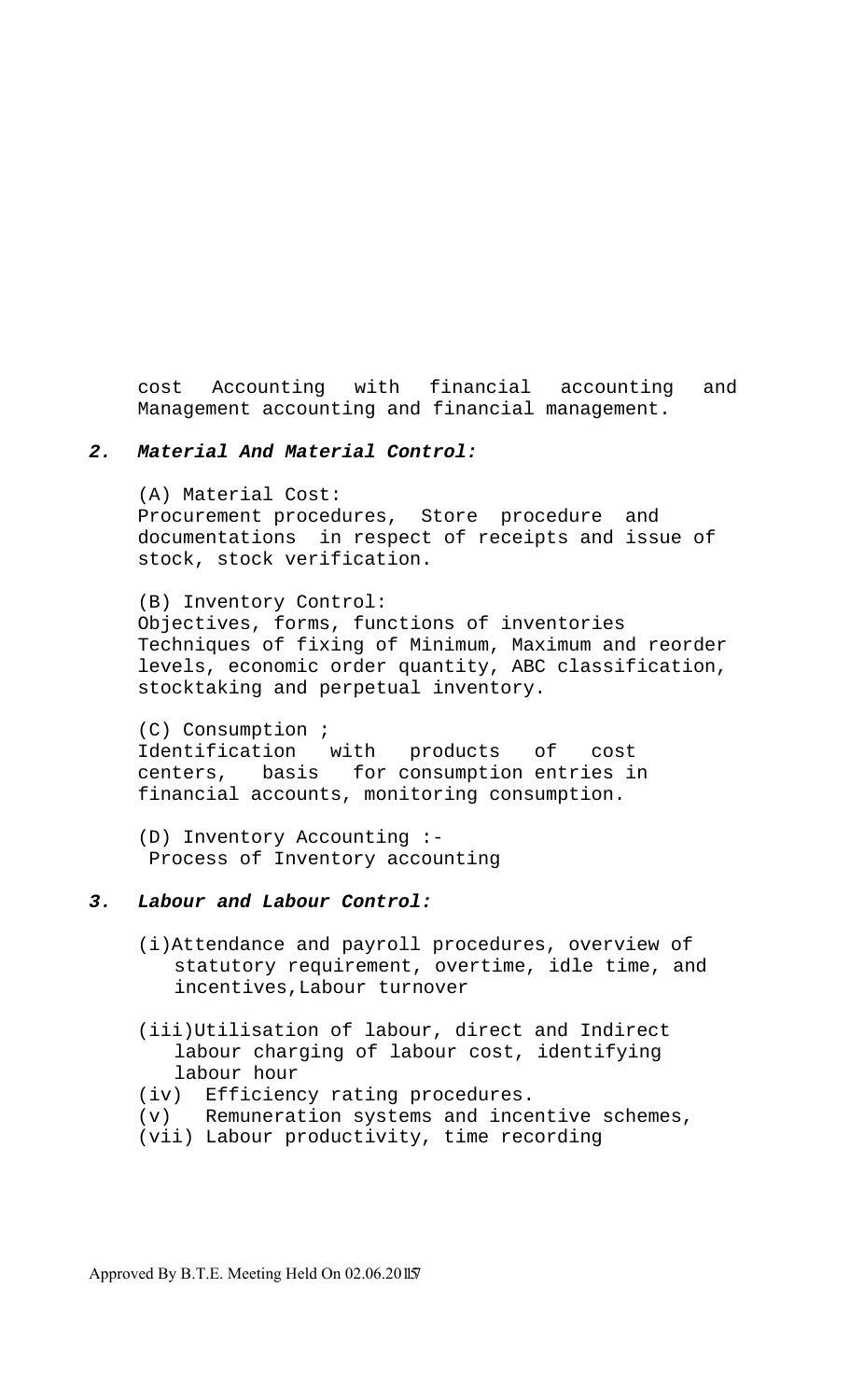#### *4. Direct Expenses, Indirect Expenses and Overheads:*

Sub- Contracting - control on material movement, identification with the main product or Service.

 (i) Functional Analysis : Factory, administration, Selling, distribution, research and development.

(ii) Behavioral Analysis : Fixed, variable, semi variable and step cost.

Overheads:

(i) Factory overhead, administrative overheads, and selling and distribution overheads, Control of overhead, overhead cost and management problem

#### *5. Unit costing :-*

Meaning of unit costing , methods of unit costing, preparation of cost sheet and production A/c.

## *6. Contract and Job Costing:*

Introduce to contract accounts, accounting for material, accounting for plant used in a contract, contract work certified, work uncertified.

#### *7. Process Costing :*

Introduction of process costing, process loss, abnormal gains and losses, equivalent units, inter, process profit, Joint products and by products.

# *8. Introduction to marginal Costing and break even Point Analysis:.*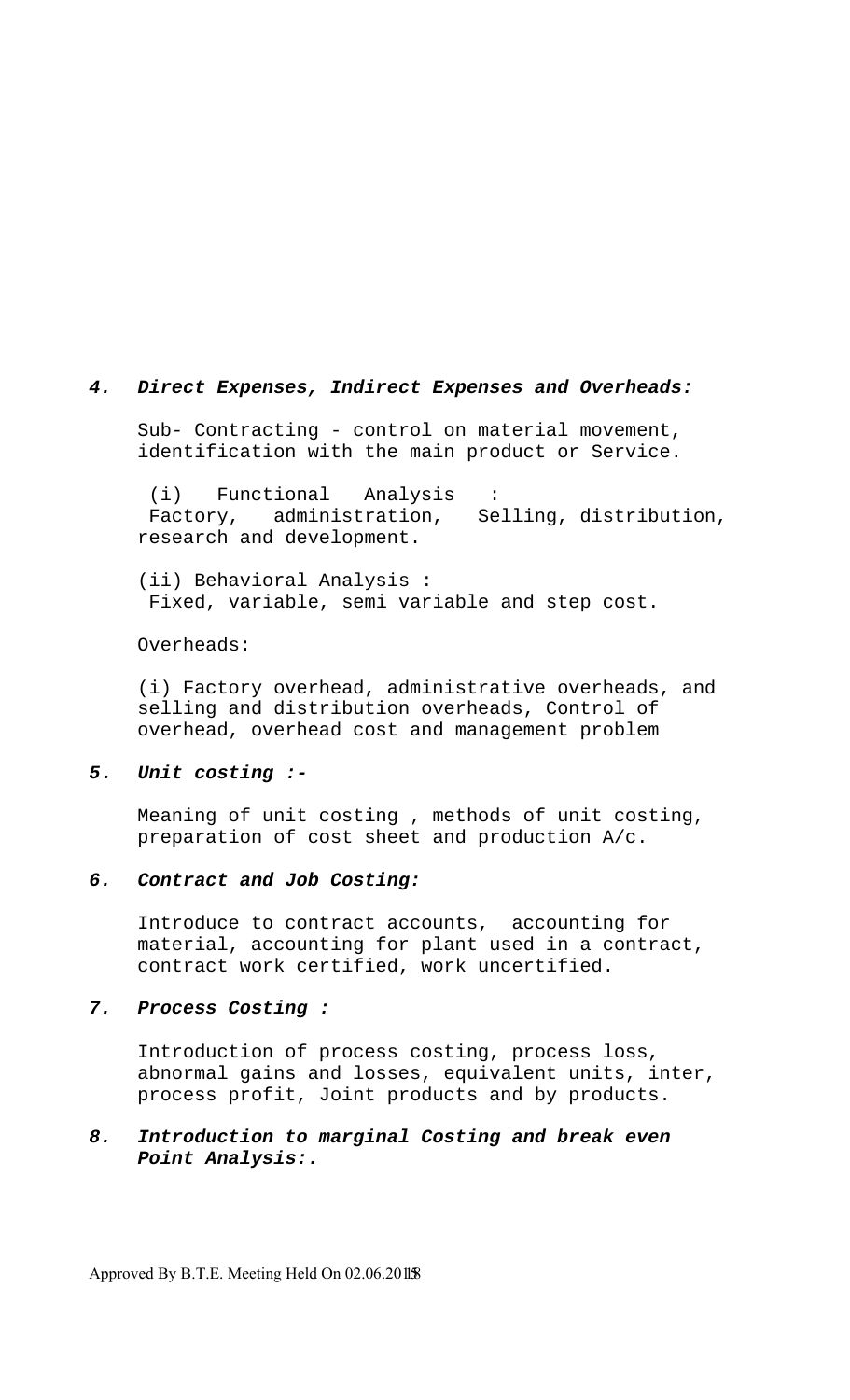Marginal Costing Introduction, meaning, compression with absorption costing, contribution, break, evenanalysis and profit volume, ratio, Margin of safety

# *9. Introduction to standard costing and variance Analysis.*

Meaning and definition of standard costing, various type of standards, setting of standards, basic concepts of material and labour standards and various Analysis. Standrad costing and Budgetary control

# *10. Ratio Analysis:*

Meaning of Ratio, Classification of Ratio, Ratio Analysis for performance evaluation and financial health, application of ratio analysis in decision waking, Advantages and Disadvantages

## *11. Cash Flow and fund flow.:*

Introduction to cash flow and fund flow, classification of cash flows, cash flow statement preparation and usefulness, fund flow statement preparation and usefulness. Sources and uses of fund, distinction between fund flow and cash flow statement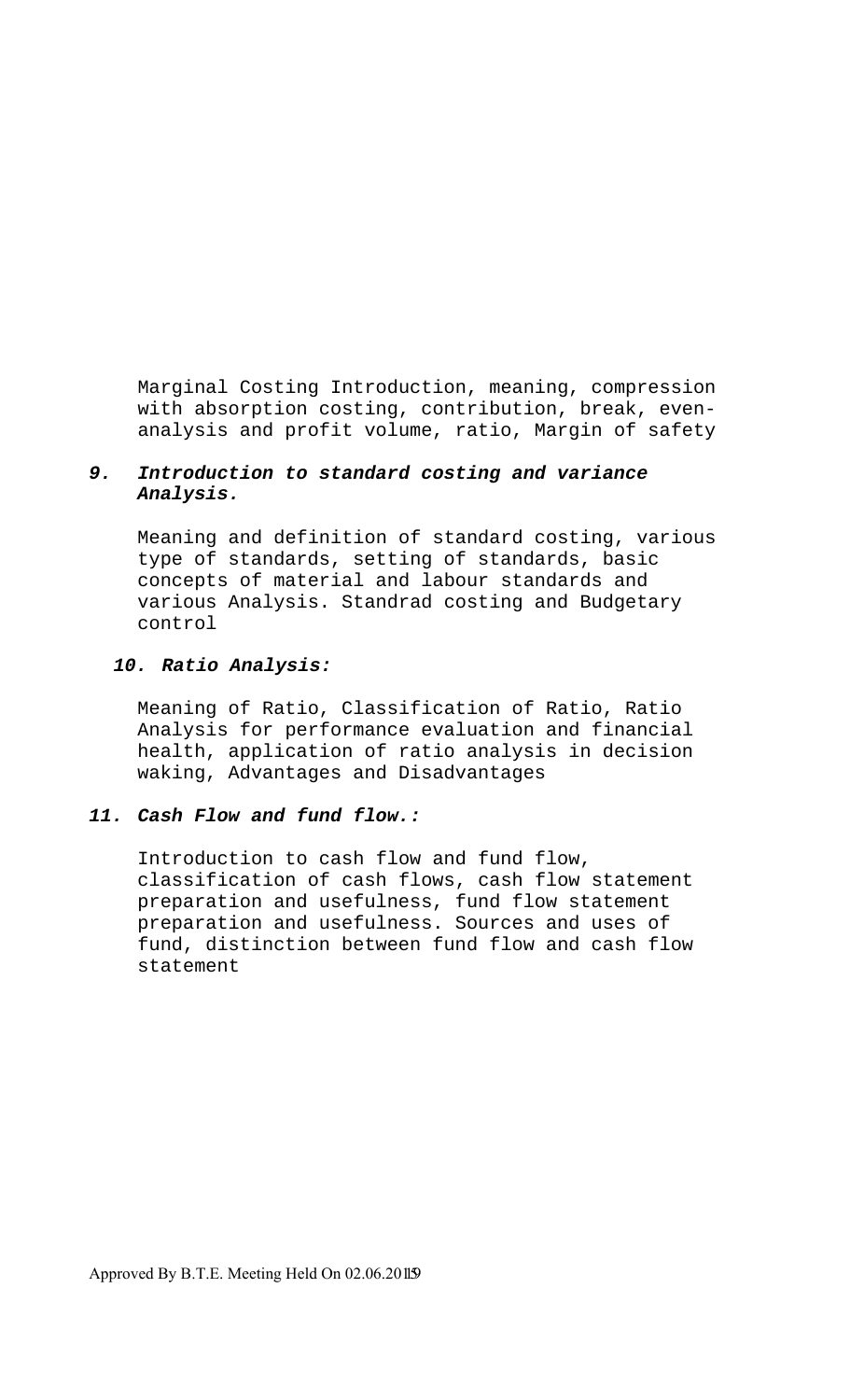# **1.3 ELEMENTS OF CAPTIAL MARKET**

**L T P 6 2 -** 

Level of Knowledge: working Knowledge:

## *Objectives:*

| Sr.No          | Topic    |    | Lecture Tutorial |
|----------------|----------|----|------------------|
| $\mathbf 1$    | Topic 1  | 10 | 5                |
| $\overline{2}$ | Topic 2  | 8  | 3                |
| 3              | Topic 3  | 8  | 3                |
| $\overline{4}$ | Topic 4  | 10 | 5                |
| 5              | Topic 5  | 8  | $\overline{2}$   |
| $\epsilon$     | Topic 6  | 8  | $\overline{2}$   |
| 7              | Topic 7  | 8  | $\overline{2}$   |
| 8              | Topic 8  | 8  | $\overline{2}$   |
| 9              | Topic 9  | 8  | $\overline{2}$   |
| 10             | Topic 10 | 8  | $\overline{2}$   |
|                | TOTAL    | 84 | 28               |

Detailed Contents:

# 1. **INTRODUCTION TO FINANCIAL SYSTEM AND MARKETS :**

Meaning, Functions, Components of Financial System, Financial Institutions, Organised and Unorganised Sector, Types of Financial Market, Captical Market – Meaning, Objectives, Functions, Distinction between Captical Market and Money Market, Fee Based Advisory Services- Merchant Banking, Credit Rating, Stock Broking.

# 2. **CAPTICAL MARKET (PRIMARY MARKET) :**

Introduction, Meaning, Importance, Components of Captical Market, Captical Market Instrucments, Kinds of Ownership Securities, Equity shares, Preference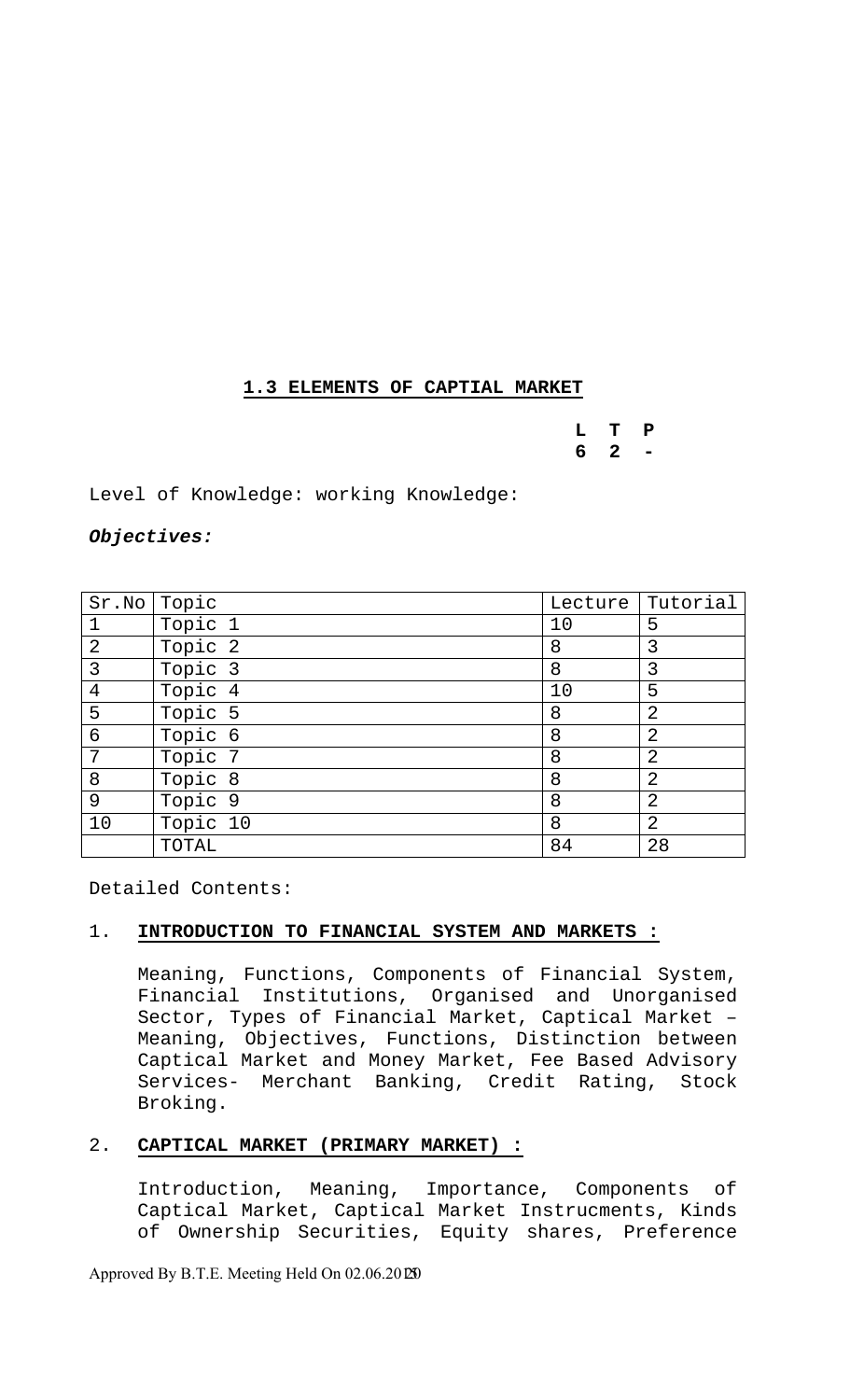shares, Differred Shares, No Par Stock/Shares, Shares with differential Rights, Sweat Equity, Debentures, Types of debentures, Marketing of securities.

# 3. **CAPITAL MARKET (PRIMARY MARKET INTERMEDIARIES) :**

Introduction, Underwriters, Forms of underwriters, Role of under writers, SEBI's Guidelines on Underwriting, Underwriting of Agencies in India, Bankers to an issue, Broker to an Issue, Portfolio Managers.

# 4. **CAPITAL MARKET (STOCK EXCHANGES) :**

Introduction, Meaning, Characteristics, Functions of Stock Exchange, Listing of Securities, Procedure for Dealing at Stock Exchange, Functionaries of Stock Exchanges – Jpbbers, Brokers, Duty to Investors, General obligation and Responsibilities, Suspensions or Cancellation, Model Agreement, Bull, Bear, Stag, Lam Duck, Factors Influencing Prices on Stock Exchanges, SEBI's Role in stock exchange, Major Stock Exchanges in India, Methodology for calculating stock market index.

# 5. **CAPTICAL MARKET (DEPOSITORY SYSTEM AND DEMATERIAL-LISATION:**

Meaning, Constitutents of depository system, Depository, NSDL, CDSL, Dematerialisation of shares, Rematerialisation of shares, Electronic settelement of trade, Freezing of DEMAT A/c, Advantages of depository system, The depositiories ACT 1996, Certificate of commencement of business by depositories.

# 6. **CONTROL OF CAPITAL ISSUE : SEBI :**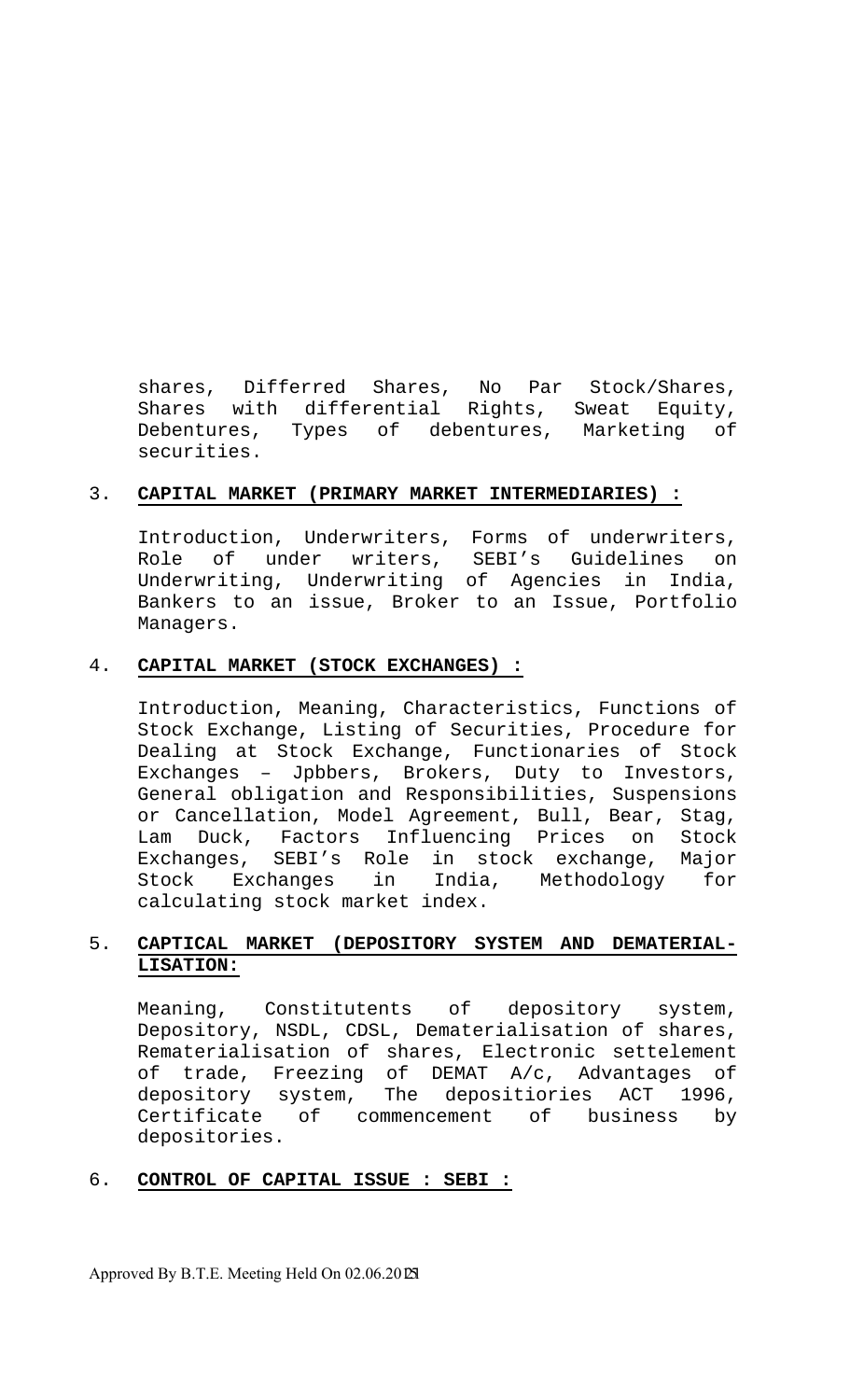Introduction, SEBI ACT, Purpose of the SEBI ACT, The Management of the Board, Powers and Functions of SEBI, Penalty and Adjudication, SEBI guidelines for issue of securities, Eligibility norms for companies issuing securities, limitations of SEBI.

## 7. **RESERVE BANK OF INDIA AND COMMERICAL BANKS :**

Introduction, Constitution, Organisation and Management, Function of RBI, Monetary Policy/Credit creation and control, Introduction, Meaning, Definition and functions of commericial banks, Management of commericial banks, Management of nationalized banks, Scheduled bank, Non-scheduled banks, Indian Bank, Private sector banks, New phases in private sector banking, Foreign bank, Sources and employment of funds, Investment policy of commercial banks.

## 8. **INSURANCE SECTOR :**

Introduction, Definitions of insurance, Principles of insurance, Kinds of insurance, Difference between insurance and assurance, Rationale for opening up of insurance sector to private sector, Life insurance, General insurance, IDRA.

## 9. **INVESTMENT TRUST AND MUTAL FUNDS :**

Meaning and introduction of investment trust, Types of investment trust, Furture of investment trust in India, Meaning, Concept of mutual funds, Types of mutual fund, Advantages of mutual funds, Problems of mutual fund in India.

## 10. **FOREIGN CAPITAL AND INVESTMENT :**

Need for forign capital, Source of foreign capital, Forms of foreign capital, Foreign Direct Investment,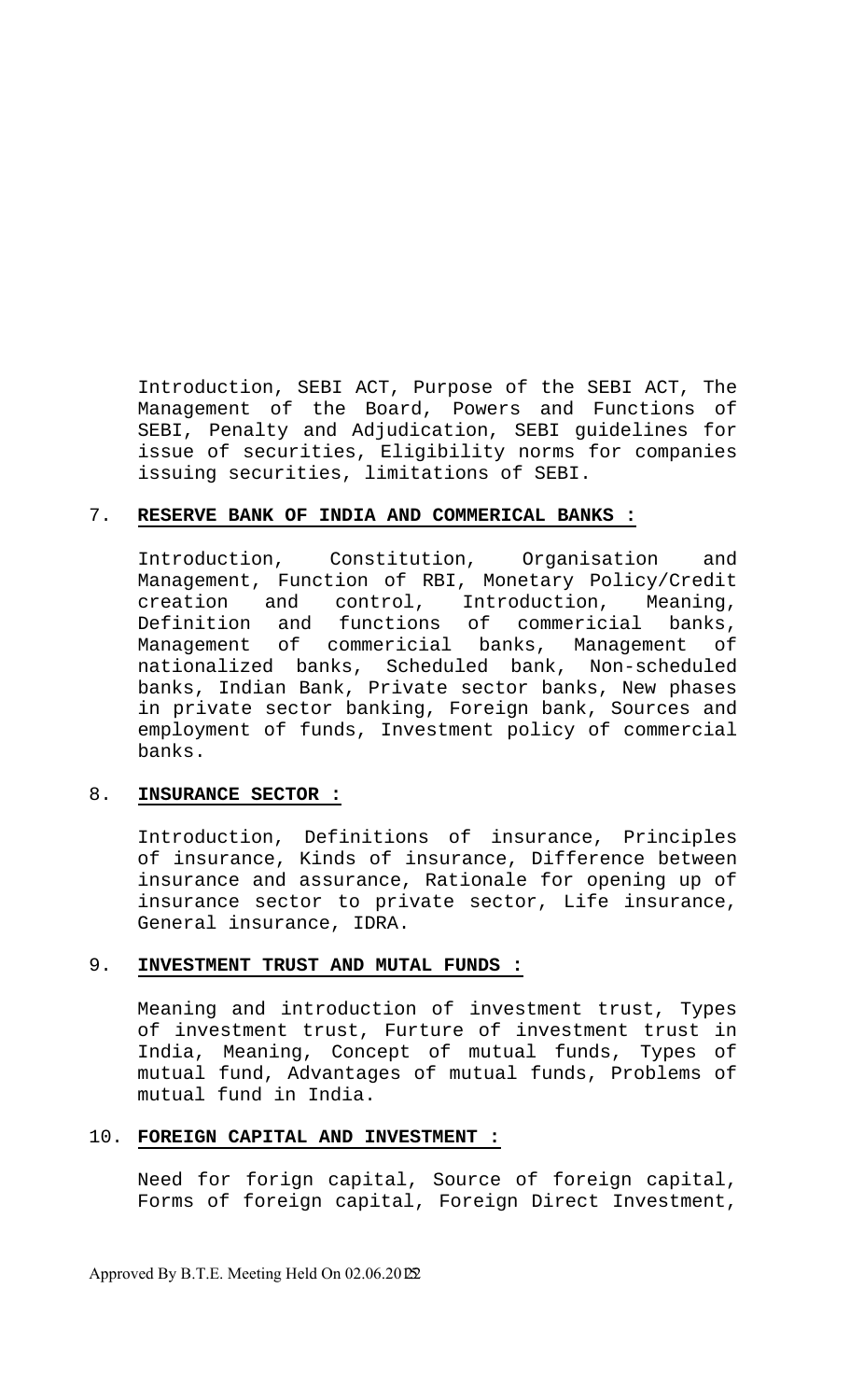Euro issues, NIR investments in India, Modes ofNIR investments, NRI deposits.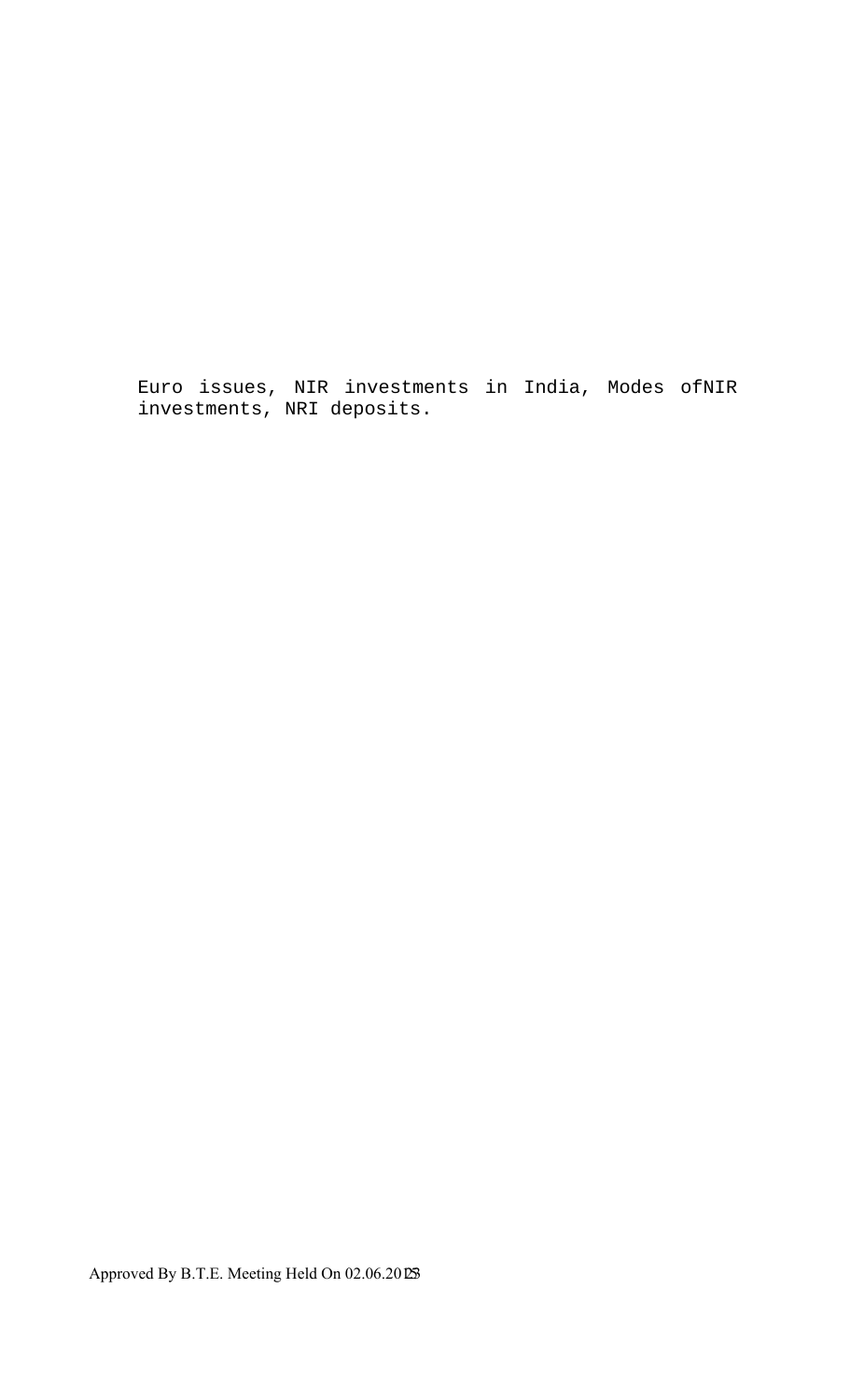# **1.4 ELEMENTS OF BANKING AND AUDITING**

**L T P 6 2 -** 

#### *Objectives :*

To develop an under standing of the Regulation of registered companies and various provisions of the Indian company Law. (ii) To provide conceptual understanding of Banking procedures.

| Sr.No          | Topic                            | Lecture | Tutorial       |
|----------------|----------------------------------|---------|----------------|
| 1              | Banking System & Concept         | 5       | 2              |
| $\overline{2}$ | Bank and Banking System          | 5       | $\overline{2}$ |
| 3              | Accounts operated by the Banker  | 5       | $\overline{2}$ |
|                |                                  |         |                |
| 4              | Negotiable Instruments           | 6       | 2              |
| 5              | Advance Banking                  | 6       | $\overline{2}$ |
| 6              | Auditing Concepts Engagement     | 6       | 2              |
|                | Documentation and need for Audit |         |                |
| 7              | Auditing Evidence                | 6       | 2              |
| 8              | Internal Control With            | 9       | $\overline{3}$ |
|                | Computerised Environment         |         |                |
| 9              | Audit Sampling and analytical    | 6       | $\overline{2}$ |
|                | Review Procedures                |         |                |
| 10             | Audit of Payment and Receipts,   | 9       | 3              |
|                | Purchase Sales, Assets and       |         |                |
|                | Liabilities                      |         |                |
| 11             | Company Audit                    | 6       | 2              |
| 12             | Audit Report                     | 6       | 2              |
| 13             | Audit of Special Companies       | 9       | $\overline{2}$ |
|                | TOTAL                            | 84      | 28             |

Detailed Contents:

# *1.Banking System & Concept:*

Structure and Development of Banking system in India, structure and Development of Banking Law in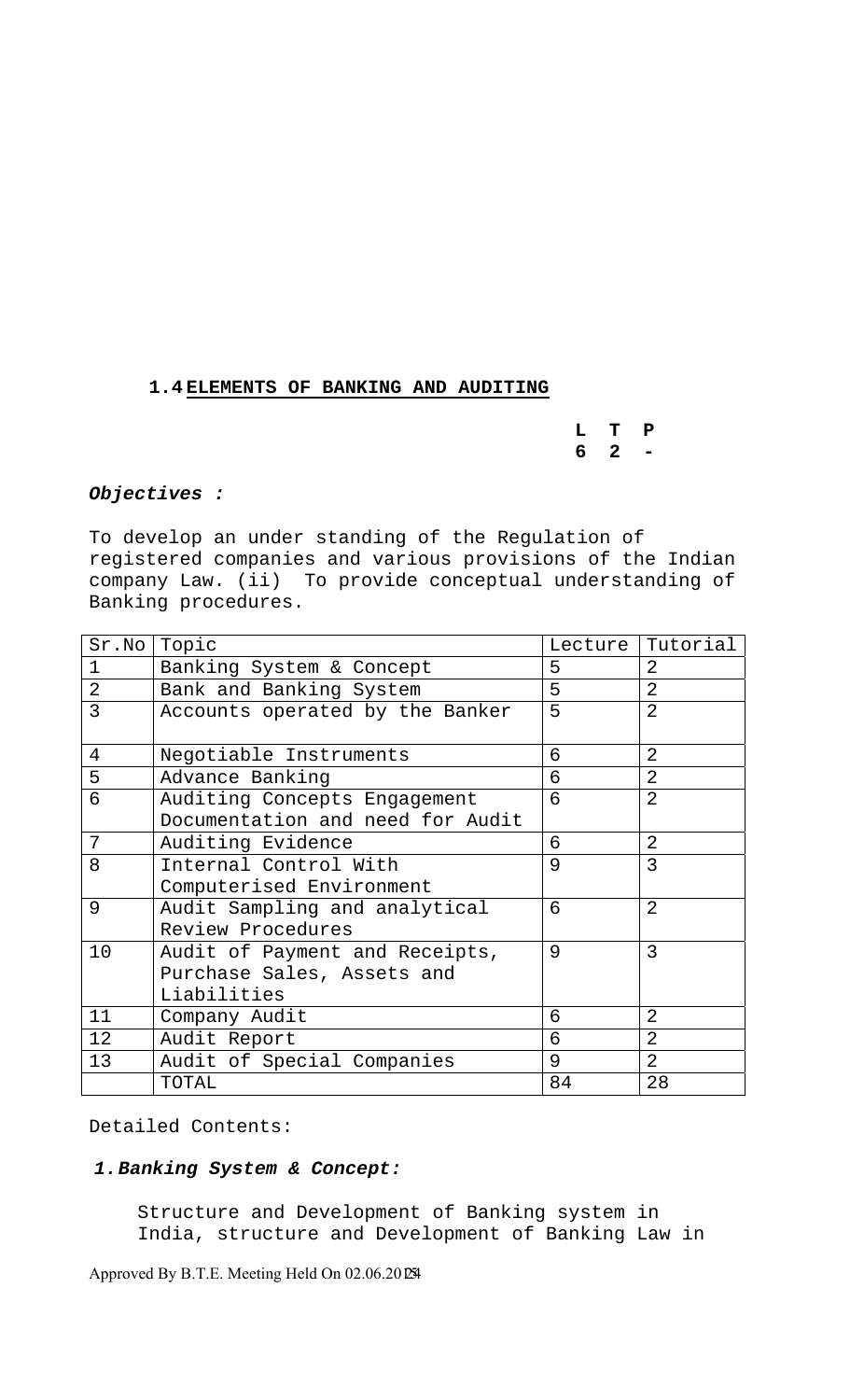India, Reserve Bank of India, function of RBI, Problems of Indian Banking system

## *2. Bank and Banking System:*

Meaning, definition, and functions of Bank, Type of Bank- commercial Banks, Industrial bank, Agricultural bank, Foreign exchange bank Central Bank, Co-operative bank, IDBI, Export

#### *3. Accounts operated by the Banker:*

Opening and operations of Different Bank Accounts, DEMAT Account opening and operation process.

#### *4. Negotiable Instruments :*

Definition of Cheque, Type of cheques, characteristics of cheque, DD. PO, LC and Bank Guarantee. Negotiable Instruments – Bill of exchange, Promising Note

## *5. Advance Banking/ e-Banking:*

1. E- Banking, Mobile Banking, Plastic money usage (Debit and Credit cards) preparation of loan project, I-banking.

2. Working Capital Financing

# *6. Auditing Concepts Engagement Documentation and need for Audit*

## *7. Auditing Evidence:*

Audit procedures for obtaining evidence, Sources of evidence, Reliability of Audit evidences, method of obtaining audit evidence, physical verification, documentation, Direct confirmation, Re -Computation,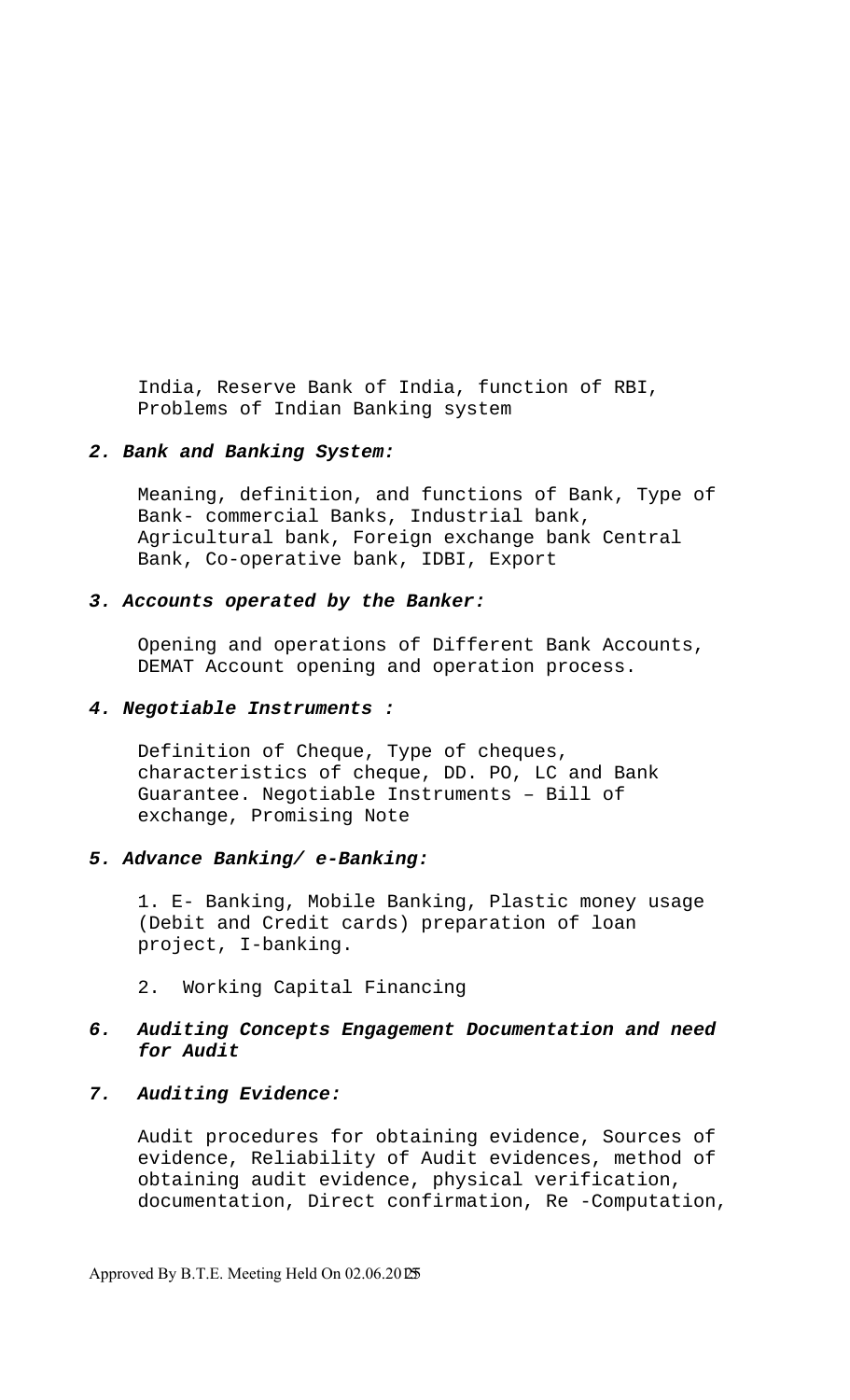Analytical Review Techniques, Representation by management.

#### *8. Internal Control With Computerised Environment:*

Elements of Internal Control Review documentation, Evaluation of internal control System Internal control Questionnaire, Internal Control check List, Tests of control, application of concept of materiality and audit risk, Concept of Internal Audit, Internal Control and Computerised environment Approaches to Auditing in Computerised environment.

#### *9. Audit Sampling and analytical Review Procedures:*

Types of Sampling, Test checking, techniques of test checks, Analytical review procedures.

# *10. Audit of Payment and Receipts, Purchase Sales, Assets and Liabilities:*

#### *11. Company Audit:*

Audit of Shares, Qualification and disqualification of AUDTOrs, Appointment of Auditors, Removal of Auditors, Legal position of Auditors, Powers of and duties of auditors, Branch Audit, Joint Audit , Special Audit, Reporting Requirement under the companies Act, 1956. Power of central government to direct special audit

## *12. Audit Report:*

Qualifications, Disclaimer, Adverse opinion, Disclosures, Reports and Certificates.

#### *13. Audit of Special Companies :*

Audit of Educational Institutions , Hotels, Clubs Hospitals Government Companies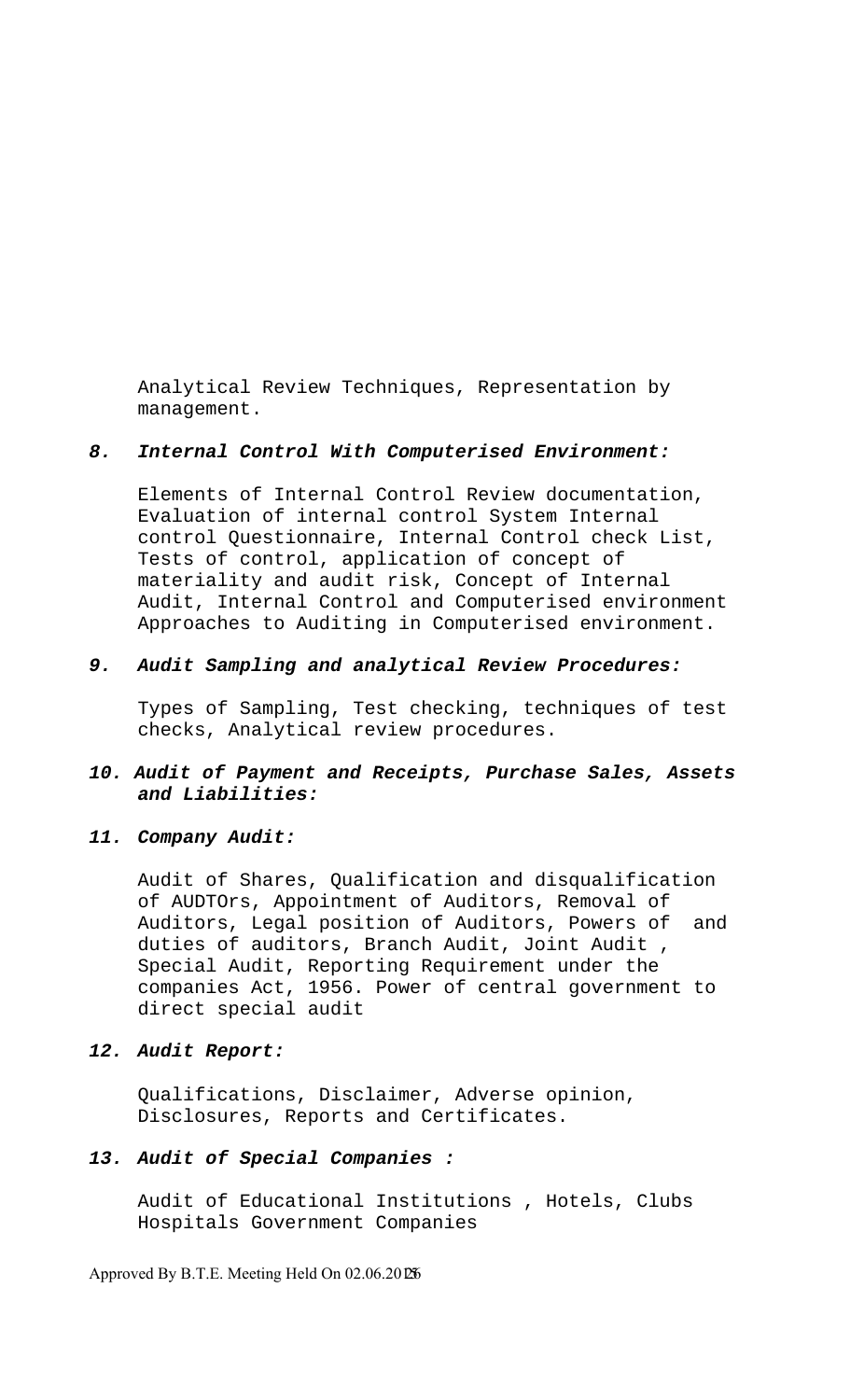#### **1.5 COMPUTER FUNDAMENTALS AND APPLICATION**

(Common with One Year Post Graduate Diploma In Retail Management& Marketing and Sales Management)

## **L T P 4 - 8**

#### RATIONALE

 Information technology has great influence on all aspects of our life. All our work places and the living environment are being computerized. In order to prepare certificate holders to work in these environments, it is essential that they are exposed to various aspects of information technology such as understanding the concept of information technology and its scope; operating a computer; use of various tools of MS Office; Desk Top Publishing and Using Internet, etc. from the broad competency profile of diploma holders. This exposure will enalbe the students to enter the world with confidence, live in thse environments in a harmonious way and contribute to the productivity.

#### NOTE :

 - Teaching of theory should be dovetailed with practical work, There will be a theory examination also.

 - The following topics may be taught in the laboratory along with the practical exercises

#### DETAILED CONTENTS

- 1. Information Technolog Its concept and scope
- 2. Elements of computer system, computer hardware and software data- numeric data, alpha numeric data; program, processing.
- 3. Computer organization, block diagram of computer, CPU, memory.
- 4. Input Devices; Keyboard, Mouse, etc. Output Device : VDU and Printer, Scanner, Plotter.
- 5. Secondary storage; Magnetic disk tracks and sectors, optical disk (CD and DVD memory), primary and secondary memory: RAM, ROM, PROM, etc., Capacity; device controllers, serial port, parallel port, system bus.
- 6. Service like file opening and closing; memory management; device management and input- output (I/O) management with respect of windows.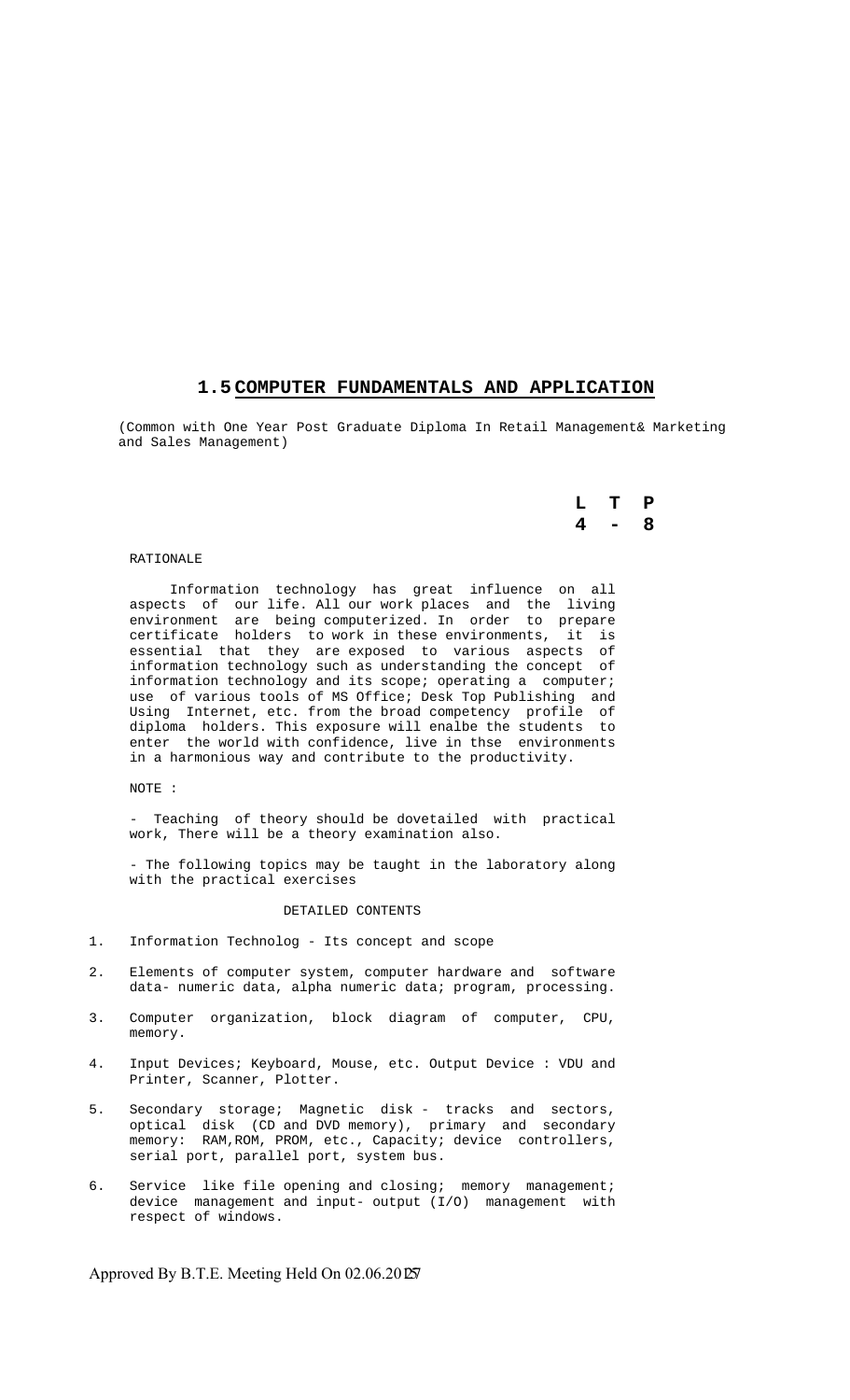- 7. Installation concept and precautions to be observed while installing the system and software.
- 8. Introduction about operating system such as MS DOS and Windows.
- 8. Special featues, various applications of MS Word and MS- Excel.
- 10. About the internet Server types, connectivity (TCP/IP, Shell); Application of internet like e-mail and browsing.
- 11. Various Browsers like WWW(World Wide Web); Hyperlinks; HTTP (Hyper Text Transfer Protocol); FTP (File Transfer Protocol).
- 12. E-Commerce : Overview of e-commerce, Security issues in e commerce.
- 13. Mail and Mesaage System : e-mail, document and picture transmission, Voice mail, Teleconferencing, Trouble shooting in e-mail.

#### LIST OF PRACTICALS

- 1. Given a PC, name, its varios components and list their functions.
- 2. Identification of various parts of a computer and peripherals.
- 3. Practice in installing a computer system by giving connection and loading the system software and application software.
- 4. Installation of DOS and simple exercises on TYPE, REN, DEL, CD, MD, COPY, TREE, BACKUP commands.
- 5. Exercises on entering text and data (Typing Practice).
- 6. Installation of Windows 98, 2000, etc.
- I. Features of windows as an operating system :

 Start; Shutdown and restore; Creating and opening on the icons; Opening, Closing and sizing the windows; Using elementary job commands like- creating, savaing, modifying, renaming, finding and deleting a file; Creating and opearting on a folder; Changing setting like, date, time, color (background and fore ground); Using short cuts; Using on-line up

A. MS Word :

File Management : opening, Creating and saving a document, Locating files, Copying contents in some different file(s),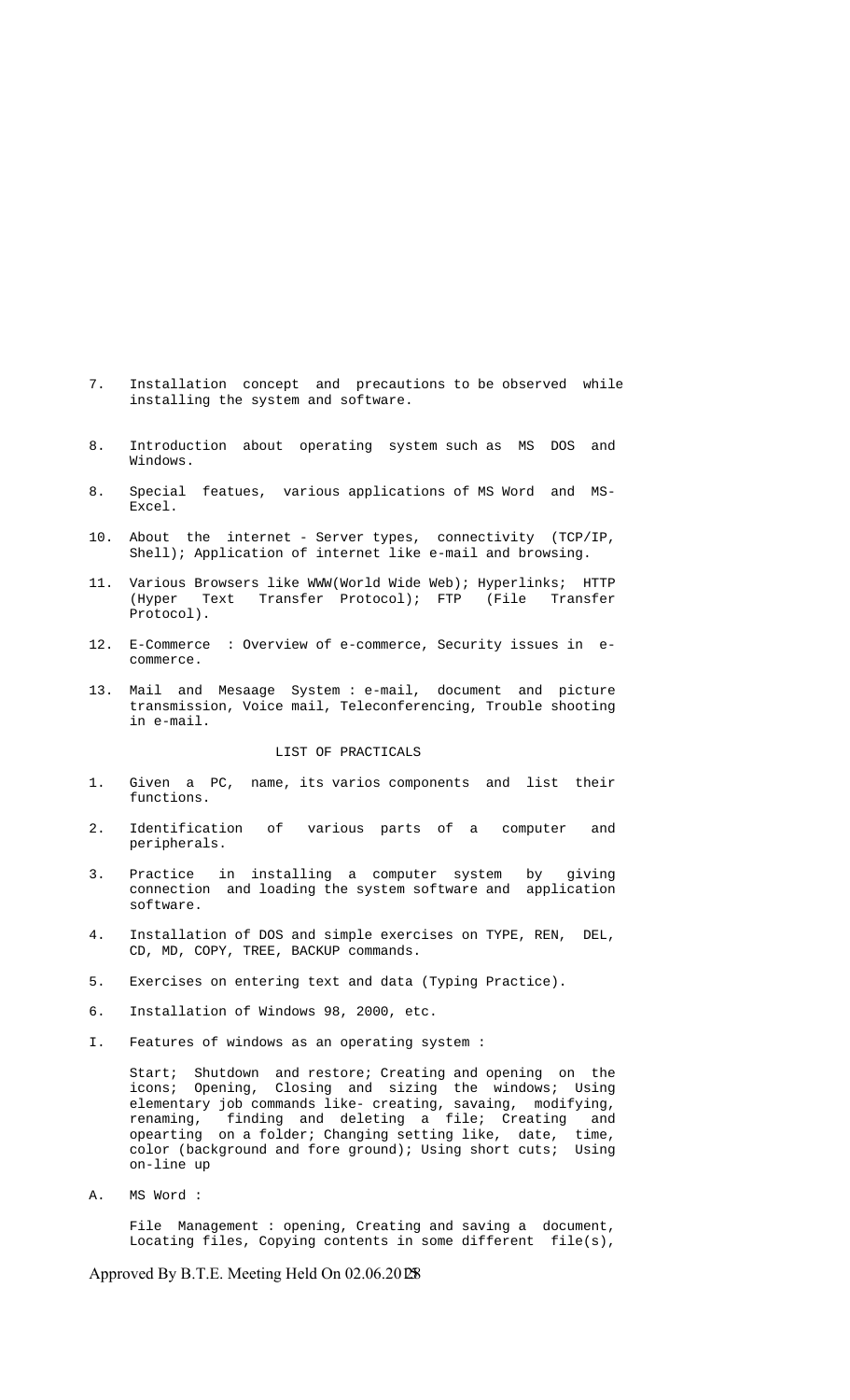Protecting files, Giving password protection for a file.

Page Setup : Setting margins, Tabs setting, ruler, Identing.

 Editing a Document : Entering text, Cut, Copy, Paste using tool-bars.

Formatting a Document : Using different fonts, changing font<br>size and colour, Chanding the appearance through size and colour, Chanding the appearance through bold/italic/underlined, Highlighting a text changing case, using subscript and superscript, Using different underline methods.

 Aligning of text in a document, justification of document, Inserting bullets and numbering.

 Formatting paragraph, Inserting page breaks and column breaks.

 Using of headers, Footers : Inserting footnote, End note, USe of comments.

 Inserting date and time, Special symboles, Importing graphic images, Drawing tools.

 Tables and Borders : Creating a table, Formatting cells, Use of different borders styles, Shading in tables, Merging of cells, Partition of cells, Inserting and deleting a row in a table.

Print preview, Zoom, Page set up, Printing option.

Using Find and replace option.

 Using tools like -Spell Check, Help, Use of macros, Mail merge, Thesaurus word content and statistics, Printing envelops and lables.

Using shapes and drawing toolbar.

Working with more than one window in MS Word.

 How to change the version of the document from one window OS to another.

 Conversion between different text editors, Software and MS Word.

B. MS Excel :

 Starting Excel, Ope worksheet, Enter, Edit, Data, Formulas to calculate values, Format data, Creat chart, Printing chart, Save worksheet, Switching from another spread sheet.

 Menu Commands : Create, Format charts, Organise, Manage data, Solving problem by analyzing data, Exchange with other application. Programming with MS-Excel, Getting information

Approved By B.T.E. Meeting Held On  $02.06.20\overline{\omega}$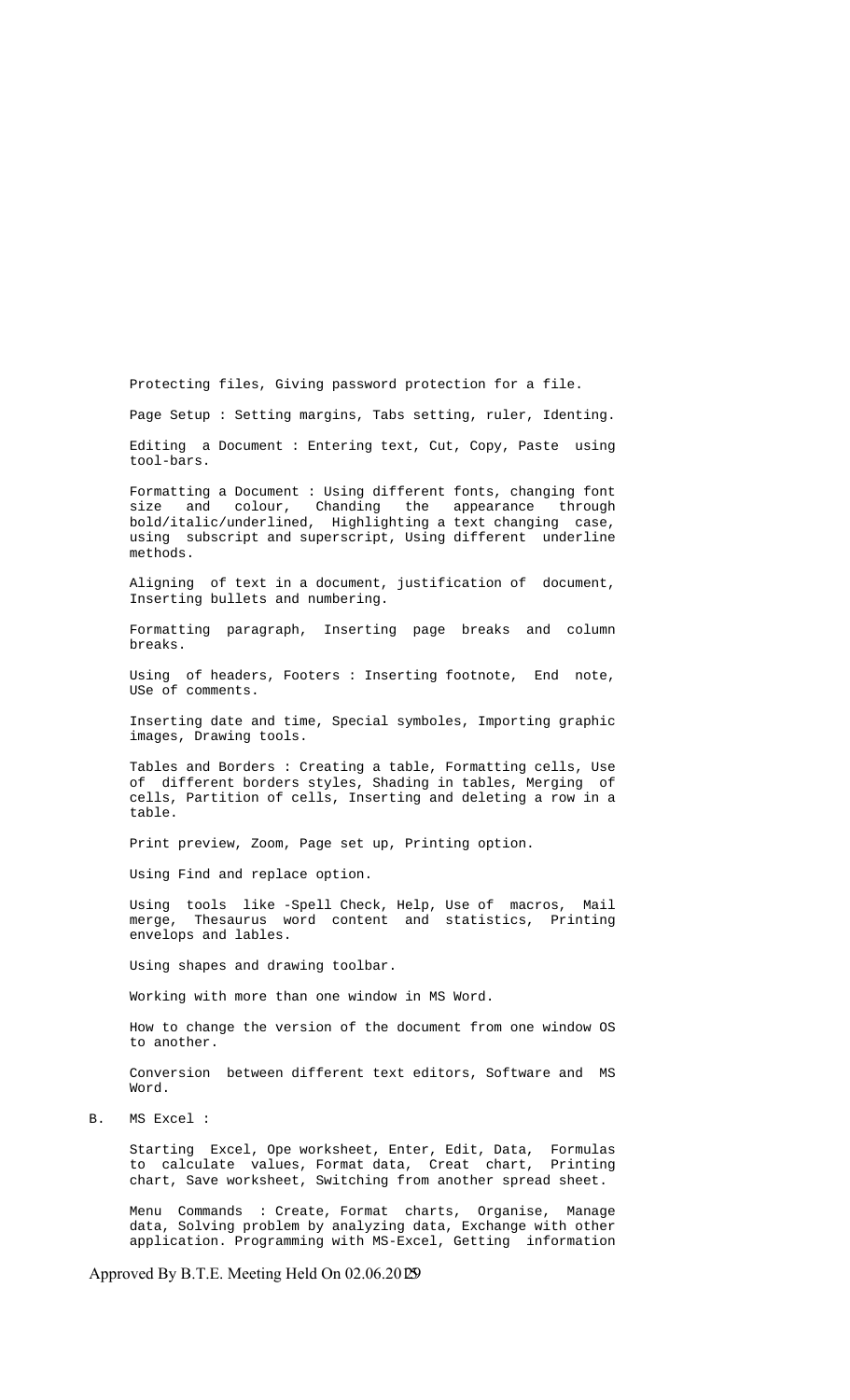while working.

 Work Book : Managing workbooks (Creating, Open, Close, Save), Working in work books, Selecting the cells, Choosing commands, Data entry techniques, Formula creating and links, Controlling calculation, Working with arrays.

 Editing a worksheet, Copying, Moving cells, Pasting, Inserting, Deletion cells, Rows, Columns, Find and Replace text, Numbers of cells, Formatting worksheet.

 Creating A Chart : Working with chart types, Changing data in chart, Formatting a chart, Use chart to analyze data.

 Using a list to organize data, Sorting and Filtering data in list.

 Retrive data with MS - Query : Cerate a pivot table, Customising a pivot table, Statistical analysis of data.

 How to change view of worksheet, Outlining a worksheet, customise workspace, using templates to create default workbooks, Protecting work book.

 Exchanging data with other application : Linking and embedding, Embedding objects, Linking to other applications, Import, Export document.

C. Internet and Its Application :

 Log in to internet. Navigation for seeking information on internet. Down loading information from internet. Sending and receiving e-mail - Creating a massage, Creating an address book, Attaching a file with e-mail message, Receiving a mesage, Deleting a message. E-mail- Creating e mail account with different user mails, How to operate voice mail.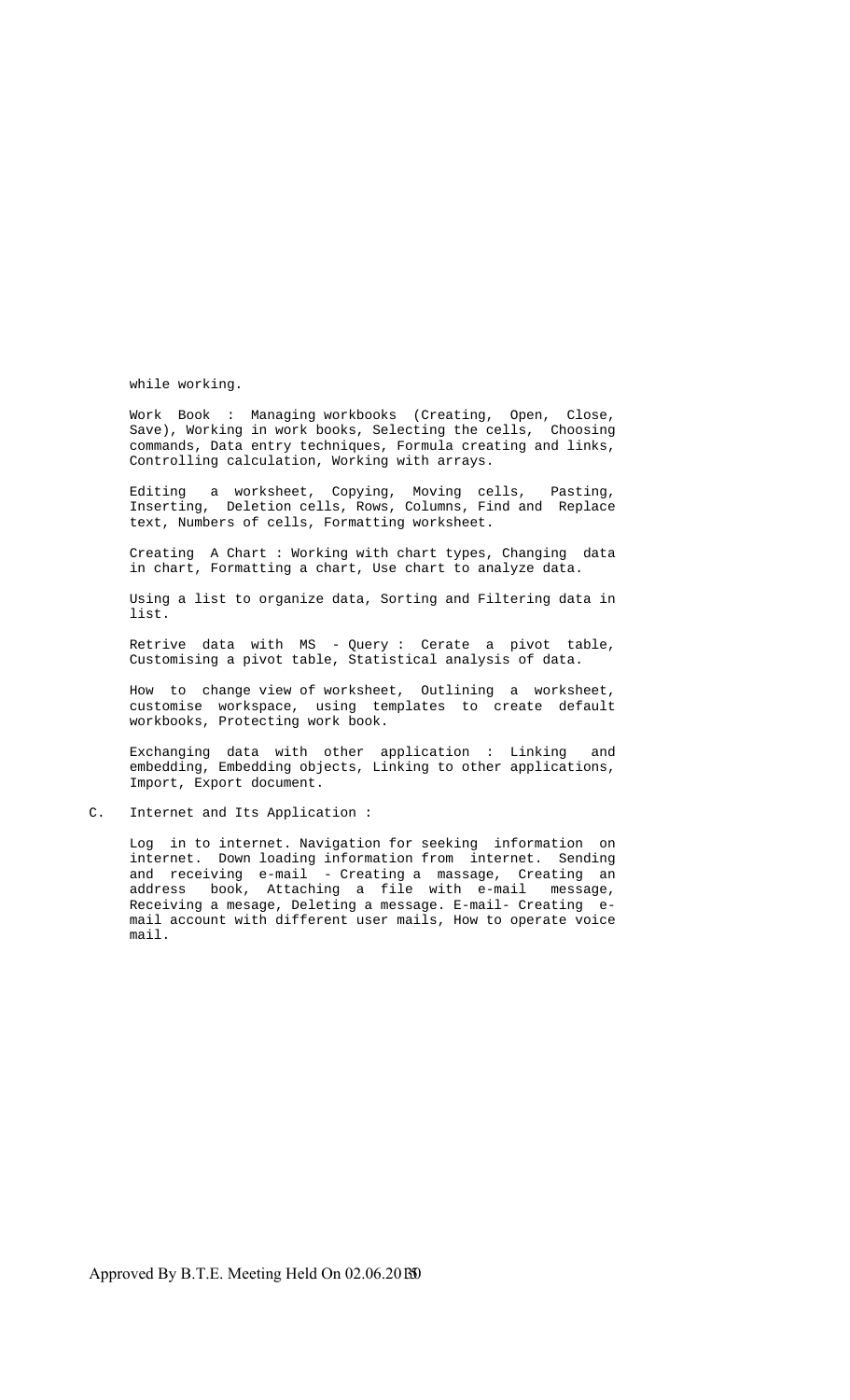# **II SEMESTER**

# **2.1 PRACTICE AND PROCEDURE OF TAX ACCOUNTS**

**L T P 10 2 -** 

# *Objectives:*

To import knowledge of the Basic principles underlying the substantive provisions of Income tax laws to the students.

To equip students with application of principles and provisions o: Income tax Laws in computation of Income and taxation of a person under various heads of Income and their assessment procedure.

| Sr.No          | Topic    | Lecture | Tutorial       |
|----------------|----------|---------|----------------|
| $\mathbf 1$    | Topic 1  | 14      | 3              |
| $\overline{2}$ | Topic 2  | 14      | 3              |
| 3              | Topic 3  | 14      | 3              |
| $\overline{4}$ | Topic 4  | 14      | 3              |
| 5              | Topic 5  | 14      | 3              |
| $\epsilon$     | Topic 6  | 14      | 3              |
| 7              | Topic 7  | 14      | 3              |
| 8              | Topic 8  | 14      | 3              |
| 9              | Topic 9  | 14      | $\overline{2}$ |
| 10             | Topic 10 | 14      | $\overline{2}$ |
|                | TOTAL    | 140     | 28             |

# 1. **BASIC CONCEPTS, TAX PLANNING AND MANAGEMENT OF INCOME TAX :**

Meaning of income tax, components of income tax law, concepts aagricultural income, assessee, demed assessee, assessee in default, person, assessment year, previous year, income, gross total income, total income, latest rate of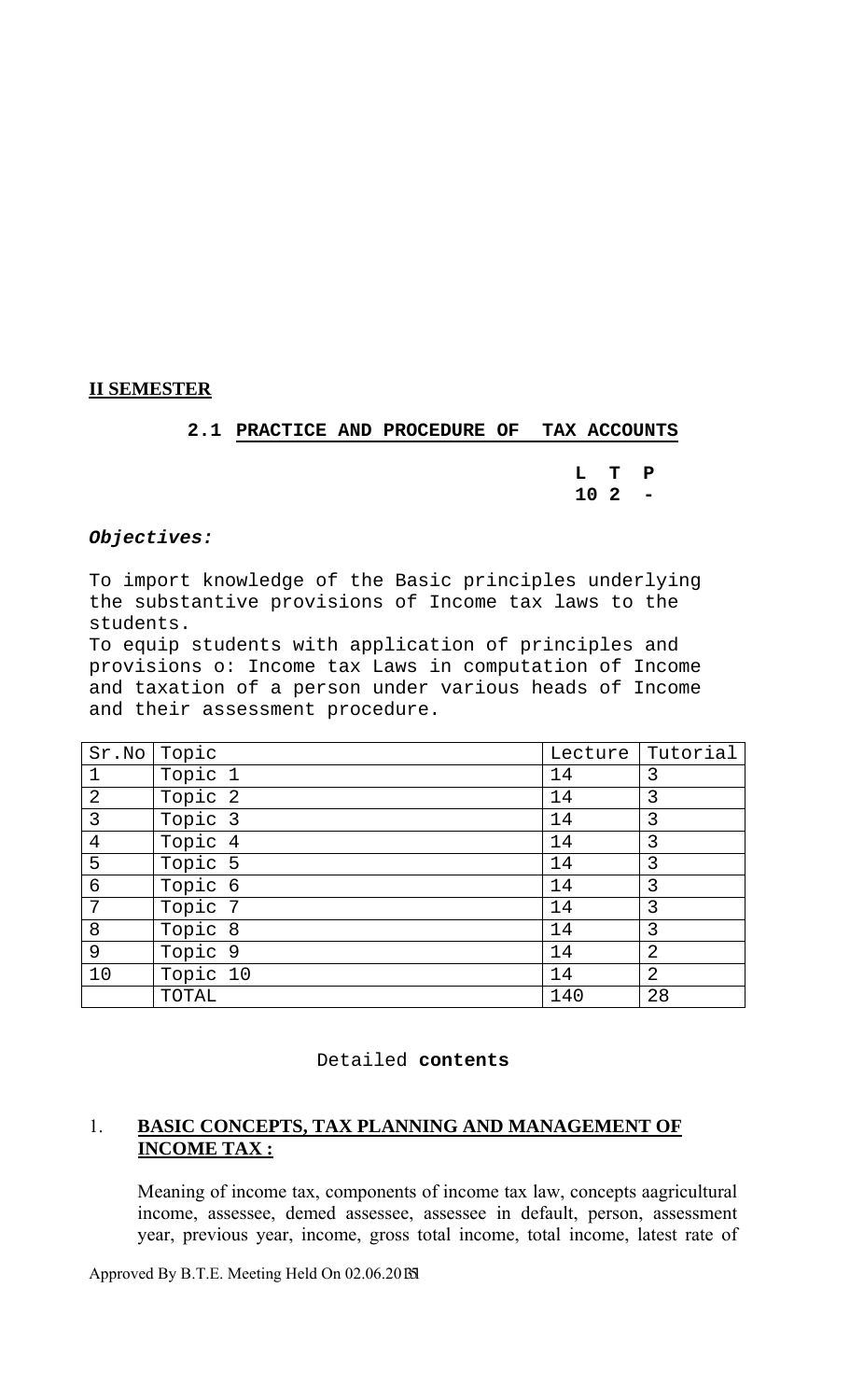income tax, tax planning tax evasion, tax adoidance, different between tas evasion and tax avoidance.

# 2. **RESIDENTIAL STATUS AND TAX LIABILITY :**

Residential status, Residential status of an indivicual, Hindu undivided family, Firm or association of persons, Companies, Scope of total income on the basis of residence or incidence of tax.

# 3. **INCOME EXEMPT FORM TAX :**

Meaning of exempted income, Income exempt for all assessee, For employees, For institutions and firms.

# 4. **COMPUTATION OF INCOME UNDER THE KEAD OF SALARY :**

Basic of charge, Meaning of salary, Rule of salary, Definition of salary, Tax treatment, Allowances, Perguisites, Provident fund, Types of provident funds.

# 5. **INCOME FROM HOUSE PROPERTY :**

Basic of charge, Rules for charging income under house property, Computation of income from house property, For let out house property, Determination of gross annual value, Annual value, Income from house property for self occupied house property, Deductions.

# 6. **COMPUTATION OF PROFITS AND GAINS OF BUSINESS OR PROGFESSION :**

Basic of charge, Rules of chargeability, Computation of taxable, Profit of business or profession, Admissible deductions, Expenses, Expressly Disallowed.

# 7. **DEDUCTIONS FORM GROSS TOTAL INCOME AND ASSESSMENT OF INDIVIDUALS :**

Deduction from gross tatal income under sec 80 C to 80 V, Assessment of individuals, Computation of total income, Computation of tax.

# 8. **FILLING OF RETURNS AND E-FILLING AND TDS/TCS :**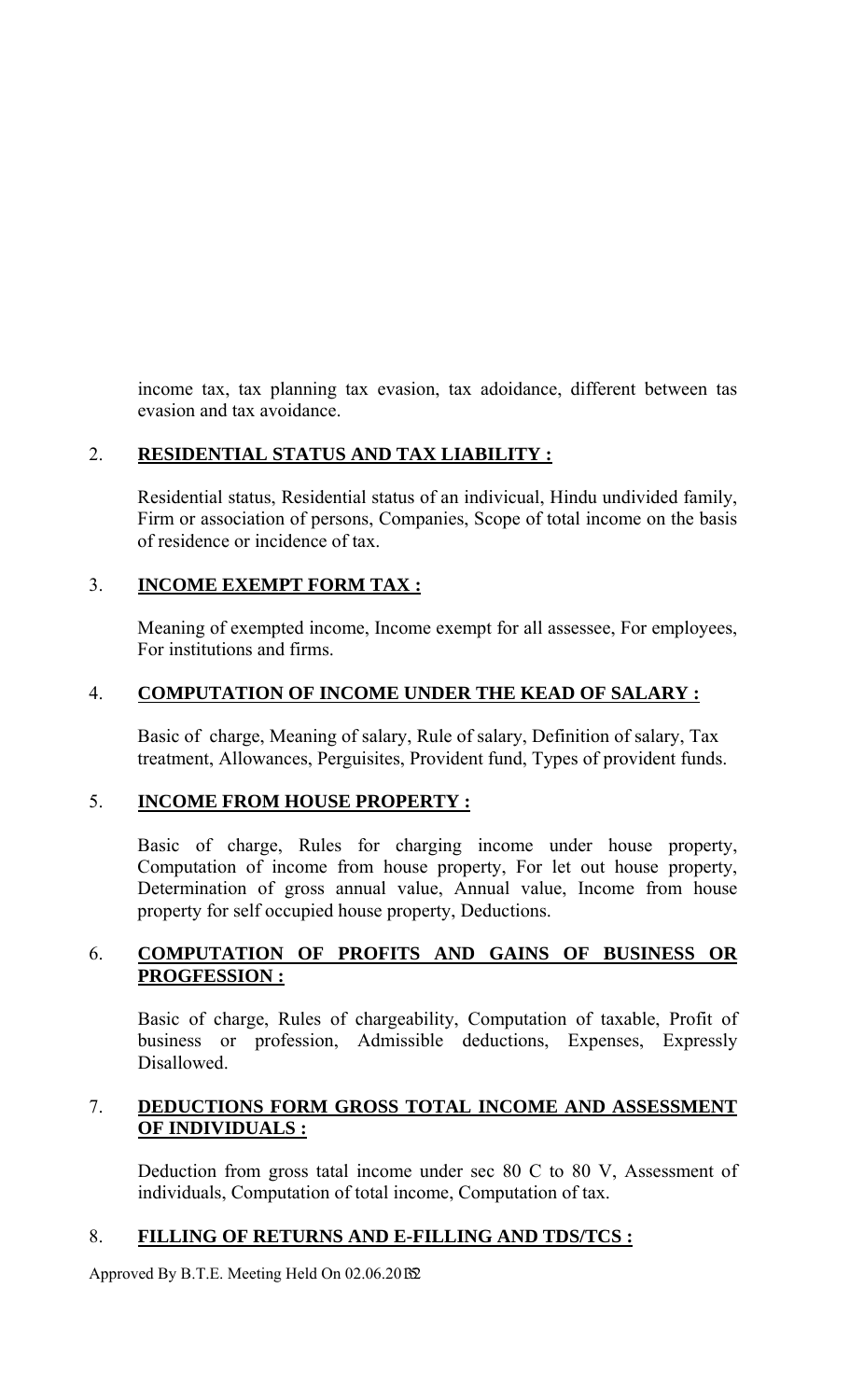Filling of returns, PAN, Compulsorily used of PAN, Latest formate of returns, Manual returns, E-filling of returns, Types of returns, TDS, Collection of Tax at source.

# 9. **VALUE AIDED TAX :**

Meaning, Background and justificationof VAT, Benefits of VAT, Need for introducing VAT, Merits and demerits of VAT, Input Tax Credit, Variants of VAT, Different modes/methods of computations of VAT, VAT administrative procedures adopted by states.

# 10. **SERVICE TAX :**

General provisions relating to service tax, Comcept and general principles of service tax, Service provider and service receiver, Value of taxable service, Exemption from service tax, Classification of service, Procedure of service tax, Payment of service tax and filling of returns.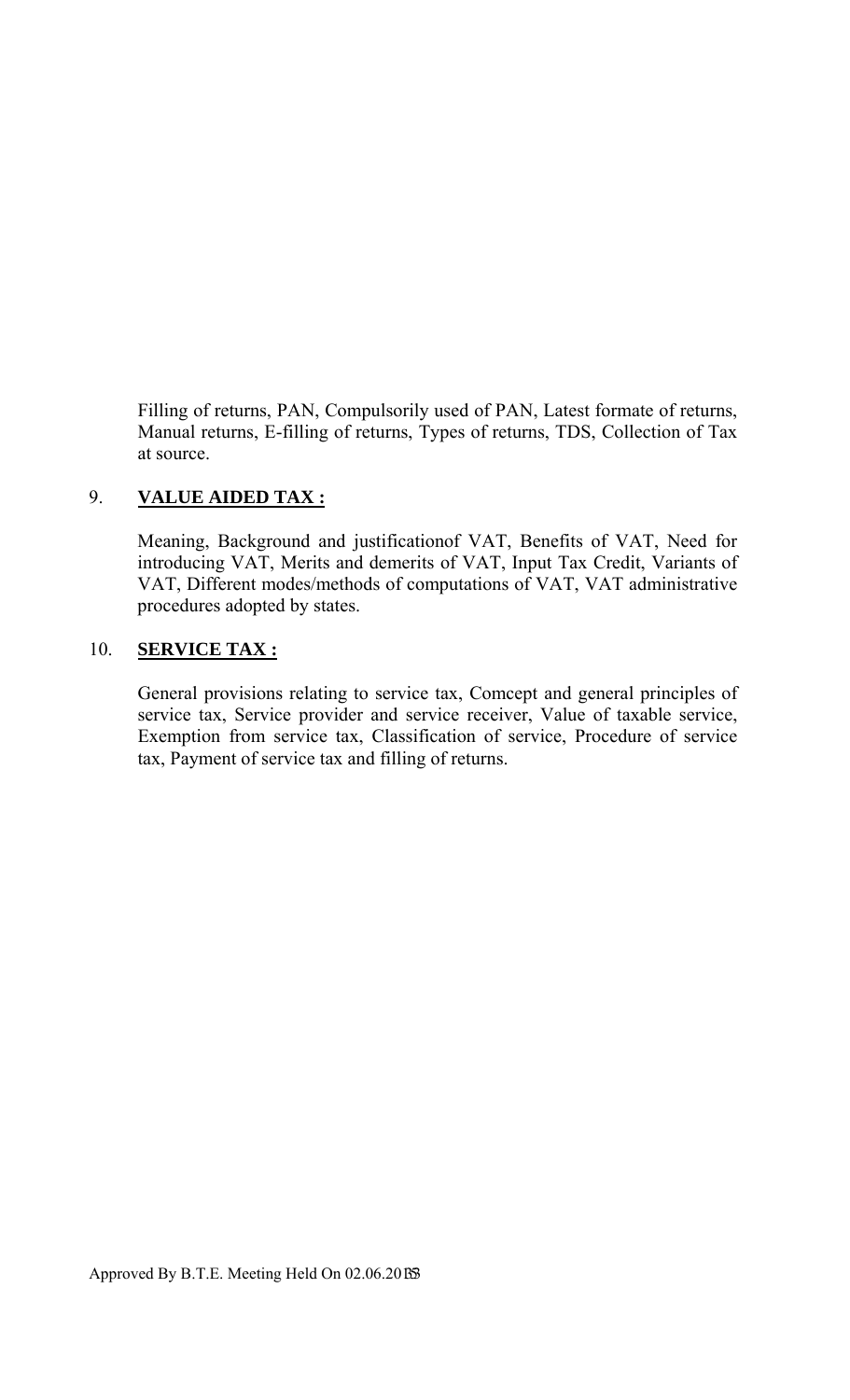# **2.2 PROJECT WORK IN ACCOUNTANCY**

**L T P 4 2 -** 

Each student is required to prepare a project using any popular Accounting software packages, like.

Tally (Latest Version) Wings (Latest Version) Or Busy (Latest Version) In following suggested topics –

> Advanced inventory Pay roll Accounting Tax Accounting (CST, VAT, Service Tax, TDS, TCS) Point of Sales Data Maintenance Manufacturing Financial Accounting Job costing e- Commerce

# **2.3 COMPUTERISED ACCOUNTANCY AND TAXATION (PRACTICAL)**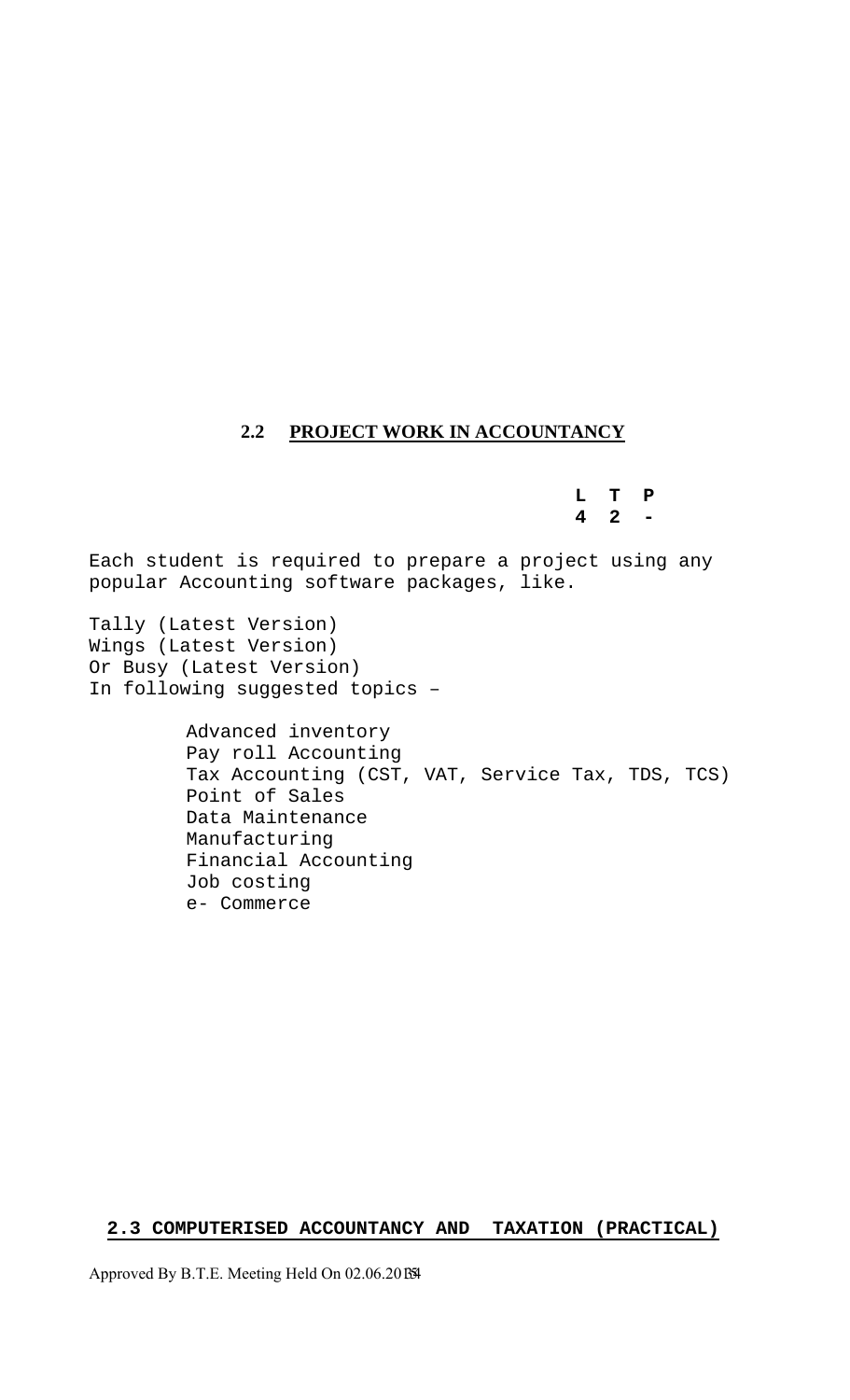L T P  $4 - 18$ 

#### *Objective*

Computer based Advanced financial accounting using latest version software packages like Tally, Wings , Busy.

## *1. Accounting in Computerized Environment:*

1.1 An overview of Computerized Accounting Systems, Features and Significance 1.2 Concepts of grouping of Accounts 1.3 Codification of Accounts 1.4 Maintaining the Hierarchy of Ledgers 1.5 Accounting Packages and consideration of their selection 1.6 Generating Accounting Papers

#### *2. Start up:*

- 2.1 Tally overview
- 2.2 Tally installation
- 2.3 up grading tally
- 2.4 Language set up
- 2.5 Multilingual operation
- 2.6 Staring Tally

## *3. Basic Financial Accounting :*

- 3.1 Accounting Concepts
- 3.2 Company Creation
- 3.3 Chart of Accounts
- 3.4 Account Masters
- 3.5 Voucher Entry
- 3.6 Single Mode Voucher Entry
- 3.7 Account Voucher Printing
- 3.8 Display
- 3.9 Accounts Master Lists
- 3.10 Accounts Voucher Lists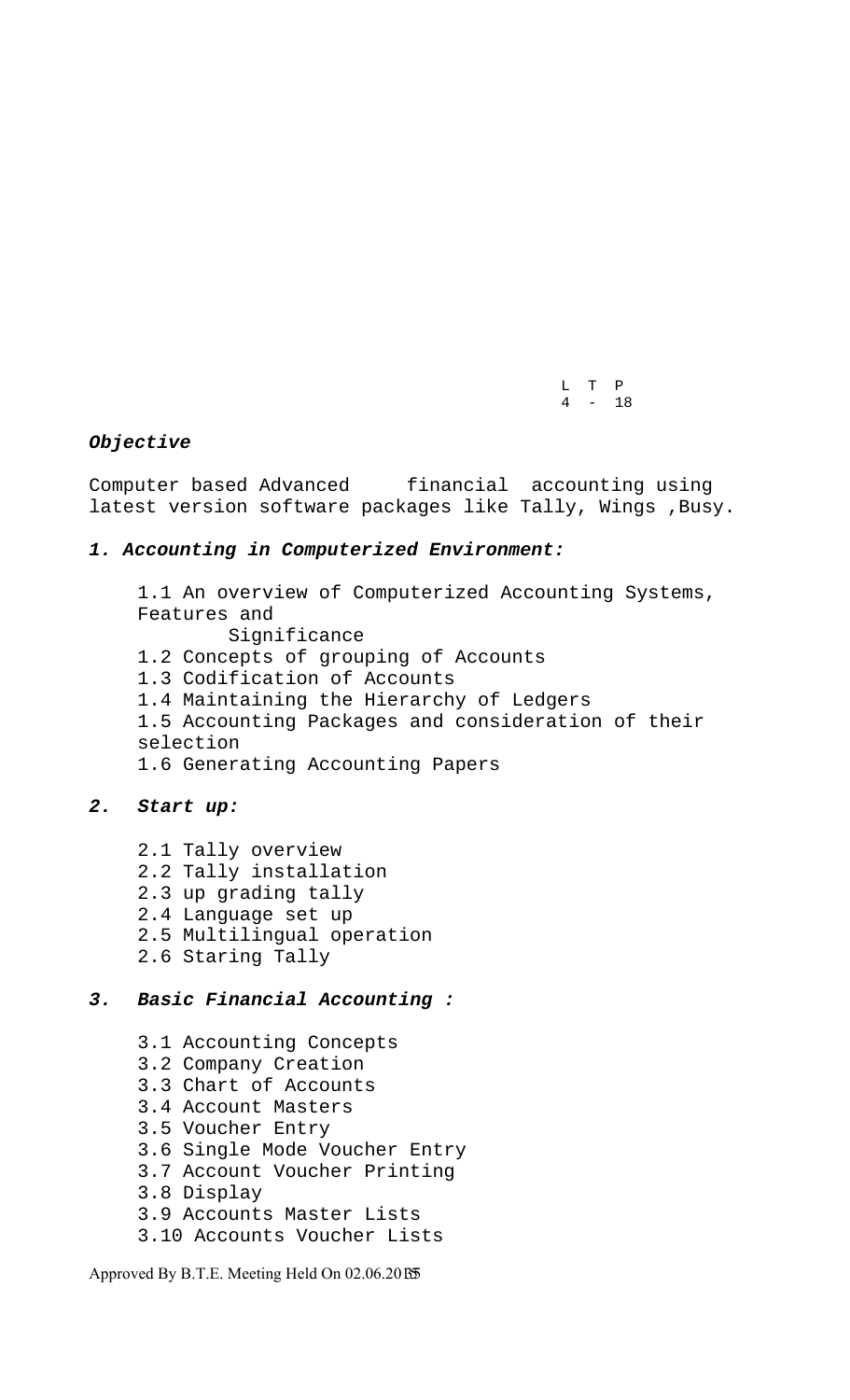3.11 Day book Summaries 3.12 Columnar Account voucher Register 3.13 Trial Balance 3.14 Final Accounts 3.15 Reports Printing 3.16 Multi Account Reports printing 3.17 Moving to new financial year

## *4. Advanced financial Accounts:*

- 4.1 Advanced Accounting features
- 4.2 Cost category & cost centre
- 4.3 Voucher types & classes
- 4.4 Bank reconciliation
- 4.5 Budget and scenarios
- 4.6 Foreign Currency
- 4.7 Queries

#### *5. Data Maintenance :*

- 5.1 Security
- 5.2 Export of Tally Data
- 5.3 Import of tally data
- 5.4 Tally XML
- 5.5 Tally ODBC
- 5.6 Internet Connectivity

#### *6. Basic inventory :*

- 6.1 Inventory master
- 6.2 Inventory voucher
- 6.3 Invoicing
- 6.4 Inventory Reports
- 6.5 Invoice Register
- 6.6 Inventory reports
- 6.7 Invoice Register
- 6.8 Sales Purchase Analysis
- 6.9 Stock Journal Reports.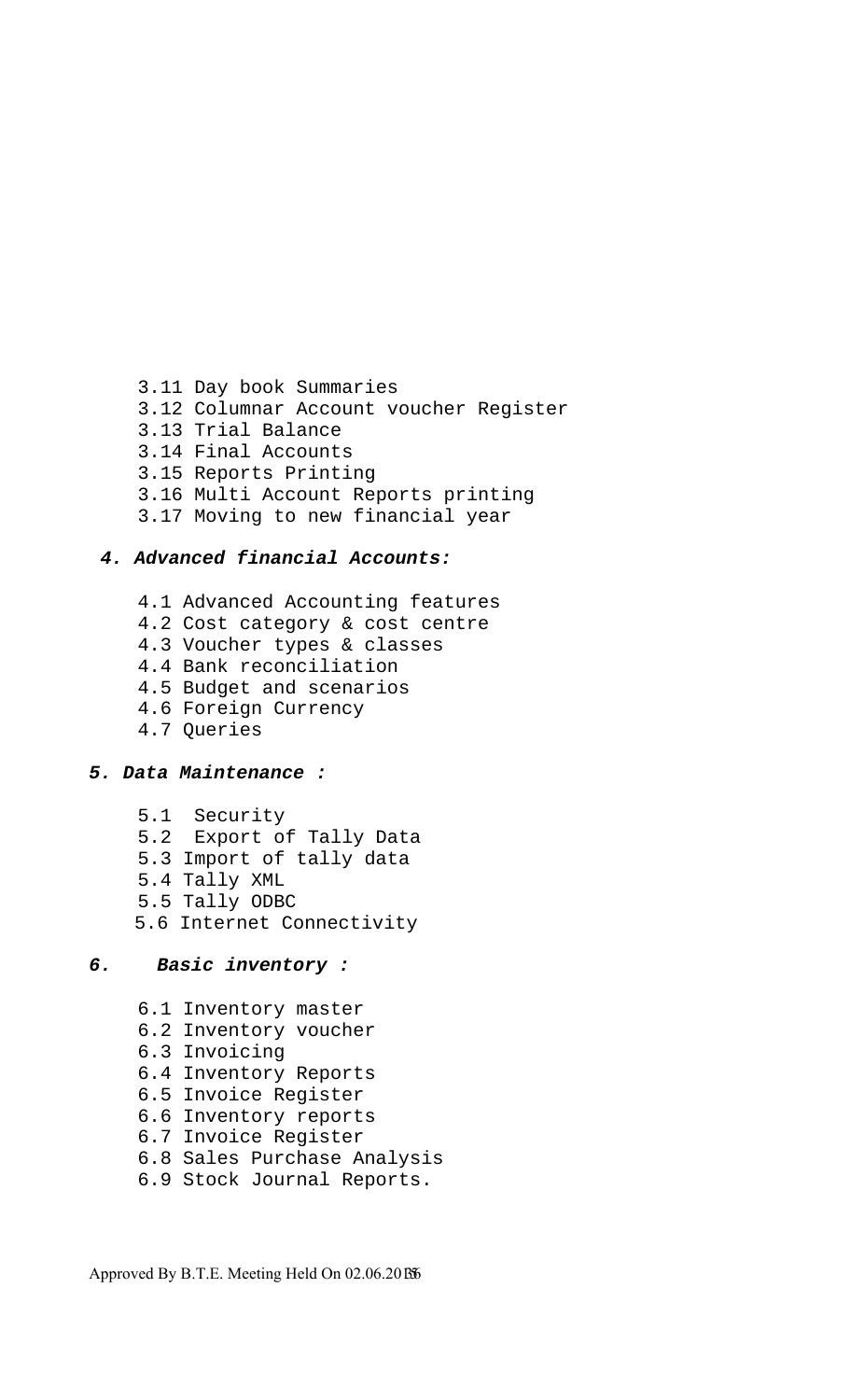## *7. Advanced inventory:*

- 7.1 Advanced Inventory Features
- 7.2 Price List
- 7.3 Discount
- 7.4 Excise Duty
- 7.5 Export Invoice
- 7.6 Batch Details
- 7.7 Godown
- 7.8 Delivery Challans
- 7.9 Orders.
- 7.10 Invoice voucher class
- 7.11 Point of sales
- 7.12 Job Costing
- 7.13 Manufacturing

## *3 Taxation:*

- 3.3 Tax deducted at source (TDS)
- 3.4 Tax Collected at source (TCS)
- 3.5 Value Aided Tax (VAT)
- 3.6 Central Sales & Excise Duty
- 3.7 Service Tax

# **2.4 ENVIRONMENTAL EDUCATION & DISASTER MANAGEMENT**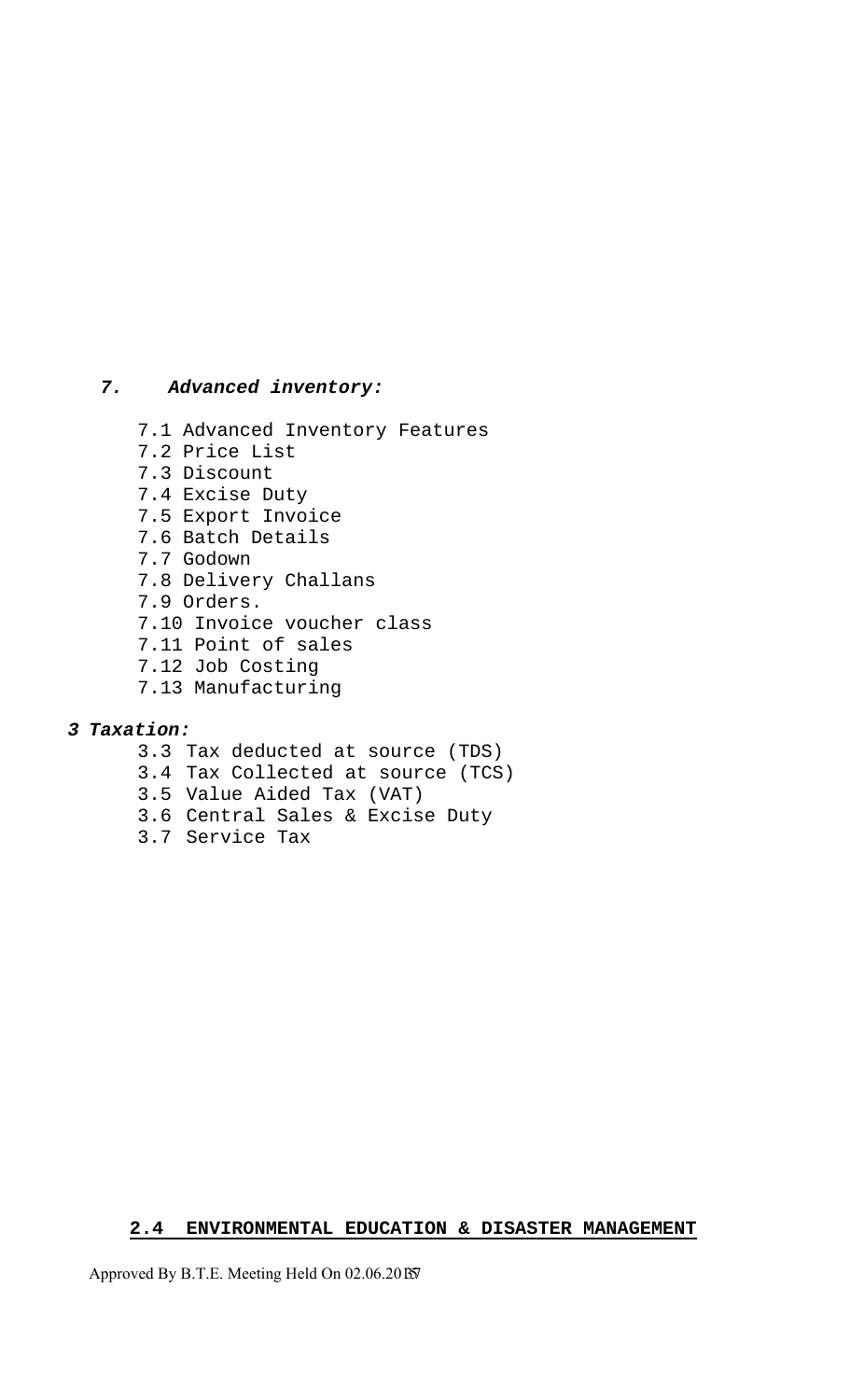L T P  $4 - -$ 

#### **RATIONALE:**

 A diplima student must have the knowledge of different types of pollution caused due to industrialisation and construction activities, so as he may help in balancing of eco-system and control pollution by providing controlling measures. They should be also aware of the environmental laws for effectively controlling the pollution of environment. The topics are to be taught in light of legislation Para-3.

| SL. NO. | TOPIC                           | L  | т | Ρ |
|---------|---------------------------------|----|---|---|
| $1$ .   | Introduction                    | 6  |   |   |
| 2.      | Pollution                       | 4  |   |   |
|         | 2.1 Water Pollution             | 8  |   |   |
|         | 2.2 Air Pollution               | 8  |   |   |
|         | 2.3 Noise Pollution             | 4  |   |   |
|         | 2.4 Radio Active Pollution      | 6  |   |   |
|         | 2.5 Solid Waste Management      | 6  |   |   |
| 3.      | Legislations                    | 4  |   |   |
| 4.      | Environmental Impact Assessment | 4  |   |   |
| 5.      | Disaster Management             | 6  |   |   |
|         | TOTAL                           | 56 |   |   |

#### **TOPIC WISE DISTRIBUTION OF PERIODS:**

#### *DETAILED CONTENTS*

#### **1. INTRODUCTION :**

- Basics of ecology, Ecosystem, Biodiversity Human activities and its effect on ecology and eco system, different development i.e. irrigration, urbanization, road development and other engineering activities and their effects on ecology and eco system, Mining and deforestation and their effects.
- Lowering of water level , Urbanization.
- Biodegradation and Biodegradibility, composting, bio<br>remediation, Microbes .Use of biopesticidies and remediation, Microbes .Use of biopesticidies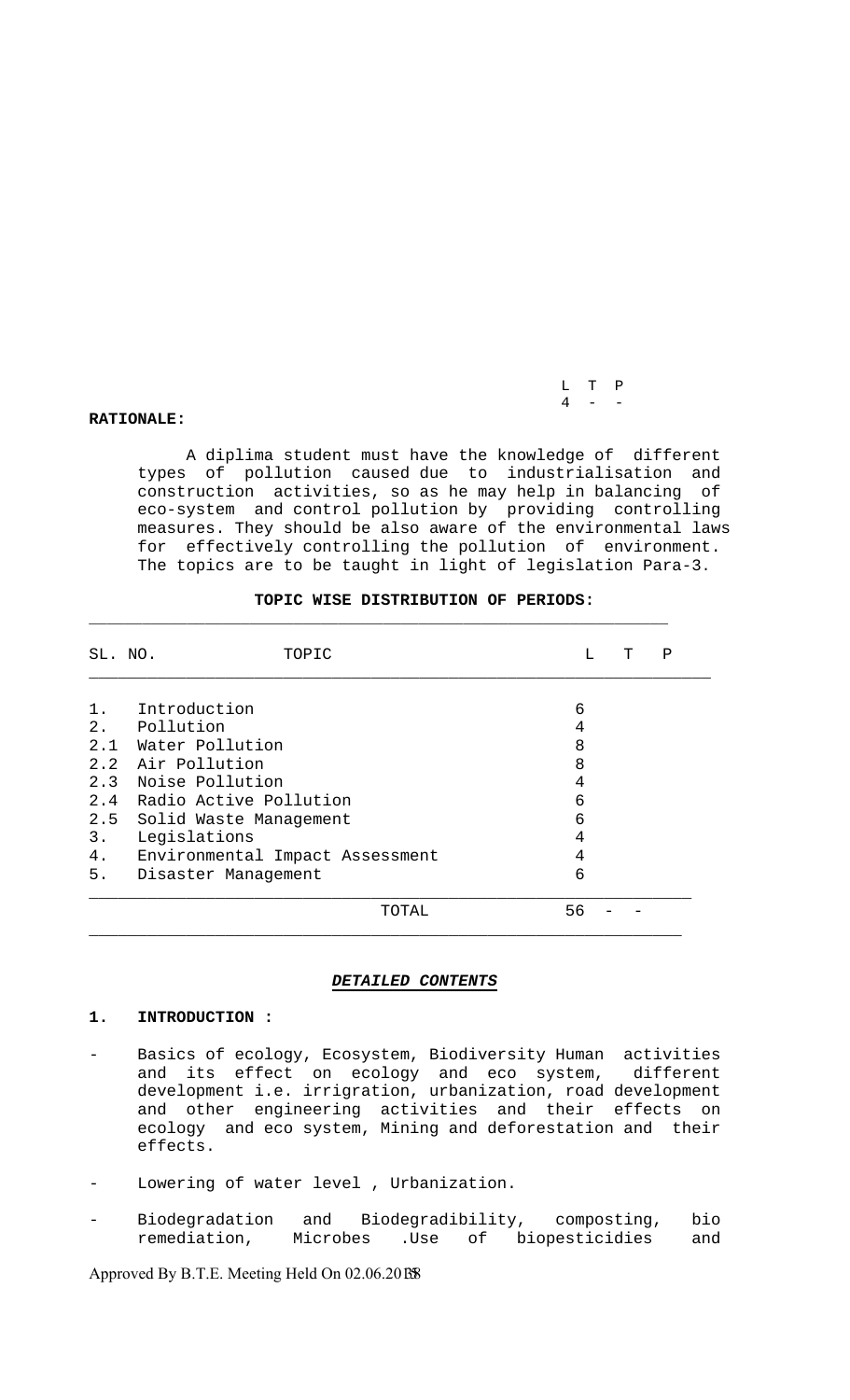biofungicides.

Global warning concerns, Ozone layer depletion, Green house effect, Acid rain,etc.

#### **2. POLLUTION :**

 Sources of pollution, natural and man made, their effects on living environments and related legislation.

#### **2.1** *WATER POLLUTION :*

- Factors contributing water pollution and their effect.
- Domestic waste water and industrial waste water. Heavy metals, microbes and leaching metal.
- Physical, Chemical and Biological Characteristics of waste water.
- Indian Standards for qulity of drinking water.
- Indian Standards for quality of treated waste water.
- Treatment methods of effluent (domestic waste water and industrial/ mining waste water), its reuse/safe disposal.

#### **2.2** *AIR POLLUTION :*

 Definition of Air pollution, types of air pollutants i.e. SPM, NOX, SOX, GO, CO2, NH3, F, CL, causes and its effects on the environment.

- Monitoring and control of air pollutants, Control measures techniques. Introductory Idea of control equipment in industries i.e.
	- A. Settling chambers
	- B. Cyclones
	- C. Scrubbers (Dry and Wet)
	- D. Multi Clones
	- E. Electro Static Precipitations
	- F. Bog Fillers.
- Ambient air qulaity measurement and their standards.
- Process and domestic emission control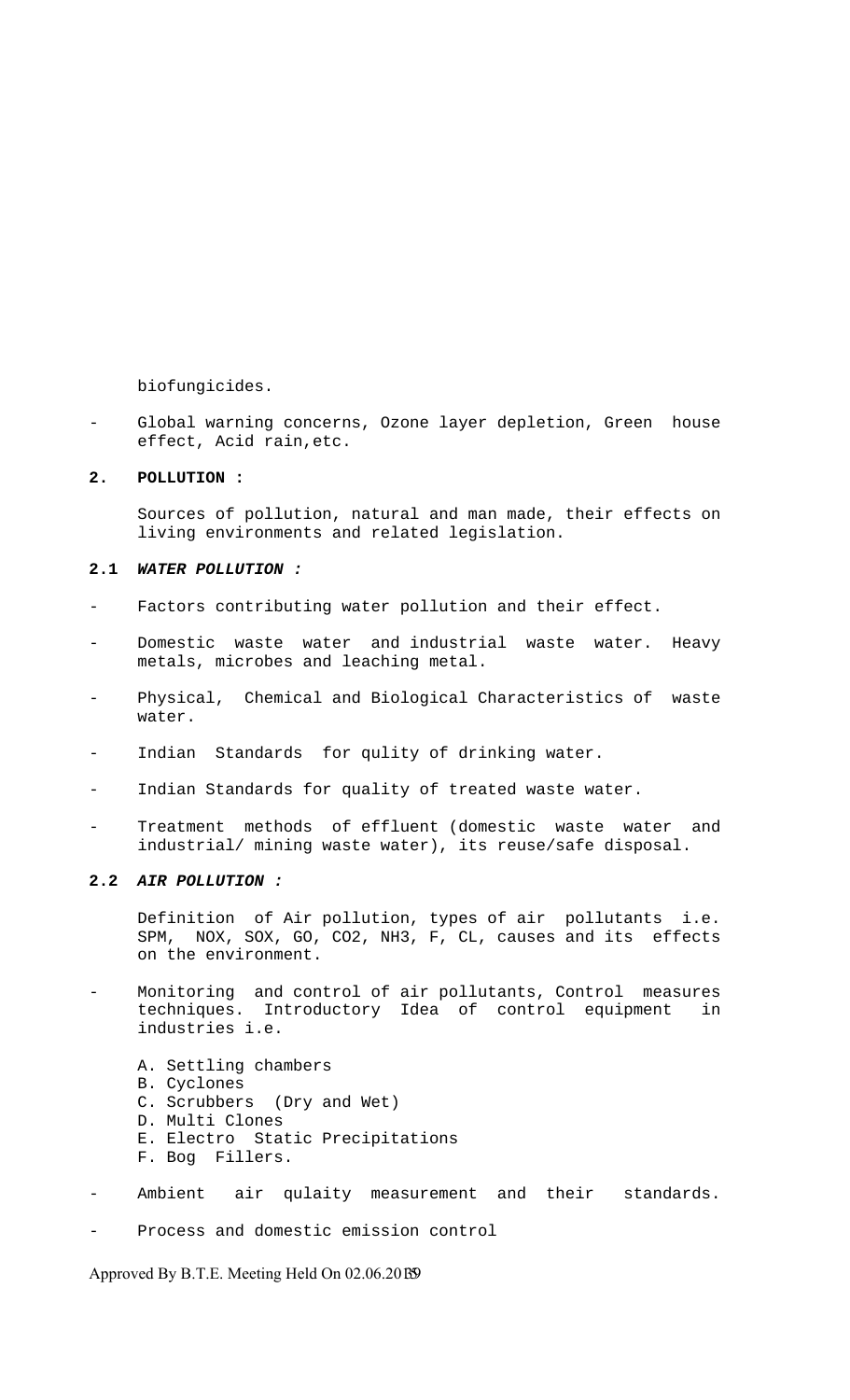Vehicular Pollution and Its control with special emphasis of Euro-I, Euro-II, Euro-III and Euro IV.

#### **2.3** *NOISE POLLUTION :*

Sources of noise pollution, its effect and control.

#### **2.4** *RADISACTIVE POLLUTION :*

 Sources and its effect on human, animal, plant and material, means to control and preventive measures.

#### **2.5** *SOLID WASTE MANAGEMENT :*

 Municipal solid waste, Biomedical waste, Industrial and Hazardous waste, Plastic waste and its management.

#### **3. LEGISLATION :**

 Preliminary knowledge of the following Acts and rules made thereunder-

- The Water (Prevention and Control of Pollution) Act 1974.
- The Air (Prevention and Control of Pollution) Act 1981.
- The Environmental Protection (Prevention and Control of Pollution) Act -1986. Rules notified under EP Act - 1986 Viz.
	- # The Manufacture, Storage and Import of Hazardous Chemical (Amendment) Rules, 2000
	- # The Hazardous Wastes (Management and Handling ) Amendment Rules, 2003.
	- # Bio-Medical Waste (Management and Handling) (Amendment) Rules, 2003.
	- # The Noise Pollution (Regulation and Control) (Amendment) Rules, 2002.
	- # Municipal Solid Wastes (Management and Handling) Rules, 2000.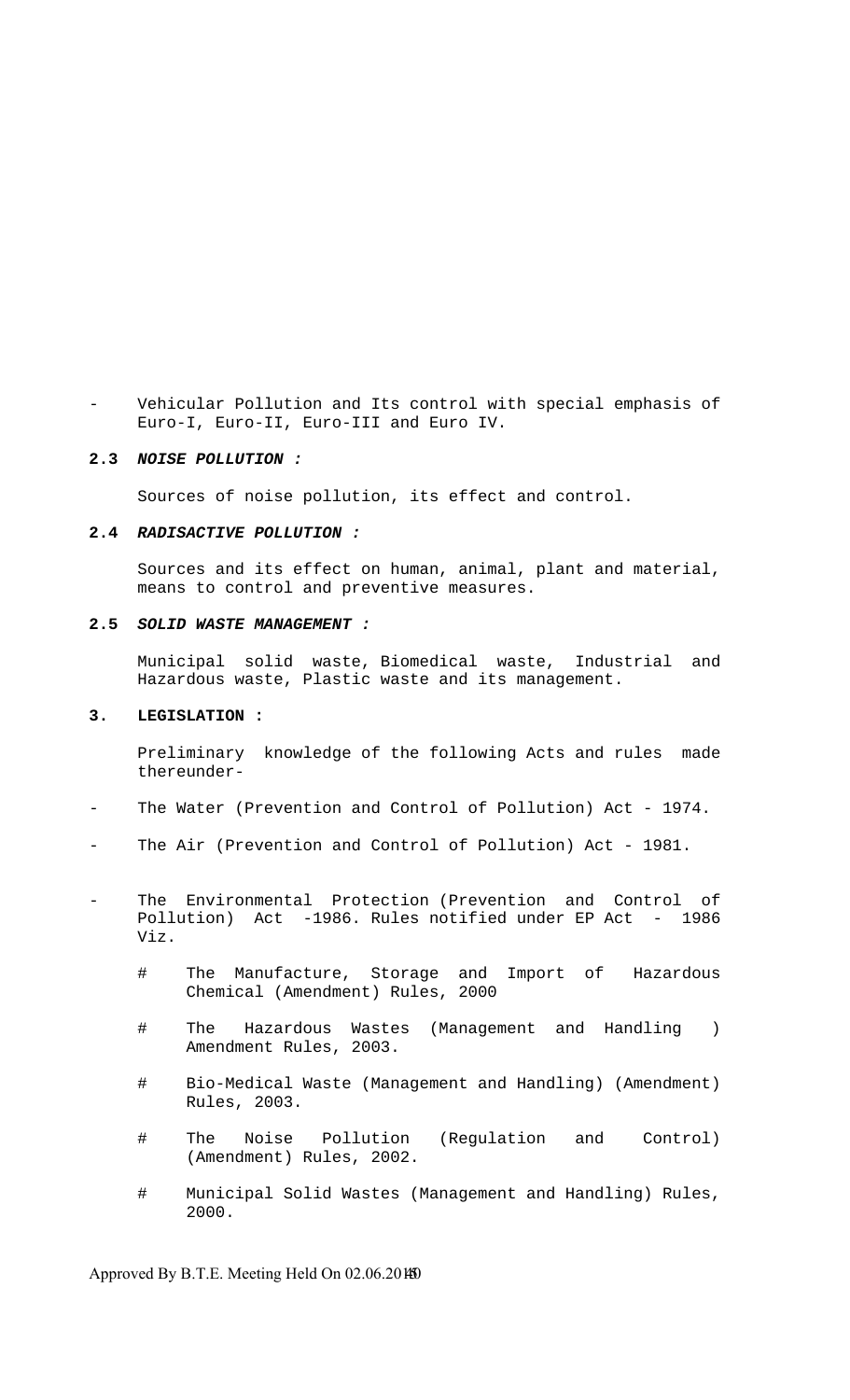# The Recycled Plastics Manufacture and Usage (Amendment) rules, 2003.

#### **4. ENVIRONMENTAL IMPACT ASSESSMENT (EIA) :**

- Basic concepts, objective and methodology of EIA.
- Objectives and requirement of Environmental Management System (ISO-14000) (An Introduction).

#### **5. DISASTER MANAGEMENT :**

 Definition of disaster - Natural and Manmade, Type of disaster management, How disaster forms, Destructive power, Causes and Hazards, Case study of Tsunami Disaster, National policy- Its objective and main features, National Environment Policy, Need for central intervention, State Disaster Authority- Duties and powers, Case studies of various Disaster in the country, Meaning and benifit of vulnerability reduction, Factor promoting vulnerability reduction and mitigation, Emergency support function plan.

 Main feature and function of National Disaster Management Frame Work, Disaster mitigation and prevention, Legal Policy Frame Work, Early warning system, Human Resource Development and Function, Information dissemination and communication.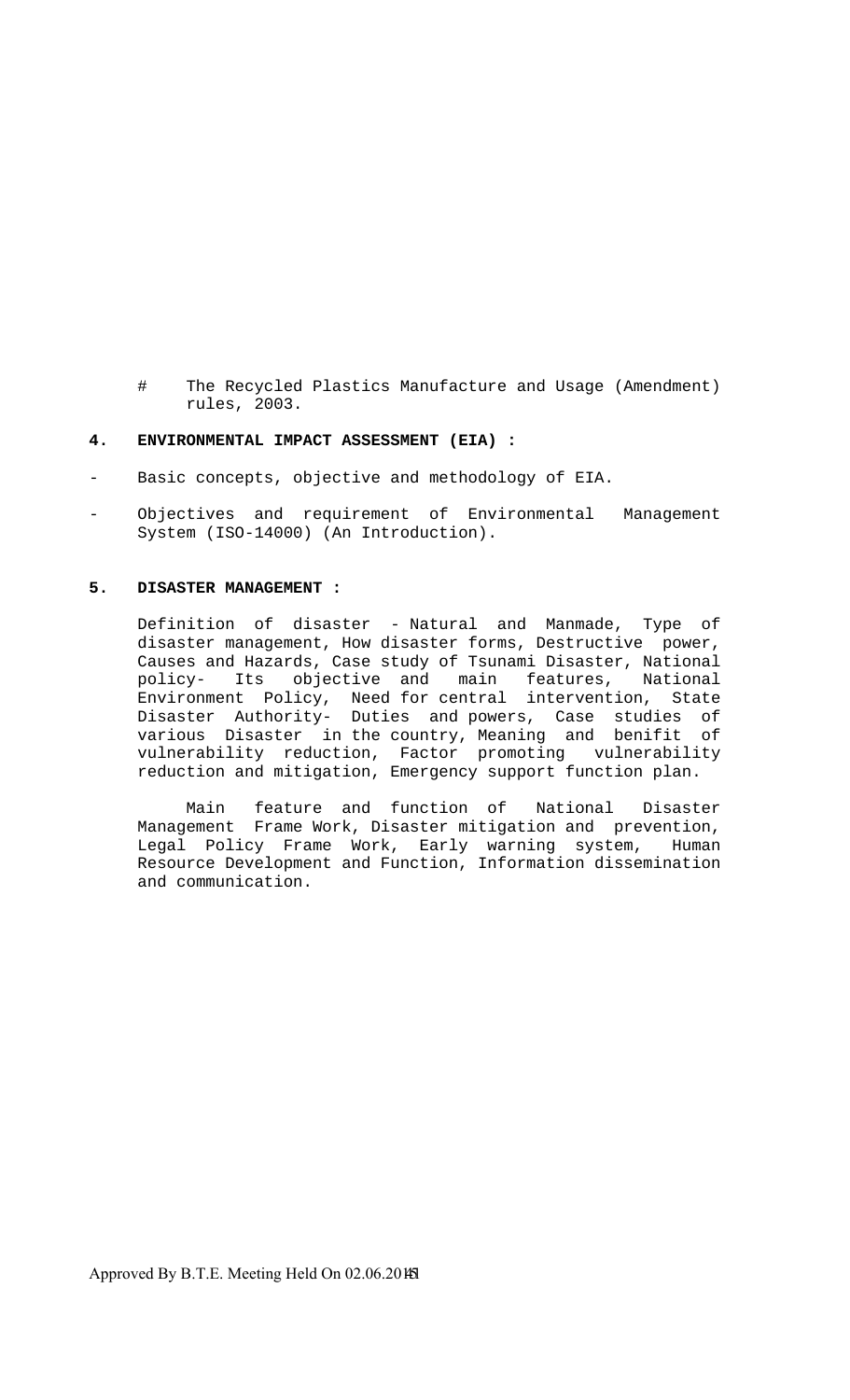# **2.5FIELD EXPOSURE**

 L T P  $-$  4  $-$ 

1. To send students to various reputed Govt./Semi- Govt./Corporations, Industries and other commerical establishements like Malls, Hospitals, Finance Companies etc.

2. To impart training in various fields of Personnel Deptt., Accounts and General office works in actual practice.

3. The training should be imparted only in those offices where the modern office devices ( computers and latest version of various applicable softwares ) are being used.

4. 2 periods for field exposure have been provided for organising course oriented, group discussion, mock presentation, uses of audio video system, seminars, one to one debate, etc. 20 Sessional marks alloted for field exposure will be awarded to students based on performance on above exercises.

5. The duration of training will be of atleast 4 weeks time during summer vacations.

#### **STAFF STRUCTURE**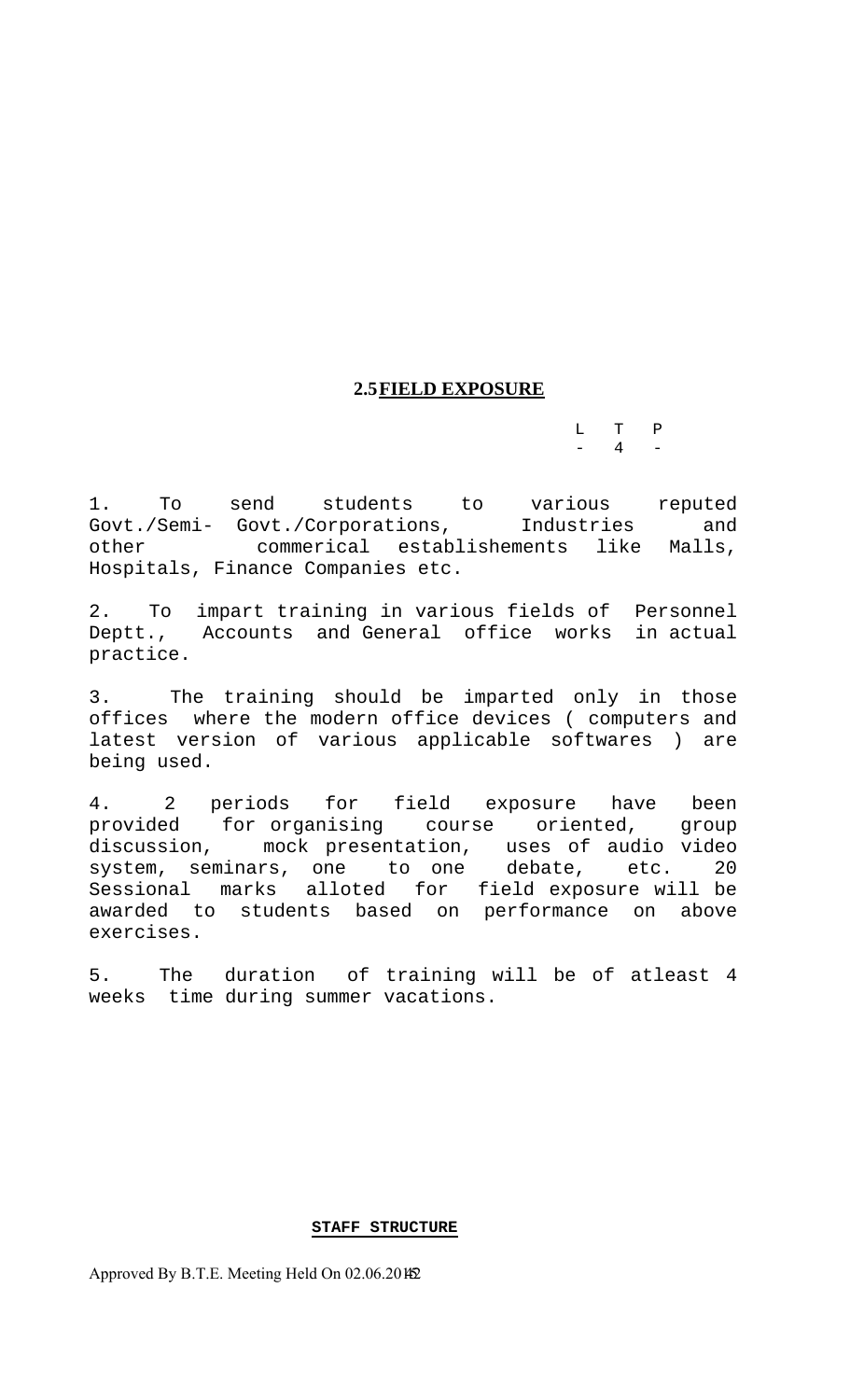| Intake of the Course<br>Pattern of the Course |                                                                                                     | 60<br>Semester Pattern |
|-----------------------------------------------|-----------------------------------------------------------------------------------------------------|------------------------|
|                                               | __________________________________<br>Sl. No. Name of Post<br>_____________________________________ | No.                    |
|                                               | 1. Principal                                                                                        | $\mathbf{1}$           |
|                                               | 2. H.O.D.                                                                                           | $\mathbf{1}$           |
|                                               | 3. Lecturer accountancy                                                                             | $\overline{3}$         |
| 4.                                            | Computer Operator<br>(Common With P.G.D.C.A.)                                                       | $\mathbf{1}$           |
| 5.                                            | Instrument Mechanic                                                                                 | $\mathbf 1$            |
| б.                                            | Steno Typist                                                                                        | $\mathbf{1}$           |
| 7.                                            | Accountant/Cashier                                                                                  | $\mathbf{1}$           |
| 8.                                            | Store Keeper                                                                                        | $\mathbf{1}$           |
| 9.                                            | Class IV                                                                                            | 6                      |
| 10.                                           | Sweeper                                                                                             | 1 (Part Time)          |

**ONE YEAR(TWO SEMESTER) P.G.DIPLOMA IN ACCUNTANCY ( WITH COPUTERISED ACCOUNTS AND TAXATION )** 

#### Note :

- 1. The post of Lecturer accountancy (two Posts) are already present in the department.
- 2. Services of other discipline staff of the Institute may be utilized if possible.
- 3. Qualifications of Staff : as per service rules.
- 4. Committe felt that the above posts should be created and filled immediately for proper implementation of curriculum.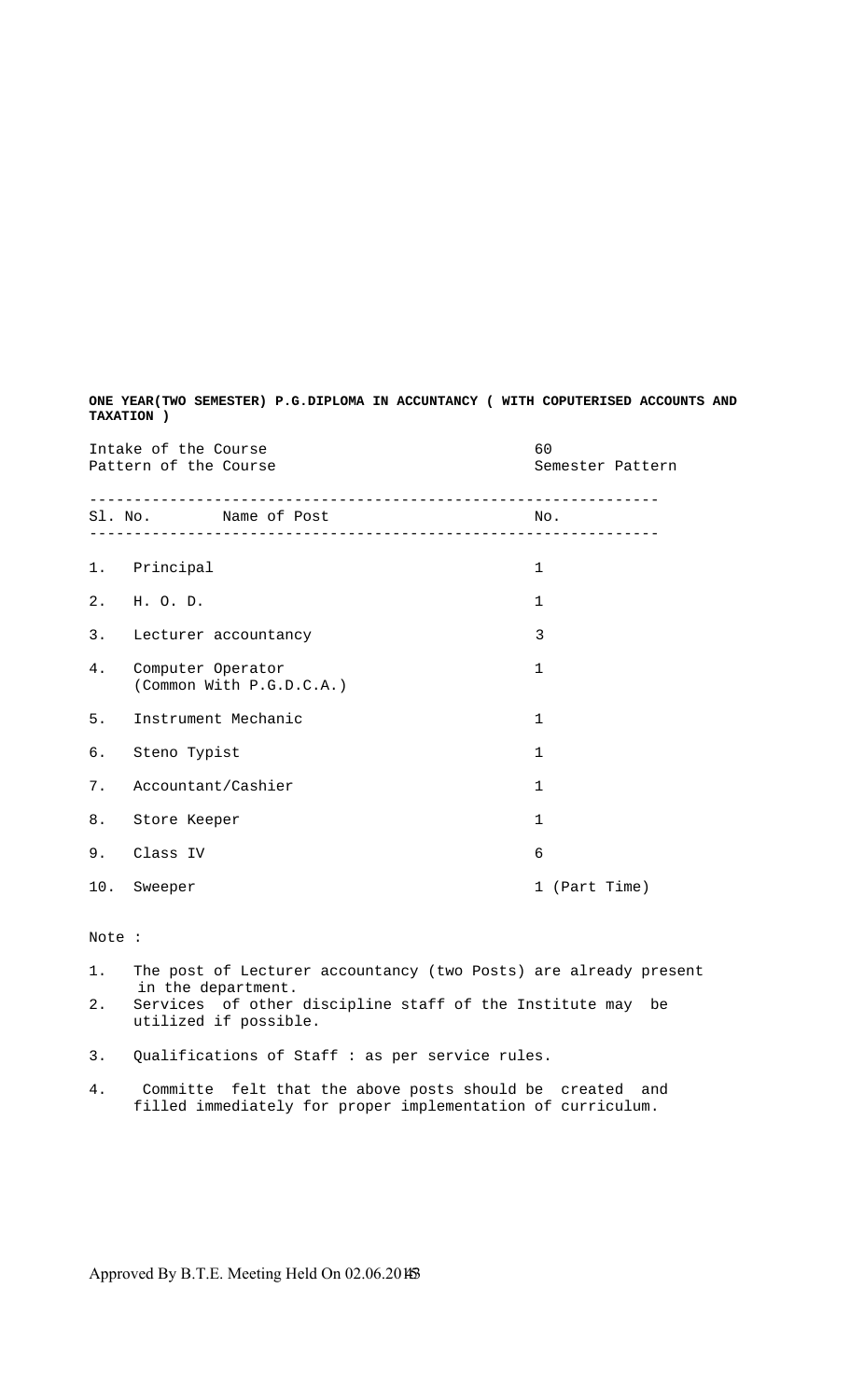# **SPACE REQUIREMENT**

|                                                                                             |                                                                                            |                                                                                                                                                                                                                                                                                                                                             |                       |                                    | No.<br>M 2                                                                                                                                                                                                                                                                                                                 |
|---------------------------------------------------------------------------------------------|--------------------------------------------------------------------------------------------|---------------------------------------------------------------------------------------------------------------------------------------------------------------------------------------------------------------------------------------------------------------------------------------------------------------------------------------------|-----------------------|------------------------------------|----------------------------------------------------------------------------------------------------------------------------------------------------------------------------------------------------------------------------------------------------------------------------------------------------------------------------|
|                                                                                             |                                                                                            | [A] Administrative Block                                                                                                                                                                                                                                                                                                                    |                       |                                    |                                                                                                                                                                                                                                                                                                                            |
| $1$ .<br>$2$ .<br>3.<br>4.<br>5.<br>б.<br>7.<br>8.<br>9.<br>10.<br>11.<br>12.<br>13.<br>14. | Steno room<br>Main Office<br>Common room<br>Class rooms<br>Confrence Room<br>Lecturer Room | Prinicipal's room<br>Confidential room<br>Reception Lounge<br>Library (common with other disciplines)<br>A. Boys Common Room<br>B. Girls Common Room<br>C. Staff Common Room<br>Store (100+0.1xStudent Population)<br>Head of Department Room<br>Confidential Office for Examination work 1<br>Estate Office (Security, Campus, Services) 1 |                       |                                    | 1<br>30<br>$\mathbf 1$<br>6<br>$\mathbf 1$<br>10<br>$\mathbf{1}$<br>25<br>1(.25 Sqm./Student)<br>$\mathbf 1$<br>150<br>150<br>3<br>$\mathbf 1$<br>50<br>$\mathbf 1$<br>50<br>$\mathbf 1$<br>50<br>$\overline{2}$<br>120<br>$\mathbf 1$<br>109<br>$\mathbf 1$<br>75<br>$\mathbf{1}$<br>15<br>(10 Sqm./Lecturer)<br>25<br>25 |
|                                                                                             | Sl.No.                                                                                     | [B]<br>Detail of Space                                                                                                                                                                                                                                                                                                                      | Academic Block<br>No. | @<br>Sq.m                          | Floor Area<br>Sq.m.                                                                                                                                                                                                                                                                                                        |
|                                                                                             | 1.                                                                                         | Class Room                                                                                                                                                                                                                                                                                                                                  | $\mathbf{1}$          | 60                                 | 60                                                                                                                                                                                                                                                                                                                         |
|                                                                                             | 2.                                                                                         | Computer lab                                                                                                                                                                                                                                                                                                                                | 1                     | 60                                 | 60                                                                                                                                                                                                                                                                                                                         |
|                                                                                             | $3$ .                                                                                      | Service Shop                                                                                                                                                                                                                                                                                                                                | $\mathbf 1$           | 15                                 | 15                                                                                                                                                                                                                                                                                                                         |
|                                                                                             |                                                                                            | $[C]$ .                                                                                                                                                                                                                                                                                                                                     | Common Facilities     |                                    |                                                                                                                                                                                                                                                                                                                            |
| 1.<br>2.<br>3.                                                                              | Dispensary<br>Parking space                                                                | Canteen, Cooperative Store, Bank<br>Extension Centre, Postal Services etc.                                                                                                                                                                                                                                                                  |                       |                                    | 75<br>1<br>1<br>150                                                                                                                                                                                                                                                                                                        |
| 4.                                                                                          | A. Cycle Stand<br>C. Car Garage<br>D. Bus Garage<br>N.C.C. block                           | B. Scooter Stand                                                                                                                                                                                                                                                                                                                            |                       | (15 Sgm. / Car)<br>(55 Sqm./ Bus ) | (1 Sqm./Cycle For 25% Students)<br>(3 Sqm./Scooter For 25% Students)<br>1 (2 Sqm/Student)                                                                                                                                                                                                                                  |
| 5.                                                                                          |                                                                                            | Guest room (with 2 guest rooms and service                                                                                                                                                                                                                                                                                                  |                       |                                    | 1<br>100                                                                                                                                                                                                                                                                                                                   |

facility)

[D]. Residential Facilities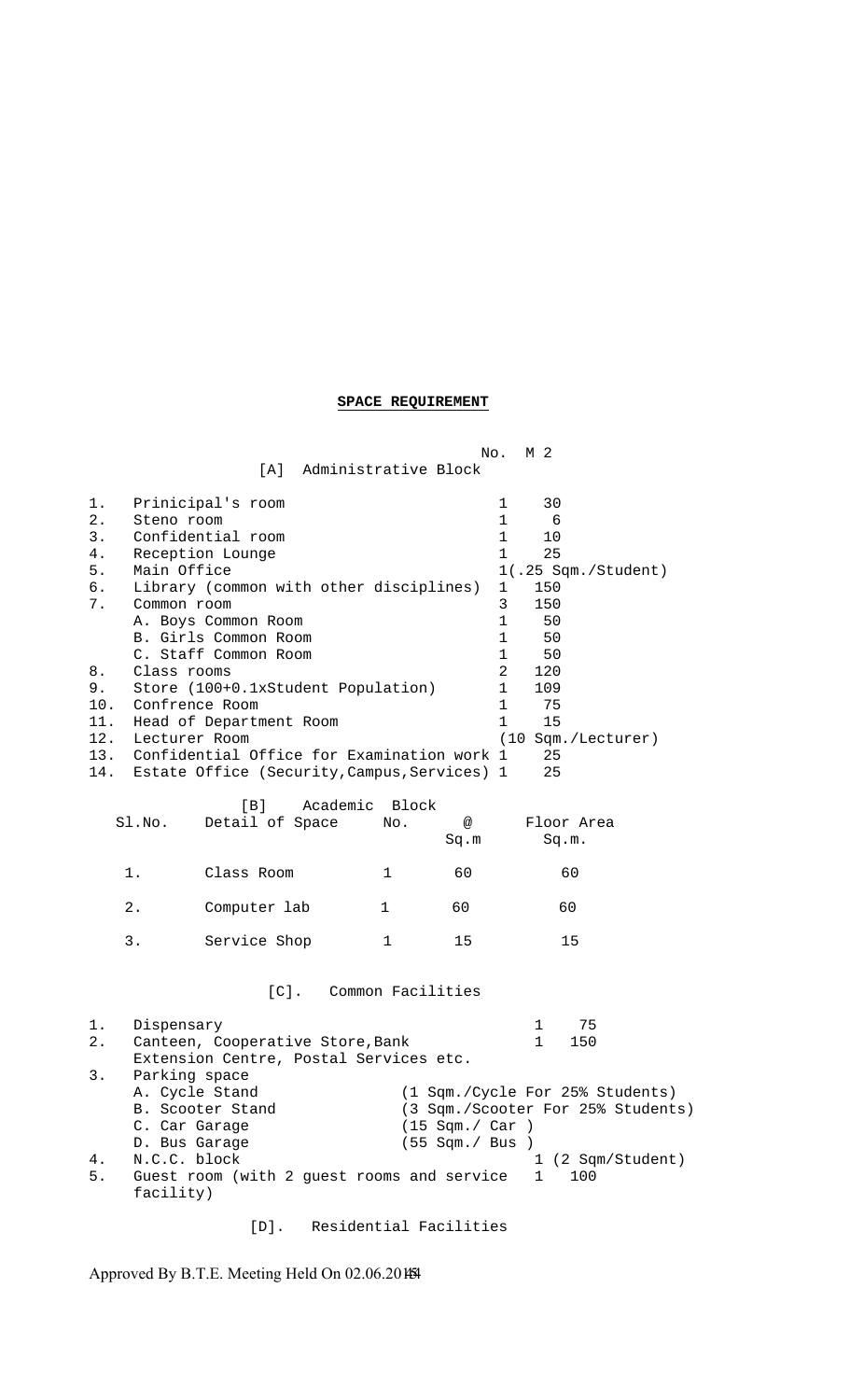| 1. | Hostel for students                                                                                     |                  | for $50\$ boys &<br>100%<br>girls<br>students to be<br>in<br>provided<br>seperate block) |
|----|---------------------------------------------------------------------------------------------------------|------------------|------------------------------------------------------------------------------------------|
| 2. | Staff quarters<br>Principal<br>HOD/Warden<br>Sr. Lect./Lect.<br>Technical/Ministerial staff<br>Class IV | 2<br>2<br>4<br>6 | Type IV<br>Type IV<br>Type IV<br>Type II<br>Type I                                       |
| 3. | Play ground (common)                                                                                    |                  | 1500-2500<br>Sqm<br>depending<br>upon<br>availability of                                 |

land

Priority to be given in following order

- (1)
- a. Administrative Building
- b. Labs
- c. Workshop
- d. Over head Tank
- e. Boundary Wall
- f. Principal Residence g. Fourth Class Quarters (2/3)
- 

(2) a. Hostel

b. Students Aminities

(3)

Residences of employee

**LIST OF EQUIPMENT**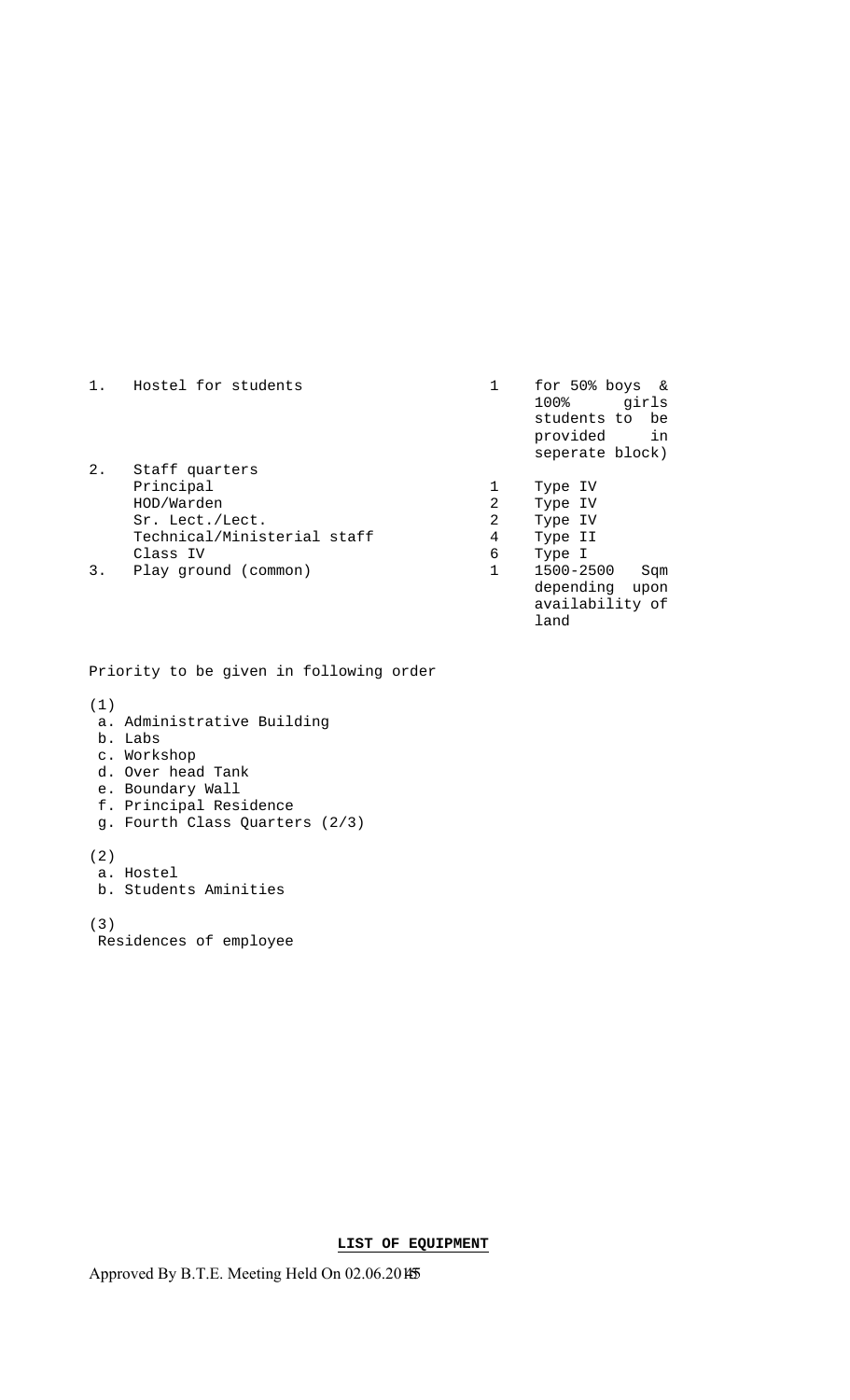- 1. Only those of the equipment given below which are essentially required for performing the practicals mentioned in the curriculum and are not available in the institute are to be procured by the institutions.
- 2. "Machine/Equipments/Instruments of old BTE list which are not included below are to be retained in the Lab/Shop for Demonstration purpose but not to be demanded fresh for purchase."
- 3. A seperate computer application lab should be established for Accuntancy department.

#### **A COMPUTER ACCESSORIES**

| 1.             | Computers                       | 20   | 8,00,000.00 |
|----------------|---------------------------------|------|-------------|
| 2.             | Printers (Laser-1, Dot Matrix-1 | - 3- | 80,000.00   |
|                | Ink $Jet-1)$                    |      |             |
| 3.             | Computer Furniture              | LS   | 3,00,000.00 |
| 4 <sub>1</sub> | Miscellaneous items             | LS   | 1,00,000.00 |
| 5.             | Software (Tally, Busy, Wings)   | LS   | 1,50,000.00 |
| 6.             | Air Conditioner                 | 4    | 1,30,000.00 |

## **LEARNING RESOURCE MATERIAL:**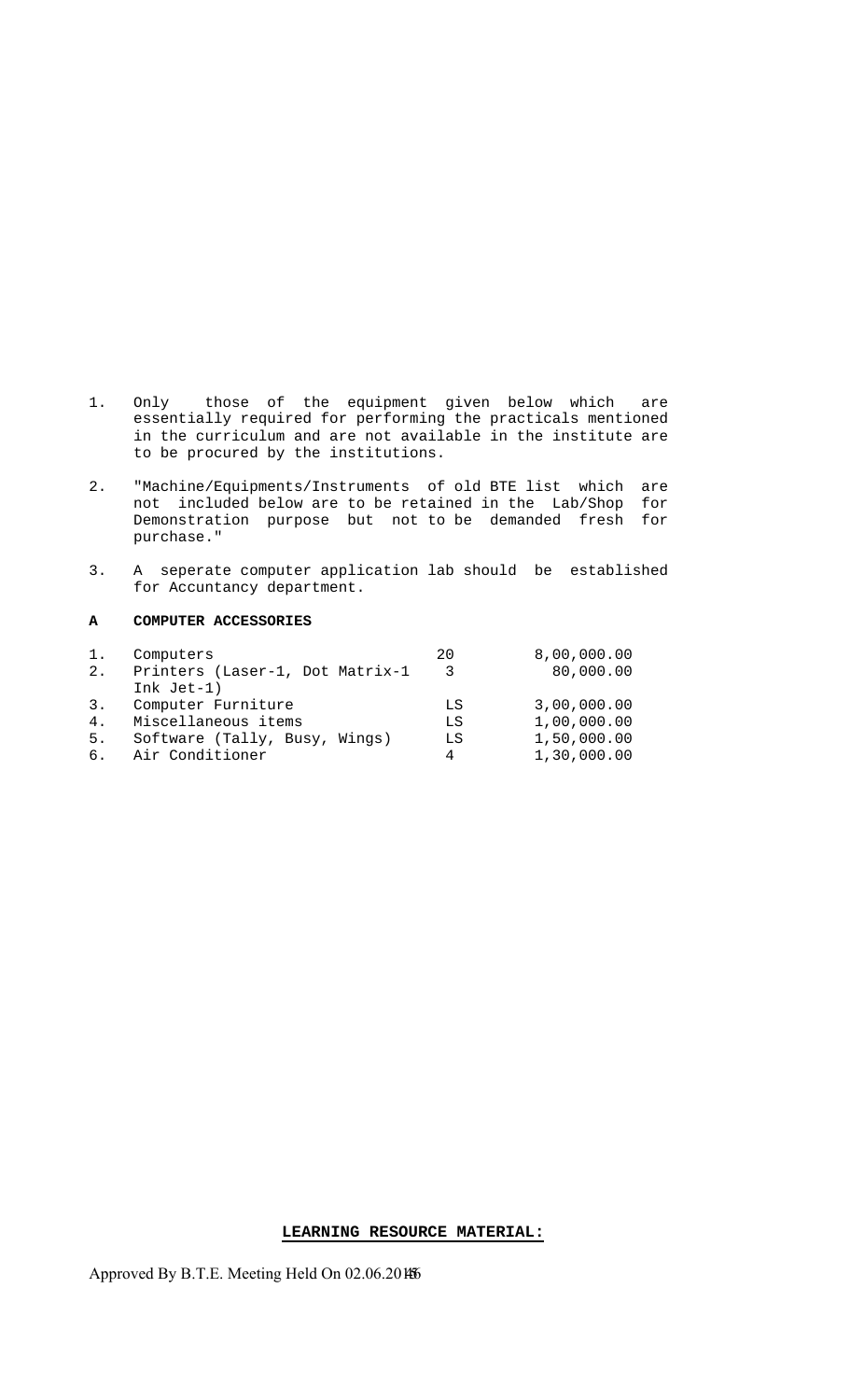(Not to be procured, if available for other courses)

| 1. | Overhead Projector with screen    |                | 20000  |
|----|-----------------------------------|----------------|--------|
| 2. | 35 m.m. Slide cum Film Projector  |                | 50000  |
| 3. | Audio Cassette Recorder           |                | 15000  |
| 4. | V.C.R. with Monitor & Accessories | $\overline{1}$ | 35000  |
| 5. | Photography Camera for Production | $\overline{1}$ | 100000 |
|    | of slide and film strips, 35 mm   |                |        |
|    | still camera dark room equipment. |                |        |
| 6. | Mathematical Typewriter           |                | 7000   |
| 7. | Cutting, Binding & Stitching      |                | 30000  |
|    | equipment.                        |                |        |

\* Fresh purchase of these equipements is not recomended. However if these equipements have already been purchased they will be retained and used for demonstration purpose. Facility of demonstration may be extended to other institutions also.

**INSTITUTE OF RESEARCH,DEVELOPMENT AND TRAINING U.P.KANPUR -208002**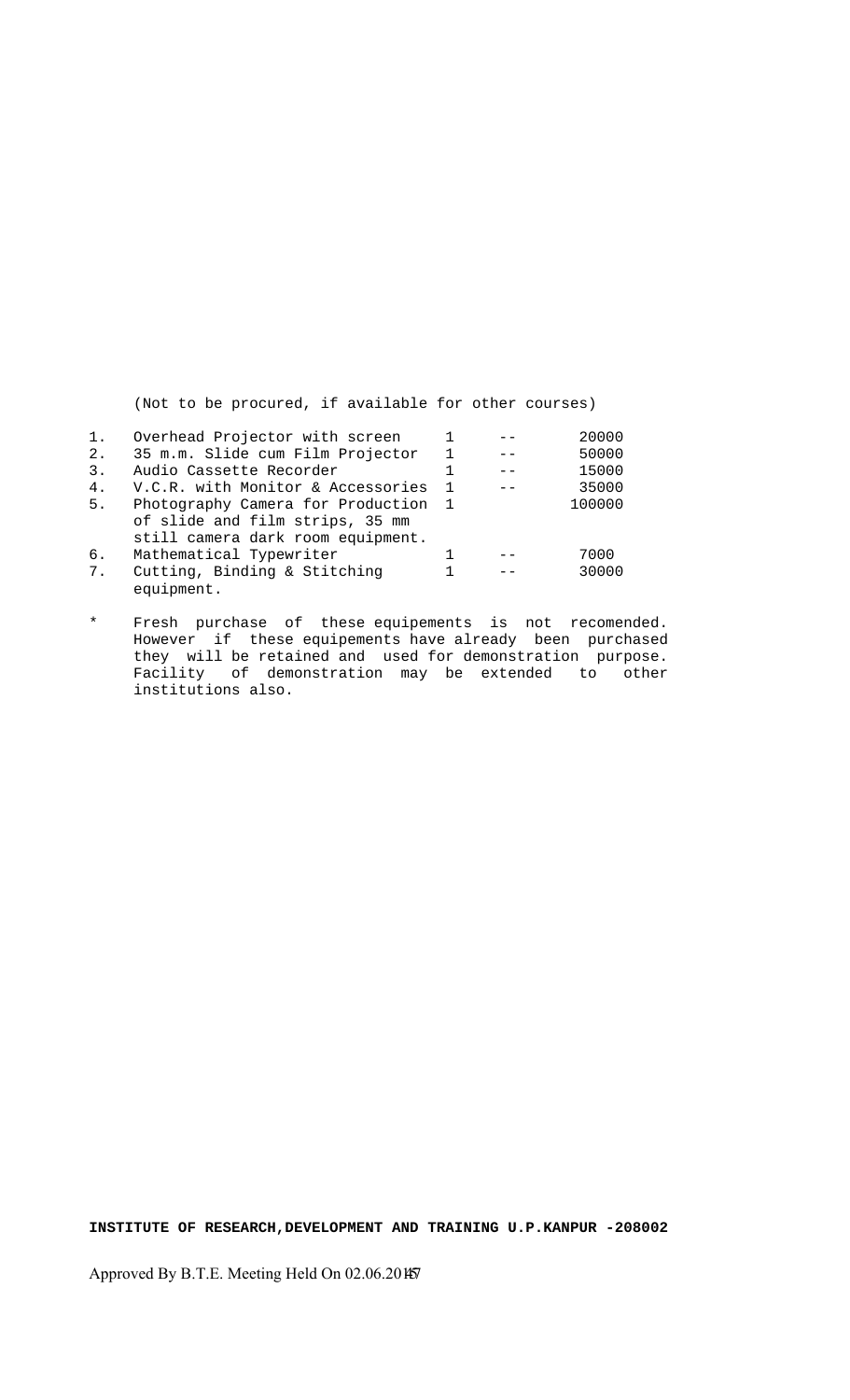SUBJECT: Questionnaire for ascertaining the job potential and activities of **One year P.G. diploma holder in Accountancy (with computerized accounts and taxation)** 

PURPOSE: To design and develop One Year Post Graduate diploma curriculum in Accountancy(with computerized accounts and taxation)

NOTE: 1.Please answer the questions to the points given in the questionnaire. 2.Any other point or suggestion not covered in this questionnaire may be written on a separate paper and enclosed with the questionnaire.

1.Name of the organisation:\_\_\_\_\_\_\_\_\_\_\_\_\_\_\_\_\_\_\_\_\_\_\_\_\_\_\_\_\_\_\_\_\_\_\_\_\_\_  $\overline{\phantom{a}}$  , which is a set of the set of the set of the set of the set of the set of the set of the set of the set of the set of the set of the set of the set of the set of the set of the set of the set of the set of th 2.Name & Designation of the officer \_\_\_\_\_\_\_\_\_\_\_\_\_\_\_\_\_\_\_\_\_\_\_\_\_\_\_\_\_ filling the questionnaire 3. Name of the department/section  $\frac{1}{\sqrt{2}}$  ,  $\frac{1}{\sqrt{2}}$  ,  $\frac{1}{\sqrt{2}}$  ,  $\frac{1}{\sqrt{2}}$  ,  $\frac{1}{\sqrt{2}}$  ,  $\frac{1}{\sqrt{2}}$  ,  $\frac{1}{\sqrt{2}}$  ,  $\frac{1}{\sqrt{2}}$  ,  $\frac{1}{\sqrt{2}}$  ,  $\frac{1}{\sqrt{2}}$  ,  $\frac{1}{\sqrt{2}}$  ,  $\frac{1}{\sqrt{2}}$  ,  $\frac{1}{\sqrt{2}}$  ,  $\frac{1}{\sqrt{2}}$  ,  $\frac{1}{\sqrt{2}}$ 4. Important functions of the department/section \_\_\_\_\_\_\_\_\_\_\_\_\_\_\_\_\_\_\_\_\_\_\_\_\_\_\_\_\_ 5.Number of diploma holder employees under your charge in the area of Accountancy 6.Please give names of modern machines/ latest softwares handled by a P.G.diploma holder in computerized accountancy. 1. 2. 3. 4. 5. 6. 7.What proficiencies are expected from a P.G. diploma holder in computerized accountancy. 1. 2. 3.

8.Mention the approximate percentage of the following desired in P.G. Diploma teaching.

4. 5. 6.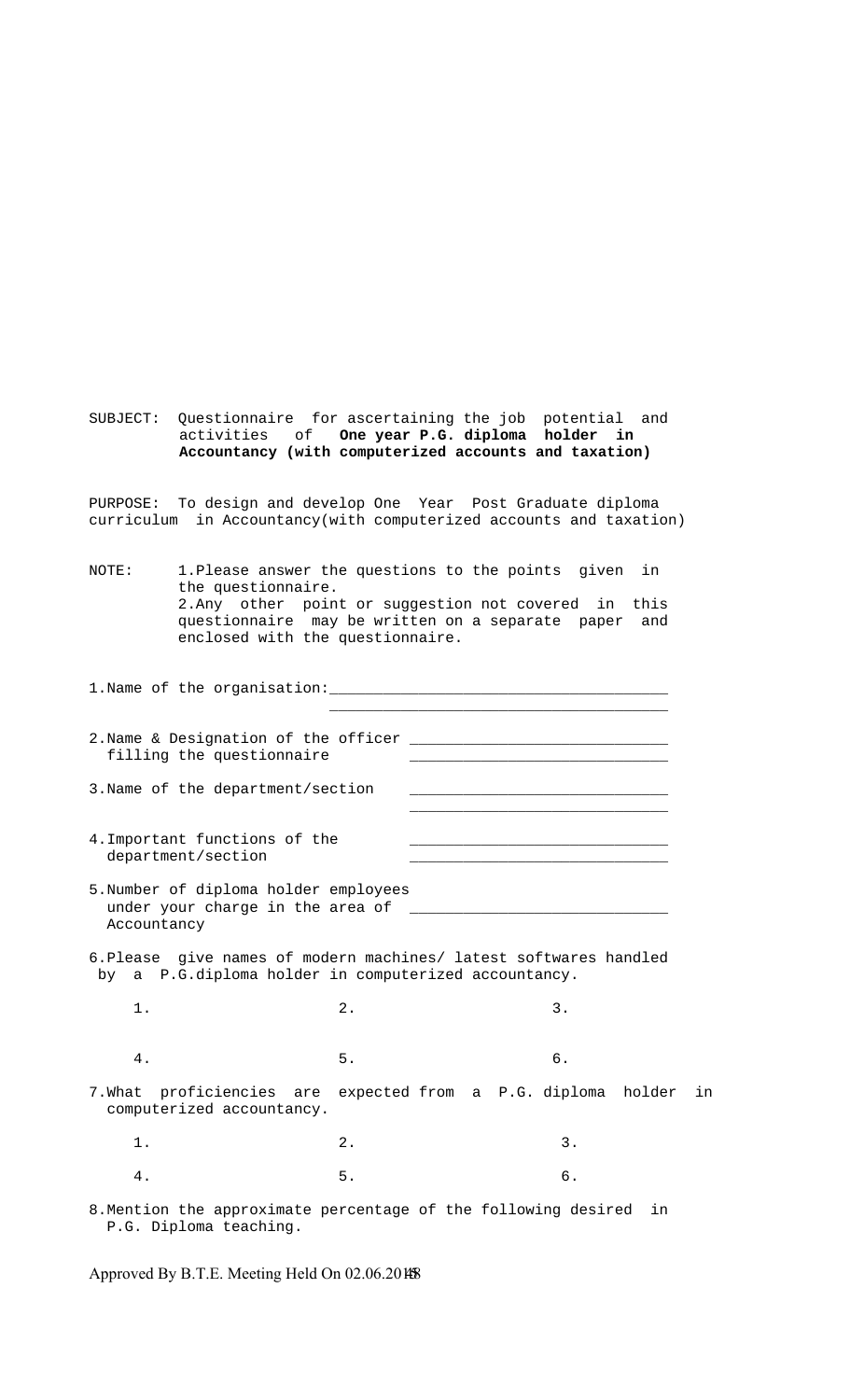1. Theoretical knowledge -------------% 2. Practical knowledge -------------% 3. Skill Development --------------- % 9.Do you think " on the job training" / Industrial training should form a part of curriculum. (Yes/ No) if yes then (a) Duration of training<br>(b) Mode of training 1. Spread over different semesters 2. After completion of course 3. Any other mode 10.What mode of recruitment is followed by your organisation. 1. Academic merit 2. Written test 3. Group discussion 4. Interview 5. On the job test. 11. Mention the capabilities/ Qualities looked for while recruiting P.G. diploma holder in comuterised Accountancy.<br>(3) Technical knowledge (a) Technical knowledge (b) Practical skill ------------(c) Etiquettes and behaviour -------------(d) Aptitude ------------ (e) Health habit and social background -------------- (f) Institution where trained -------------- 12. Does your organisation have Yes/No any system for the survey of proficiencies of employees in the field of comuterised Accountancy. 13. Does your organisation conduct field Yes/No survey to know users views regarding. 1. Knowledge component in the employees of commercial practice field. 2. Effect of climatic conditions 3. Any other If yes ; Please give brief account of each. 14. Which type of assignment do you suggest for an entrepreneur in comuterised Accountancy. 15. In which types of organisations can a P.G. diploma holder in comuterised Accountancy work or serve.

Approved By B.T.E. Meeting Held On 02.06.20149

 $1$  and  $2$  3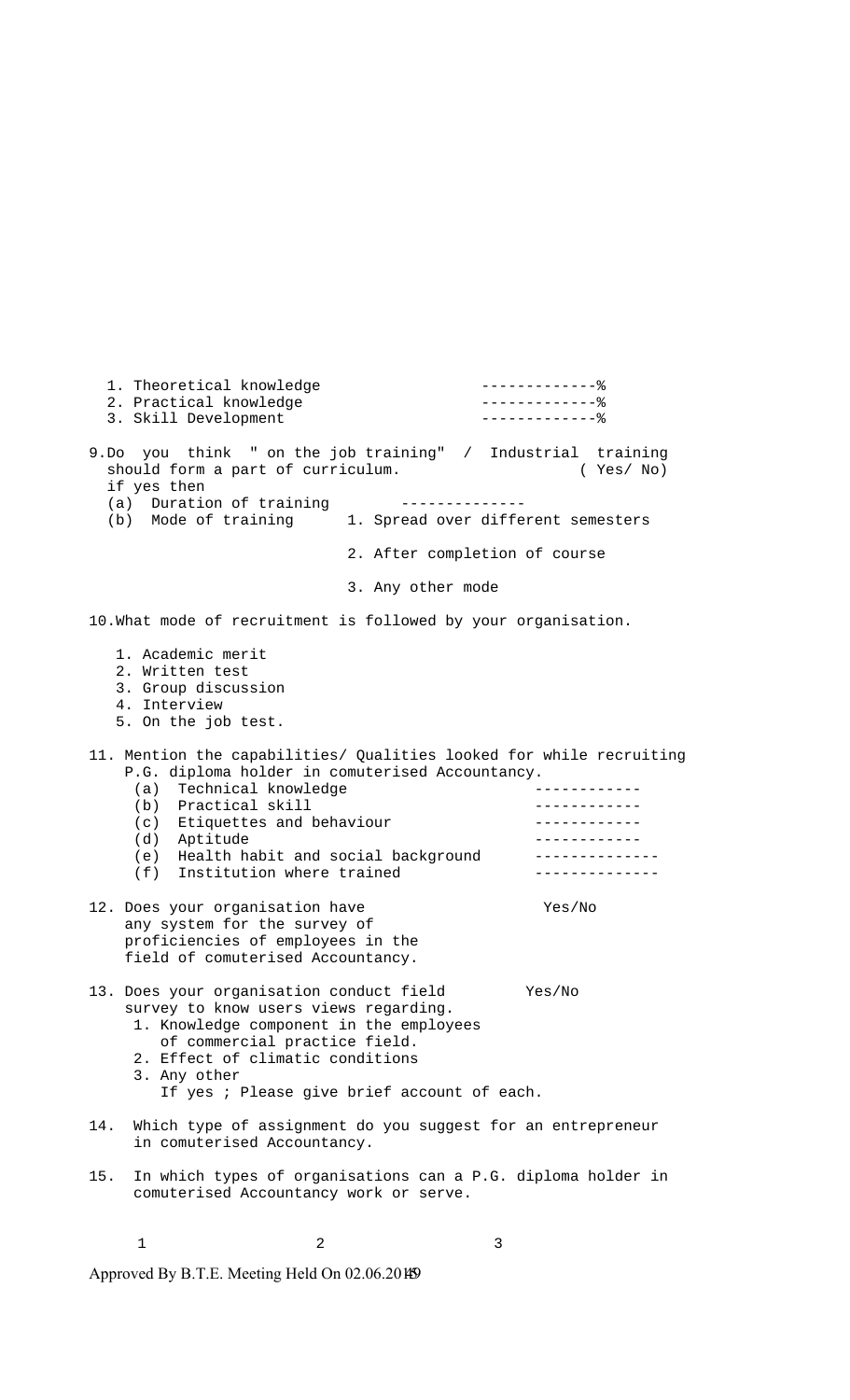16. Job prospects for the P.G. diploma holder in comuterised accountancy, the next ten years in the state/ country.

17. In your opinion what should be the subjects to be taught to a P.G. diploma student in comuterised Accountancy.

Theory Practical

18. Kindly mention particulars regarding topics/areas which should be given more emphasisin the curriculum .

Theory **Practical** 

- 19. Kindly state whether your organisation Yes/ No can contribute towards improvement of curriculum in above field. If yes : Please give names of experts in your organisation to whom contact.
- 20. Kindly give your valuable suggestions for being considered at the time of finilisation of curriculum.
- 21. What changes in technologies are to be incorporated in the development of curriculum in comuterised Accountancy.

( Signature )

Kindly mail the above questionnaire duly filled to:-

 Kalpana Devi Asstt. Professor Institute of Research,Development & Training,U.P. Govt. Polytechnic Campus Kanpur-208002 e-mail: architectvikask@rediffmail.com ( Please note that all information in this survey is confidential for the use of curriculum design only )

#### **ANNEXURE II- SUMMER TRAINING SCHEDULE**

Approved By B.T.E. Meeting Held On 02.06.2015 50

4 5 6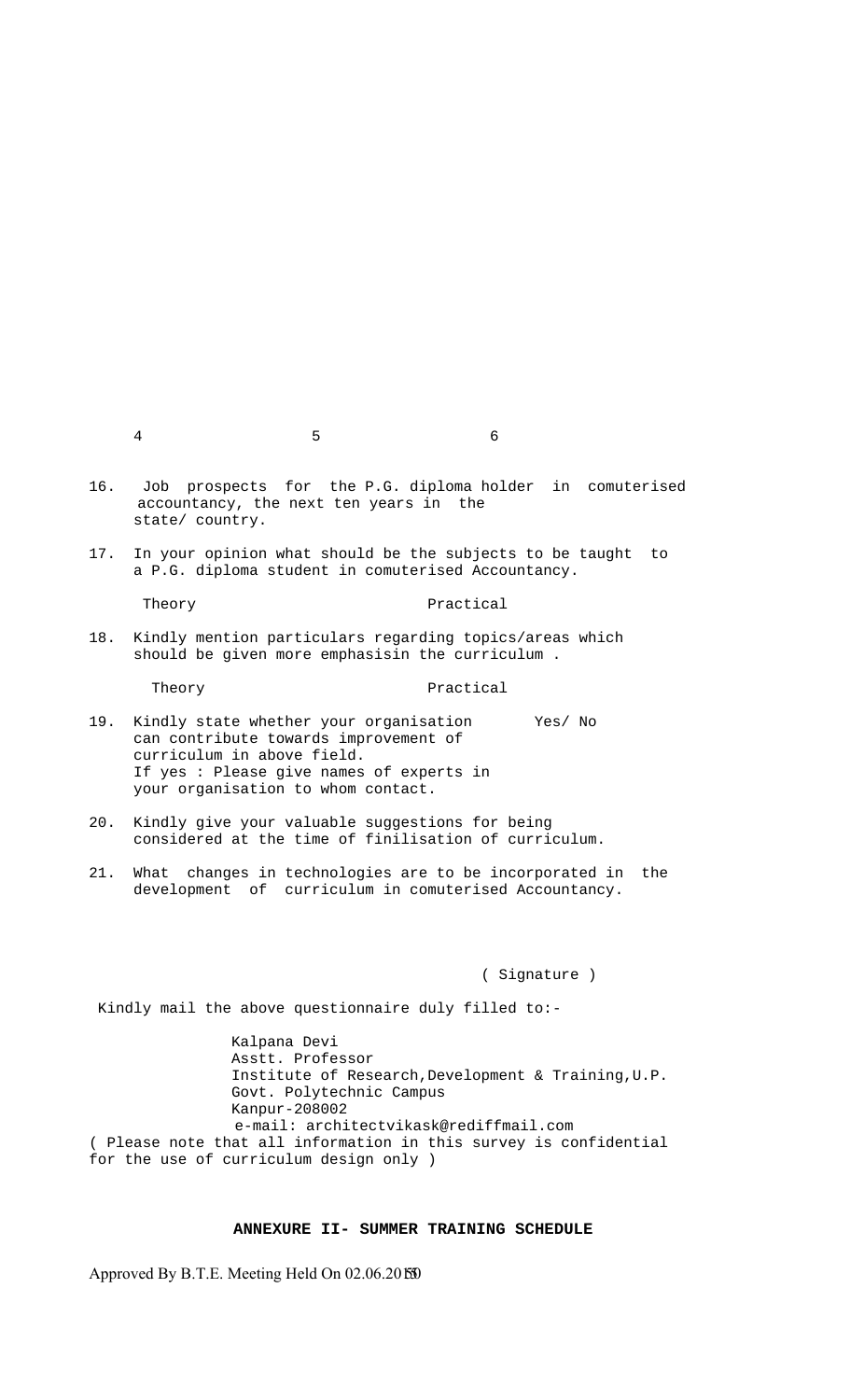The students will work and focus their attention during the training on the following points which will be incorporated by them in their reports.

- 1. Name & Address of the unit
- 2. Date of i. Joining.
	- ii. Leaving.
- 3. Nature of Industry i. Product.
	- ii. Services.
	- iii. Working Hrs.
- 4. Sections of the unit visited and activities there in.
- 5. Details of machines/Tools & instruments used in working in the section of the unit visited.
- 6. Work procedure in the section visited.
- 7. Specifications of the Office automation equipments used.
- 8. Work of repair and maintenance of office automation equipments cell.
- 9. Details of the special sophisticated instruments used in the industry with details of care taken in their handling.
- 10. Checking and Inspecting procedure of equipments and their details.
- 11. Discription of any emergency and its correspondance .
- 12. Visit of units store, Manner of keeping store items, Their receiving & distribution.
- 13. Safety measures on work place & working conditions in general comfortable, convenient & hygeinic. **ANNEXURE III**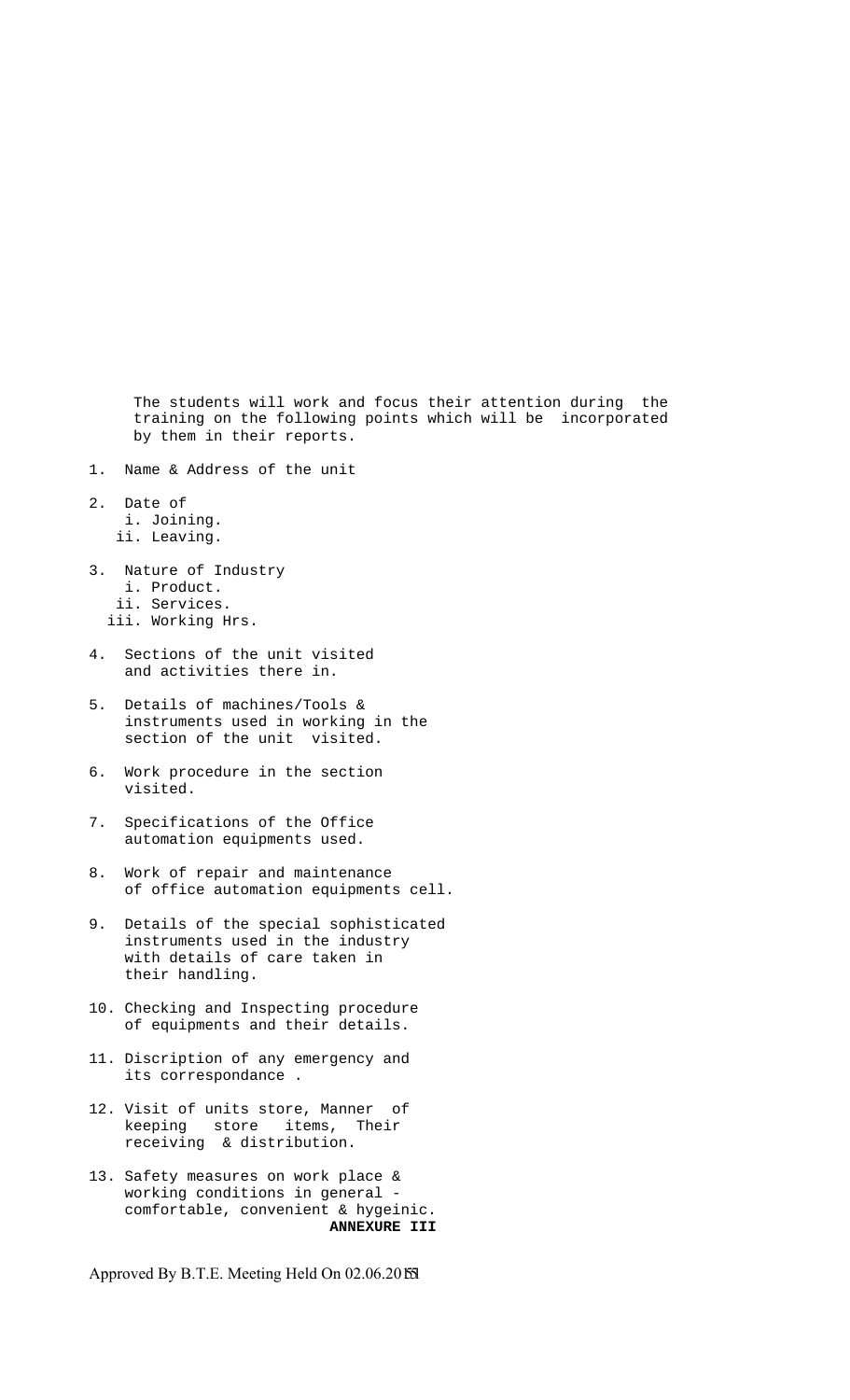For Community Development work two 15 days camps will be organised during the session in identified villages. The students shall stay in the camps and under the supervision of concerned faculty members shall undertake/execute the assigned works in the following fields.

- 1. To launch and sustain funtional literacy programmes.
- 2. To train the rural youth in different trades/skills.
- 3. Training by innovating and improving the efficiency of house hold gadgets.
- 4. To control and reduce pollution effecting the social fabric of rural life i.e.
	- Construction of Soak Pits and Sanitary Latrines, Tree Plantation, Social Forestry, Installation of Smokeless Chulhas.
- 5. To disseminate information on sources of non conventional energy. Installation and maintenance of Solar Street Lights, Solar Photovoltaic Pumps, Wind Mills, Bio Gas Plants etc shall be undertaken.
- 6. Transfer of appropriate Technology/Demonstration of cheap houses by use of locally available material, treatment of mud walls innovation of mud floor, treatment of thatch roofs etc shall be taken with provisions for training to the villagers.
- 7. Training and demonstration of new agricultural implements, house hold gadgets and appliances of non conventional energy.
- 8. To help the rural youth in preparing project reports to set up industrial units and entrepreueurial development.
- 9. All community polytechnics shall render repair and maintenance of agricultural implements, appliances of non conventional energy, household gadgets etc and train the rural youth in such skills.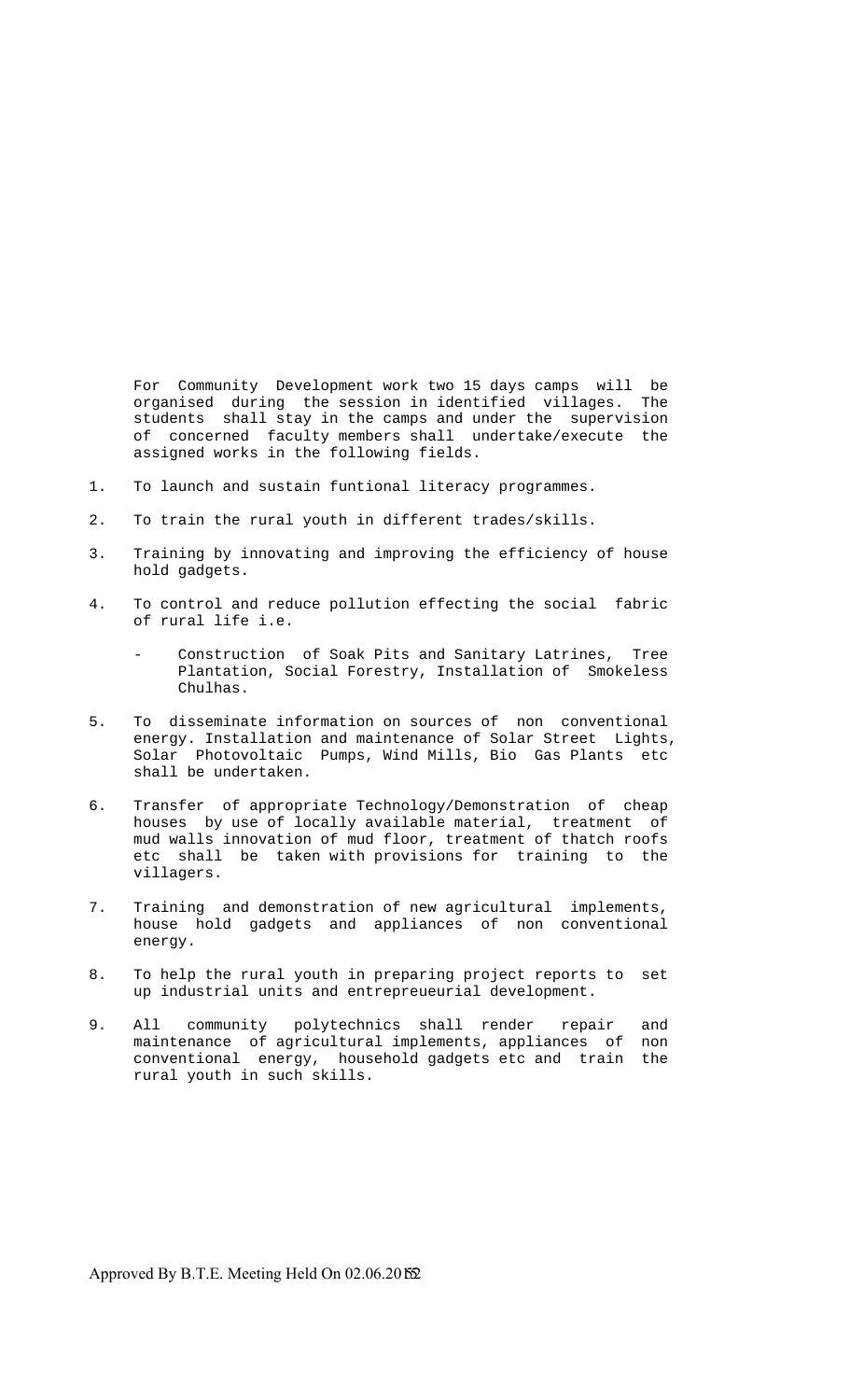# **LIST OF RECOMMENDED BOOKS**

# **ACCOUNTANCY , COST & MANGAEMENT ACCOUNTANCY**

.

|     | 1. M.C. Shukla,<br>T.S. Grewal &<br>S.C. Gupta | Advanced Accounts Vol. II; S. Chand & Company<br>Ltd., Ram Nagar, New Delhi-110 055.                                                               |
|-----|------------------------------------------------|----------------------------------------------------------------------------------------------------------------------------------------------------|
|     | 2. R.L. Gupta $&$                              | Company Accounts; Sultan Chand & Sons, 23, Dary; M. Radhaswamy<br>Ganj, New Delhi-110 002.                                                         |
|     | 3. S.N. Maheshwari                             | Corporate Accounting; Vikas Publishing House (Pvt.<br>Ltd., 576, Masjid Road, Jangpura, New Delhi-110 014                                          |
|     | 4. S.P. Jain $&$                               | Company Accounts; Kalyani Publishers, f4 K.L. Narang<br>Daryaganj, New Delhi-110 002.                                                              |
| 5.  | J.R. Monga                                     | Fundamentals of Corporate Accounting; Mayoc<br>Paperbacks, A-95, Sector 5, Noida-201 301.                                                          |
|     | 6. M.Y. Khan &                                 | Management Accounting; Tata McGraw Hil P.K. Jain<br>Publishing Co. Ltd., New Delhi.                                                                |
|     | 7. C.T. Horngren                               | Cost Accounting - A Managerial Emphasis; Pearsor<br>Education Asia, 482, F.I.E. Patparganj, Delhi-110092                                           |
|     | 8. M.N. Arora                                  | Cost Accounting; Vikas Publishing House (P) Ltd.<br>New Delhi.                                                                                     |
|     | 9. S.N. Maheshwari                             | Cost and Management Accounting; Sultan Chand $\&$<br>Sons, New Delhi.                                                                              |
|     | 10. S.P. Jain $&$                              | Cost and Management Accounting; Kalyan K.L. Narang<br>Publishers, New Delhi.                                                                       |
|     | 11. I.M. Pandey                                | Management Accounting; Vikas Publishing House (P<br>Ltd>, New Delhi.                                                                               |
|     | 12. V.K. Saxena &<br>CD. Vasnist               | Cost and Management Accounting; Sultan Chand 6<br>Sons, New Delhi.                                                                                 |
|     | 13. N.K. Agrawal                               | Cost Accounting; Shuchita Prakashan (P) Ltd.<br>Allahabad.                                                                                         |
| 14. | Atkinson,<br>Banker, Kaplan<br>& Young         | Management Accounting; Pearson Education Asia<br>482, F.I.E. Patparganj, Delhi-92.                                                                 |
| 15. |                                                | Goyal Accountancy for Class XI, McGraw-Hill Education (<br>India) Ltd. B-4, Sector-63, Noida 201 301 e-mail:<br>ravi chandran $@$ megraw-hill.com. |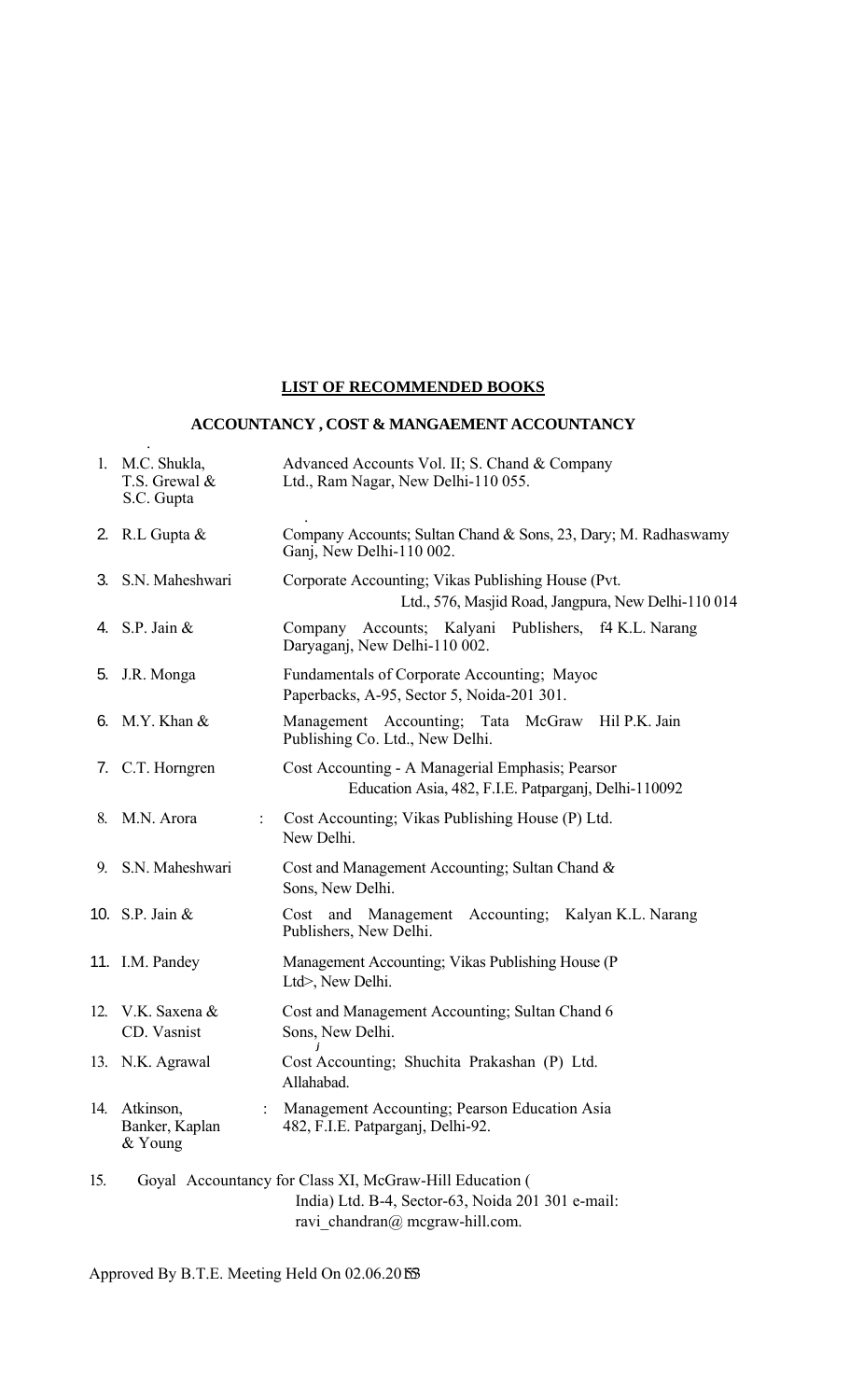| 16. Goyal       | Accountancy for Class XII, McGraw-Hill Education (<br>India) Ltd. B-4, Sector-63, Noida 201 301 e-mail:<br>ravi chandran $@$ mcgraw-hill.com                                                        |
|-----------------|-----------------------------------------------------------------------------------------------------------------------------------------------------------------------------------------------------|
| 17. Gurusamy    | Banking Theory law & Practice, McGraw-Hill<br>Education (India) Ltd. B-4, Sector-63, Noida 201<br>301 e-mail: ravi chandran@ mcgraw-hill.com                                                        |
| 18. Gurusamy    | Financial Serivices and Syatems, McGraw-Hill<br>Education (India) Ltd. B-4, Sector-63, Noida 201<br>301 e-mail: ravi chandran $@$ mcgraw-hill.com                                                   |
| 19. Haag        | Management Information Systems(SIE), McGraw-<br>Hill Education (India) Ltd. B-4, Sector-63, Noida<br>201301 e-mail: ravi chandran@ mcgraw-hill.com                                                  |
| 20. Hanif       | Advanced Accounting (vol I $&$ II) for CA<br>Professional Competence Examinations, McGraw-<br>Hill Education (India) Ltd. B-4, Sector-63, Noida<br>201301 e-mail: ravi chandran $@$ mcgraw-hill.com |
| 21. Helferet    | Techniques of Financial Analysis: A Modern<br>Approach, McGraw-Hill Education (India) Ltd. B-4,<br>Sector-63, Noida 201301 e-mail: ravi chandran@<br>mcgraw-hill.com                                |
| 22. Hilton      | Managerial Accounting , McGraw-Hill Education (<br>India) Ltd. B-4, Sector-63, Noida 201301 e-mail:<br>ravi chandran@mcgraw-hill.com                                                                |
| 23. Khan        | Financial Management, McGraw-Hill Education (<br>India) Ltd. B-4, Sector-63, Noida 201301 e-mail:<br>ravi chandran@mcgraw-hill.com                                                                  |
| 24. Khan        | Management Accounting, McGraw-Hill Education (<br>India) Ltd. B-4, Sector-63, Noida 201301 e-mail:<br>ravi chandran@mcgraw-hill.com                                                                 |
| 25. Khan        | Cost Accounting & Financial Management,<br>McGraw-Hill Education (India) Ltd. B-4, Sector-63,<br>Noida 201301 e-mail: ravi chandran@mcgraw-<br>hill.com                                             |
| 26. Khan & Jain | Cost Accounting, McGraw-Hill Education (India)<br>Ltd. B-4, Sector-63, Noida 201301 e-mail:                                                                                                         |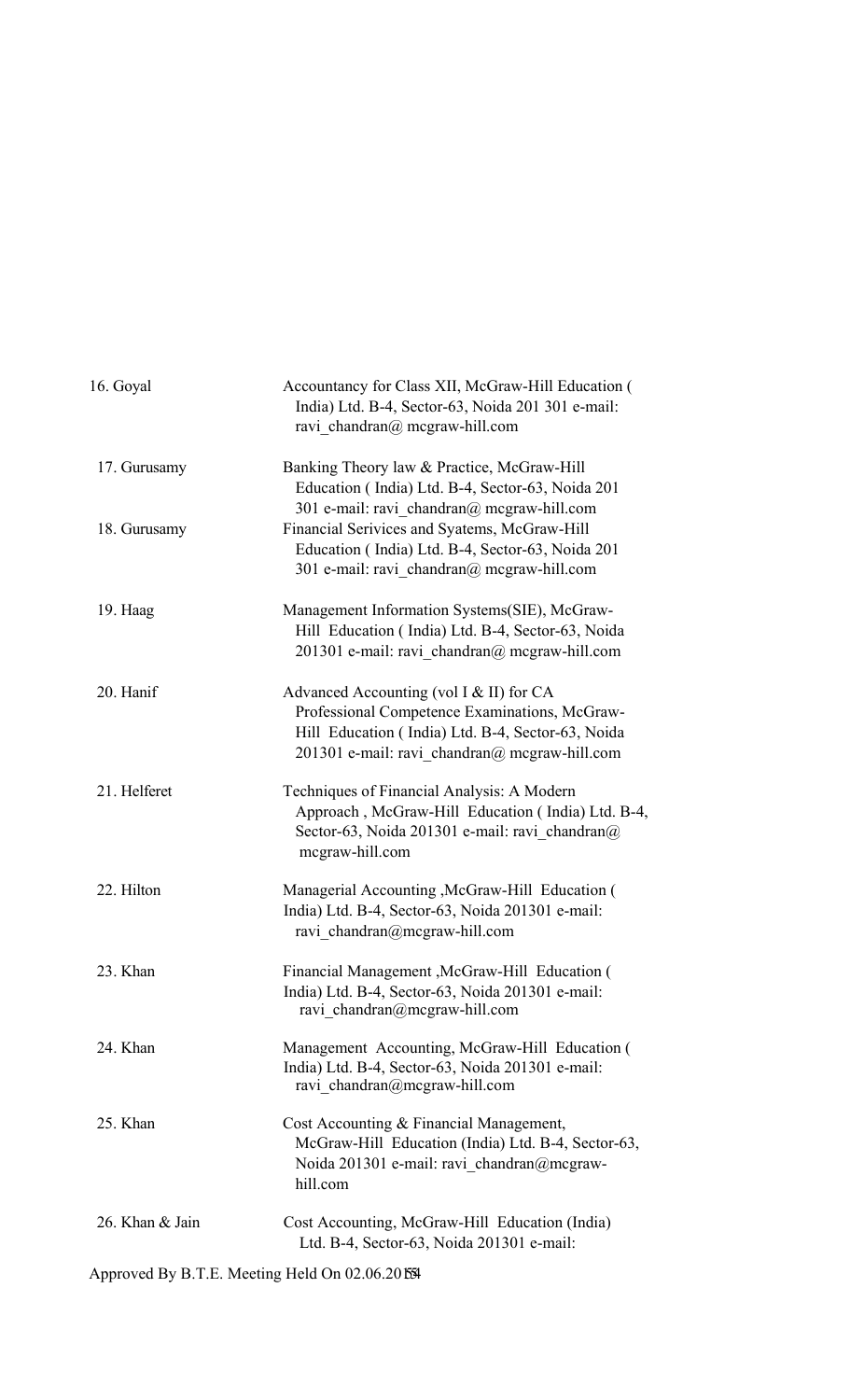|                 | ravi chandran@mcgraw-hill.com                                                                                                                                             |
|-----------------|---------------------------------------------------------------------------------------------------------------------------------------------------------------------------|
| 27. Khan & Jain | Management Accounting and Financial Analysis for<br>CA Final, McGraw-Hill Education (India)<br>Ltd. B-4, Sector-63, Noida 201301 e-mail:<br>ravi chandran@mcgraw-hill.com |
| 28. Khan & Jain | Theory & Problems in Financial Management,<br>McGraw-Hill Education (India)<br>Ltd. B-4, Sector-63, Noida 201301 e-mail:<br>ravi chandran@mcgraw-hill.com                 |
| 29. Kohn        | Financial Institutions and Markets,<br>McGraw-Hill Education (India)Ltd. B-4, Sector-63,<br>Noida 201301 e-mail: ravi chandran@mcgraw-<br>hill.com                        |
| 30. Lynch       | Accounting for Management: Planning and Control,<br>McGraw-Hill Education (India)Ltd. B-4, Sector-63,<br>Noida 201301 e-mail: ravi chandran@mcgraw-<br>hill.com           |
| 31. Mukherjee   | Corporate Accounting,<br>McGraw-Hill Education (India)Ltd. B-4, Sector-63,<br>Noida 201301 e-mail: ravi chandran@mcgraw-<br>hill.com                                      |
| 32. Mukherjee   | Modern Accountancy Volume I and II,<br>McGraw-Hill Education (India)Ltd. B-4, Sector-63,<br>Noida 201301 e-mail: ravi chandran@mcgraw-<br>hill.com                        |
| 33. Murthy      | Accountancy (Self Study Guide for Class XIII),<br>McGraw-Hill Education (India)Ltd. B-4, Sector-63,<br>Noida 201301 e-mail: ravi chandran@mcgraw-<br>hill.com             |
| 34. Murthy      | Cost Accounting,<br>McGraw-Hill Education (India)Ltd. B-4, Sector-63,<br>Noida 201301 e-mail: ravi chandran@mcgraw-<br>hill.com                                           |
| 35. Murthy      | Essentials of Cost Accounting,                                                                                                                                            |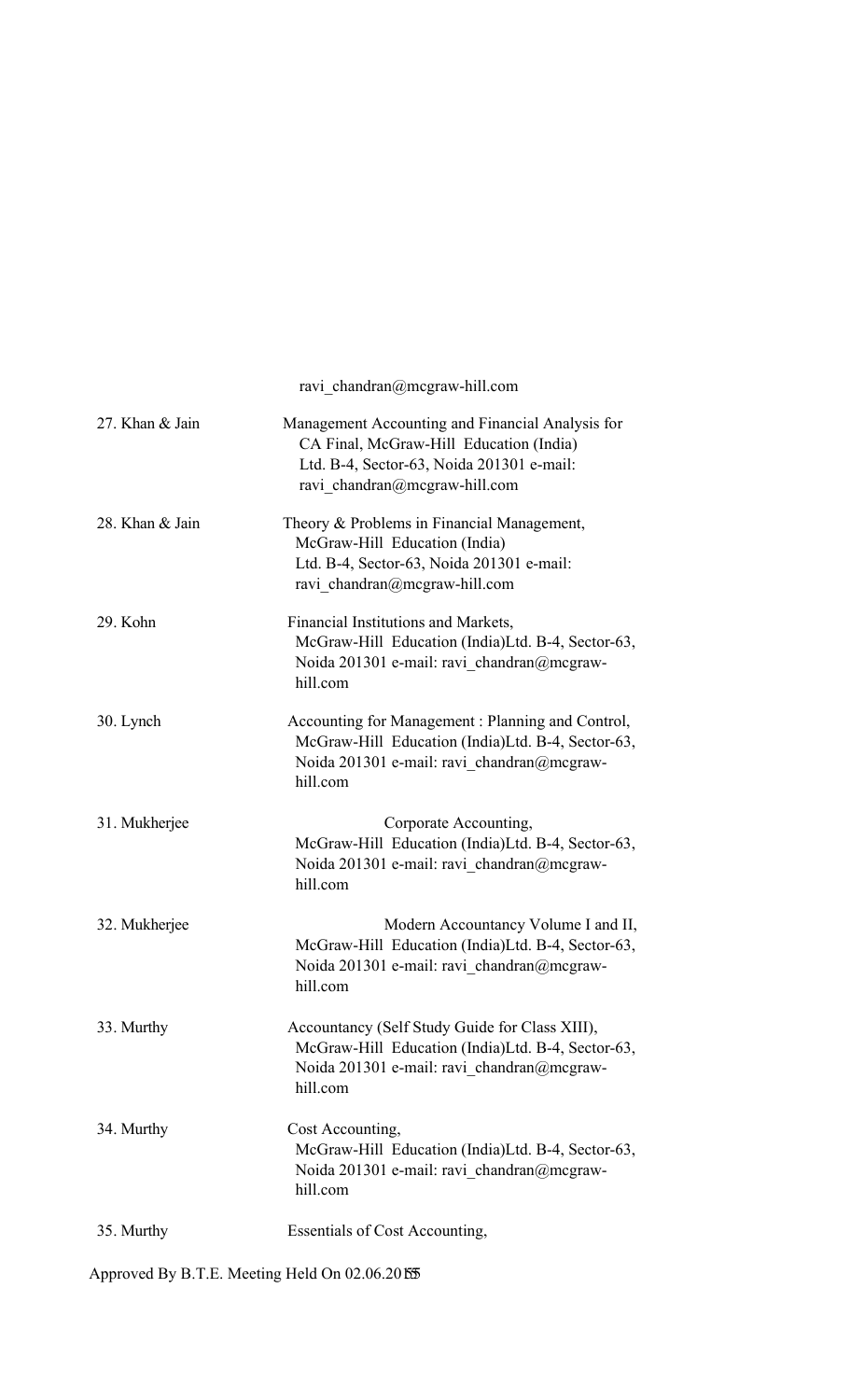|                     | McGraw-Hill Education (India)Ltd. B-4, Sector-63,<br>Noida 201301 e-mail: ravi chandran@mcgraw-<br>hill.com                                                                                                                           |
|---------------------|---------------------------------------------------------------------------------------------------------------------------------------------------------------------------------------------------------------------------------------|
| 36. Murthy          | <b>Essentials of Management Accounting,</b><br>McGraw-Hill Education (India)Ltd. B-4, Sector-63,<br>Noida 201301 e-mail: ravi chandran@mcgraw-<br>hill.com                                                                            |
| 37. Porwal          | Accounting Theory,<br>McGraw-Hill Education (India)Ltd. B-4, Sector-63,<br>Noida 201301 e-mail: ravi chandran@mcgraw-<br>hill.com                                                                                                     |
| <b>Tally</b>        |                                                                                                                                                                                                                                       |
| 1. Namrata Aggarwal | Comdex Tally 9.0 (Dreamtech), Wiley-India Pvt Ltd,<br>4435-36/7, Ansari Road, Dariyaganj, New Delhi<br>110002, Tel 91-11-43630000, Fax 91-11-23275895<br>E-mail csupport@wileyindian.com                                              |
| 2. Vikas Gupta      | Encyclopedia of Comdex Financial Accounting with<br>Tally w/CD (Dreamtech), Wiley-India Pvt Ltd, 4435-<br>36/7, Ansari Road, Dariyaganj, New Delhi 110002,<br>Tel 911-43630000, Fax 91-11-23275895 E-mail<br>csupport@wileyindian.com |
| 3. Namrata Aggarwal | Financial Accounting on Computers using Tally,<br>(Dreamtech), Wiley-India Pvt Ltd, 4435-36/7, Ansari<br>Road, Dariyaganj, New Delhi 110002, Tel 91-<br>11-43630000, Fax 91-11-23275895 E-mail<br>csupport@wileyindian.com            |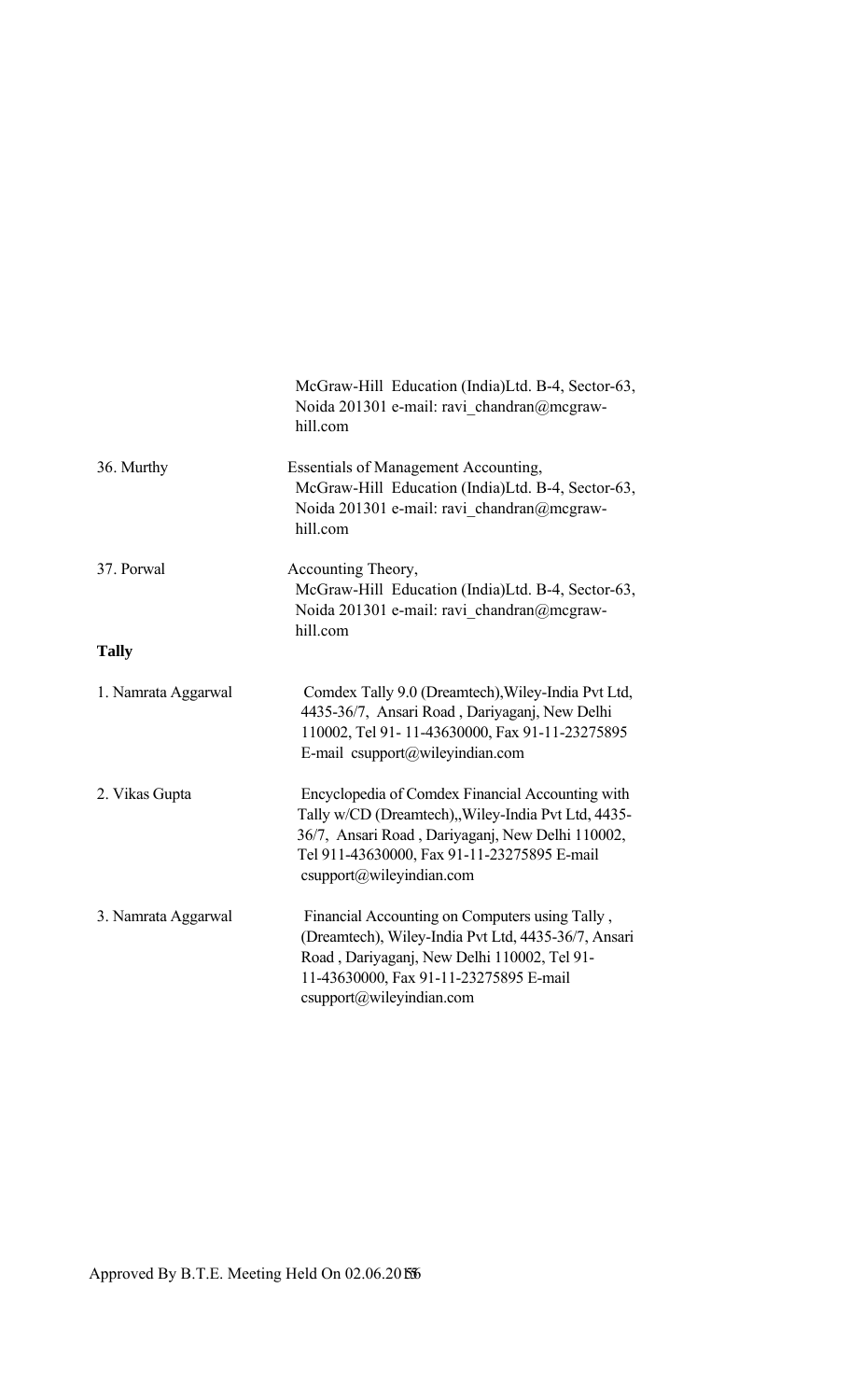# **/.** *Direct Taxes:*

|                | 1. Dr. V.K. Singhania                             | Students' Guide to Income-tax;<br>Taxmann Publications Pvt. Ltd., New Delhi.                                  |
|----------------|---------------------------------------------------|---------------------------------------------------------------------------------------------------------------|
| 2.             | Girish Ahuja and<br>Ravi Gupta                    | Systematic Approach to Income-tax<br>and Sales-tax; Bharat Law House,<br>New Delhi.                           |
|                | 3. B.B. Lai                                       | Taxes-Practice<br>Direct<br>and<br>Planning; Konark Publishers Pvt. Ltd., Delhi.                              |
|                | 4. Dr. H.C. Mehrotra and<br>Sahitya Bhawan, Agra. | Direct Taxes (with tax planning); Dr. S.P. Goyal                                                              |
| 5.             | Sharad Bhargava                                   | Income-tax for Students Mashbra<br>Industries (P) Ltd., New Delhi.                                            |
|                | //. Indirect Taxes:                               |                                                                                                               |
|                | 1. V.S. Datey                                     | : Indirect Taxes-Law and Practice;<br>Taxmann Publications, New Delhi.                                        |
|                | 2. V. Balachandran                                | : Indirect Taxes; Sultan Chand &<br>Sons, New Delhi.                                                          |
| 3 <sub>l</sub> | J.K. Jain & Anand Jain                            | : Law of Central Sales Tax in India;<br>Anand Prakashan, Jaipur.                                              |
|                | 4. P.L Malik                                      | Commentaries on Customs Act,<br>1962; Eastern Book Company,<br>Lucknow.                                       |
|                | 5. G. Sarangi                                     | introduction to Indian Tax System<br>and Central Excise Law and Procedure; Cencus<br>Publications, New Delhi. |
| 6.             | Harshad C. Choudhary                              | : Central Excise & Customs; Ashoda<br>Publications, Udaipur.                                                  |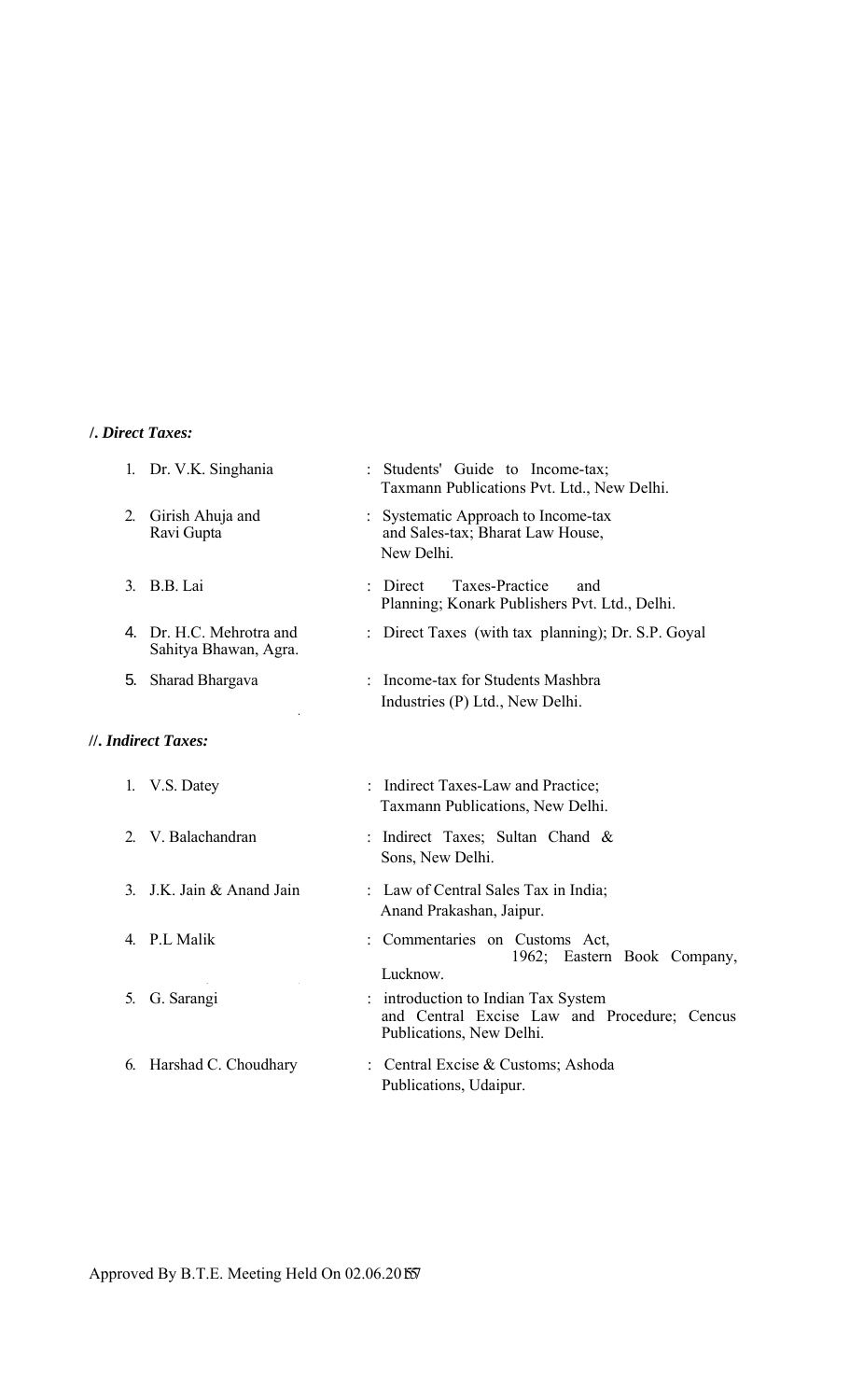# *REFERENCE BOOKS*

|    | 1. T.P. Ghosh                                                | Accounting Standards and Corporate Accounting<br>Practices; Taxman's, New Delhi.                                                              |
|----|--------------------------------------------------------------|-----------------------------------------------------------------------------------------------------------------------------------------------|
|    | 2. Sanjiv Aggarwal                                           | Accounting Standards and Corporate Practices;<br>Snow White Publications, Mumbai.                                                             |
| 3. | Frankwood &                                                  | Business Accounting-2; Financial Times Professional Alen Sangster<br>Ltd., London.                                                            |
|    | 4. Anil B. Roy                                               | A Guide to Company Balance Sheet, Profit & Loss Chowdhury<br>Account with Different Types of Accounting Methods;<br>Kamal Law House, Kolkata. |
| 5. | N.K. Prasad                                                  | Principles and Practice of Costing Accounting; Book<br>Syndicate (P) Ltd., Kolkata.                                                           |
|    | 6. S.P. Iyengar                                              | Cost and Management Accounting; Sultan Chand &<br>Sons, New Delhi.                                                                            |
|    | 7. C.T. Horngren                                             | Introduction to Management Accounting; Pearson<br>Education Asia, 482, F.I.E. Patparganj, Delhi:                                              |
|    | 8. Ravi M. Kishore                                           | Advanced Management Accounting; Taxmann's,<br>New Delhi.                                                                                      |
|    | 9. M.Y. Khan $&$<br>P.K. Jain                                | Theory and Problems of Management and Cost<br>Accounting; Tata McGraw Hill Publishing Co. Ltd.,<br>New Delhi.                                 |
|    | 10. Kaplan $&$                                               | Advanced Management Accounting; Pearson Atkinson<br>Education Asia, 482, F.I.E. Patparganj, Delhi.                                            |
|    | 11. R. Hanson Don                                            | Management Accounting; South Western College<br>Publishing, Ohio, USA.                                                                        |
|    | 12. Drury Colin                                              | Management and Cost Accounting; International<br>Thomson Business Press, London.                                                              |
|    | 13. Duncan<br>Education Asia, 482, F.I.E. Patparganj, Delhi. | : Cost and Management Accounting; Pearson Williamson                                                                                          |
|    | 14. L. Hiresh Maurice                                        | Advance Management Accounting; South Western<br>College Publishing, Ohio, USA.                                                                |
|    | 15. Dominiak &                                               | Managerial Accounting; South Western College Louderback<br>Publishing Company, Ohio, USA.                                                     |
|    | 16. Hansen $&$                                               | Cost Management; South Western College Mowen<br>Publishing Company, Ohio, USA.                                                                |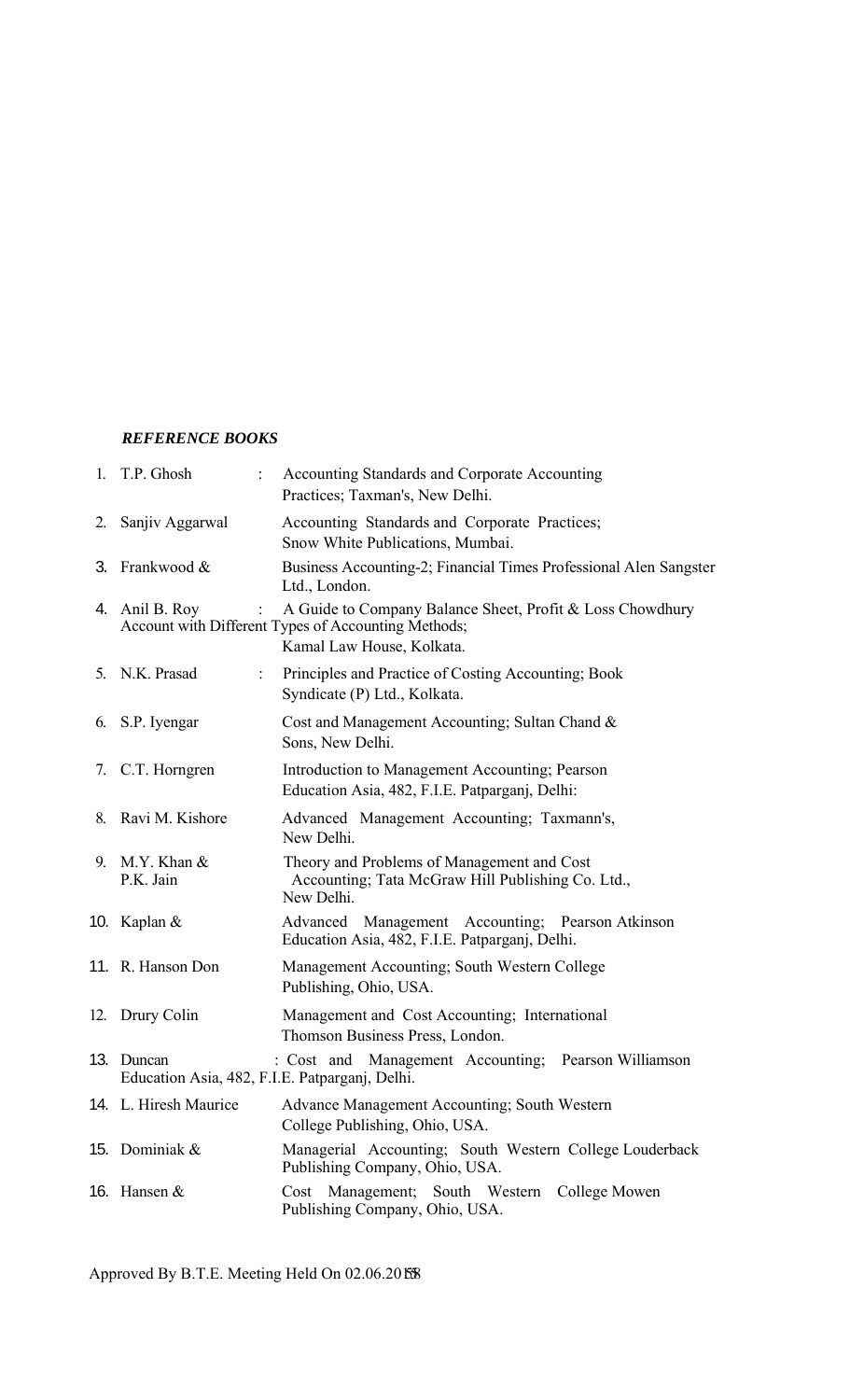| 17. | Kanga & Palkhivala | Income-tax (Volumes I & II); N.M.<br>Tripathi Pvt. Ltd., (Latest Edition). |
|-----|--------------------|----------------------------------------------------------------------------|
|     | 18. S.D. Singh     | The Law of Central Sales-tax;<br>Eastern Book Co., Lucknow; Part II.       |
| 19. | R.K. Jain          | (i) Central Excise Manual;<br>(ii) Customs Law Manual.                     |
| 20. | S.P. Bhatnagar     | Customs Law & Procedures; Centax<br>Publications, New Delhi.               |

# **Journals** :

|    | 1. Chartered Secretary         | : I.C.S.I., New Delhi. (Monthly Journal)                                                  |
|----|--------------------------------|-------------------------------------------------------------------------------------------|
|    | 2. Student Company Secretary   | : I.C.S.I., New Delhi. (Monthly Bulletin)                                                 |
|    | 3. Income Tax Reports          | : Company Law Institute of India Pvt.<br>Ltd., Tyagaraja Road, Madras.                    |
| 4  | Taxmann                        | : Taxmann; 59/32, New Rohtak Road,                                                        |
|    |                                | New Delhi - 110 005.                                                                      |
|    | 5. Taxation                    | : Taxation; 174 Jor Bagh, New Delhi.                                                      |
|    | 6. Excise Law Times            | : Centex Publications;<br>Defence<br>Colony, New Delhi.                                   |
| 7. | Tax and Corporate<br>Reference | : Bharat Law House<br>Pvt. Ltd.;<br>22. Tarun Enclave, Pitampura,<br>New Delhi - 110 034. |